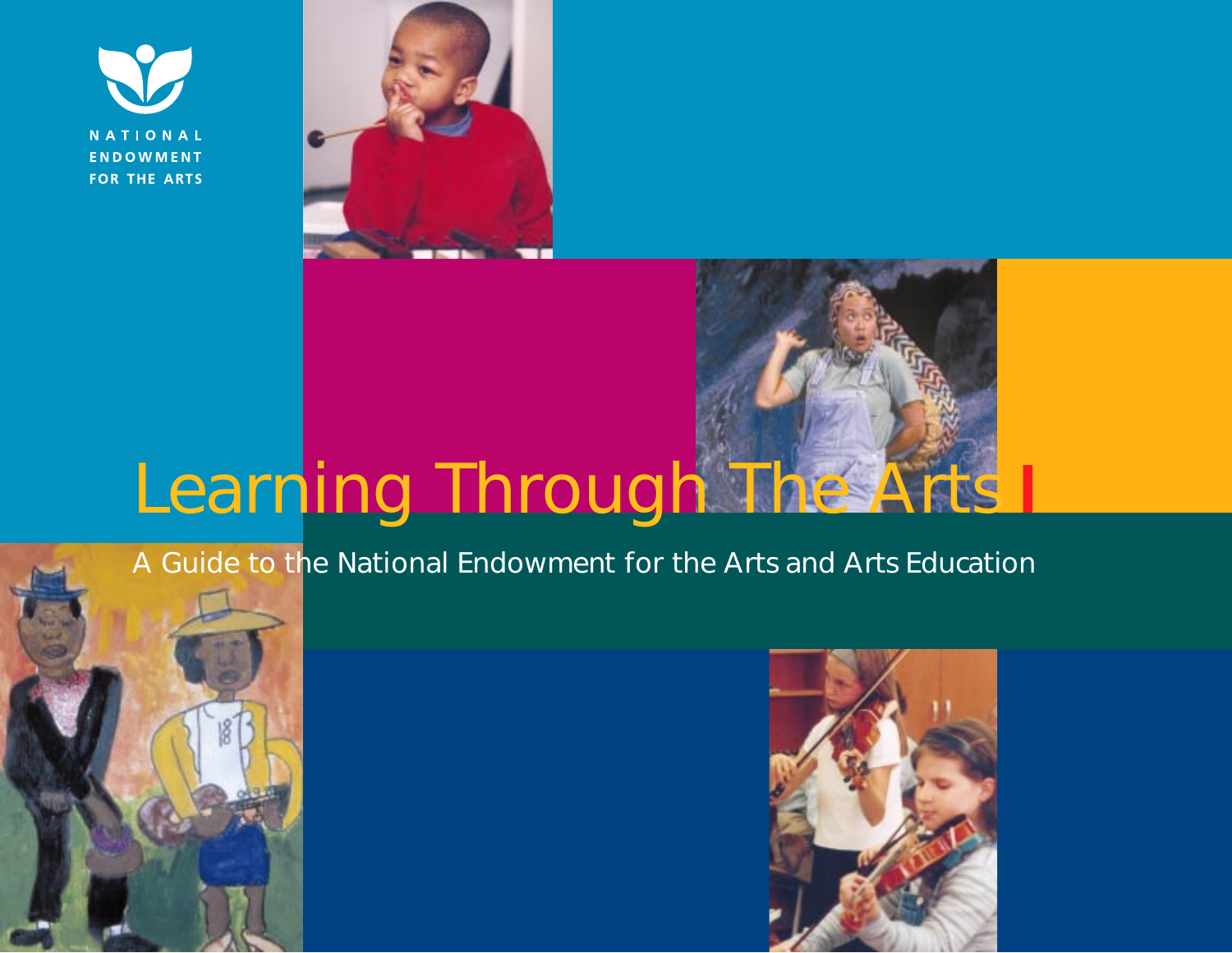The National Endowment for the Arts provides national recognition and support to significant projects of artistic excellence, thus preserving and enhancing our nation's diverse cultural heritage. The Endowment was created by Congress and established in 1965 as an independent agency of the federal government. This public investment in the nation's cultural life has resulted in both new and classic works of art reaching every corner of America.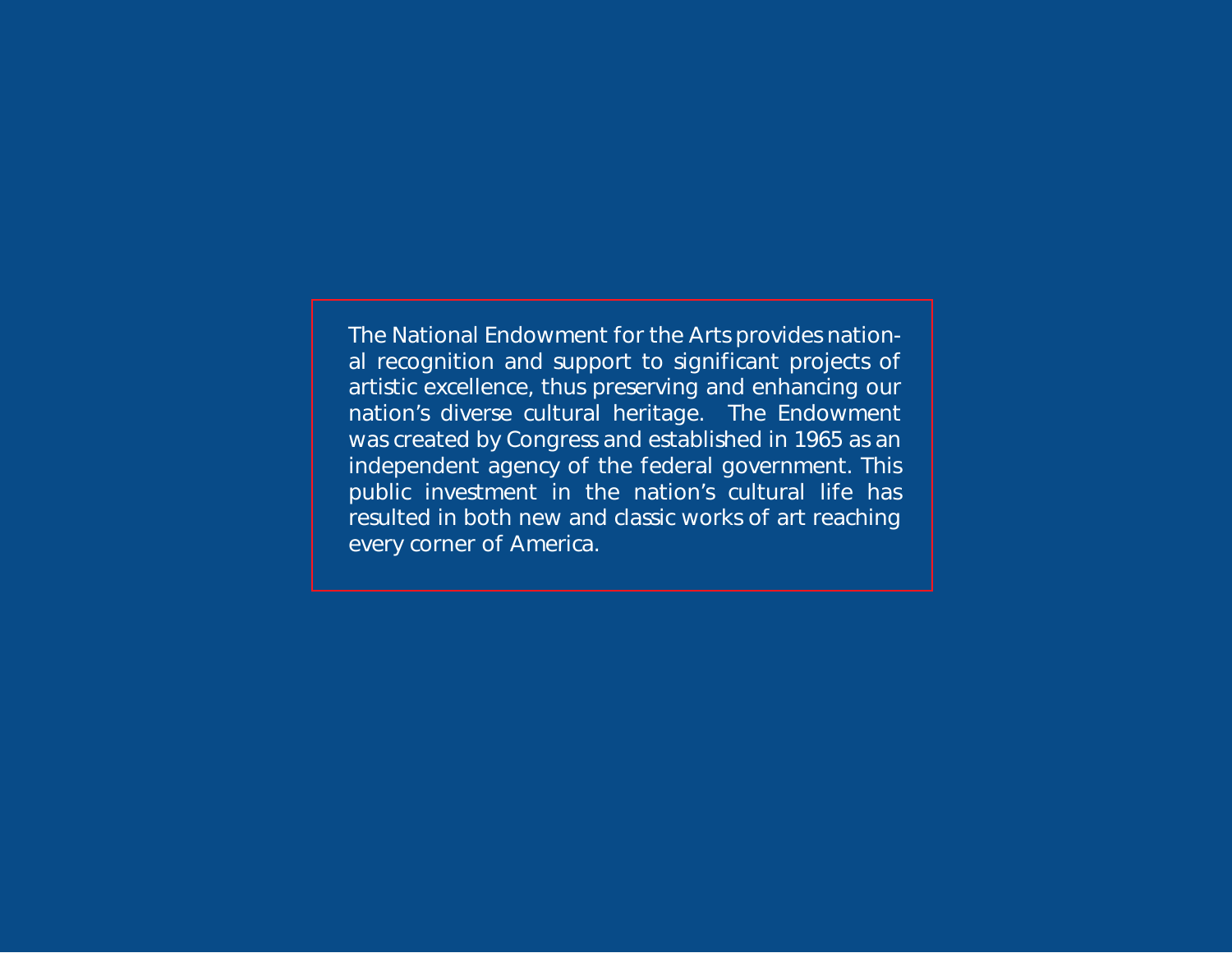

# Learning Through The Arts **I**

A Guide to the National Endowment for the Arts and Arts Education

**M A Y 2 0 0 2**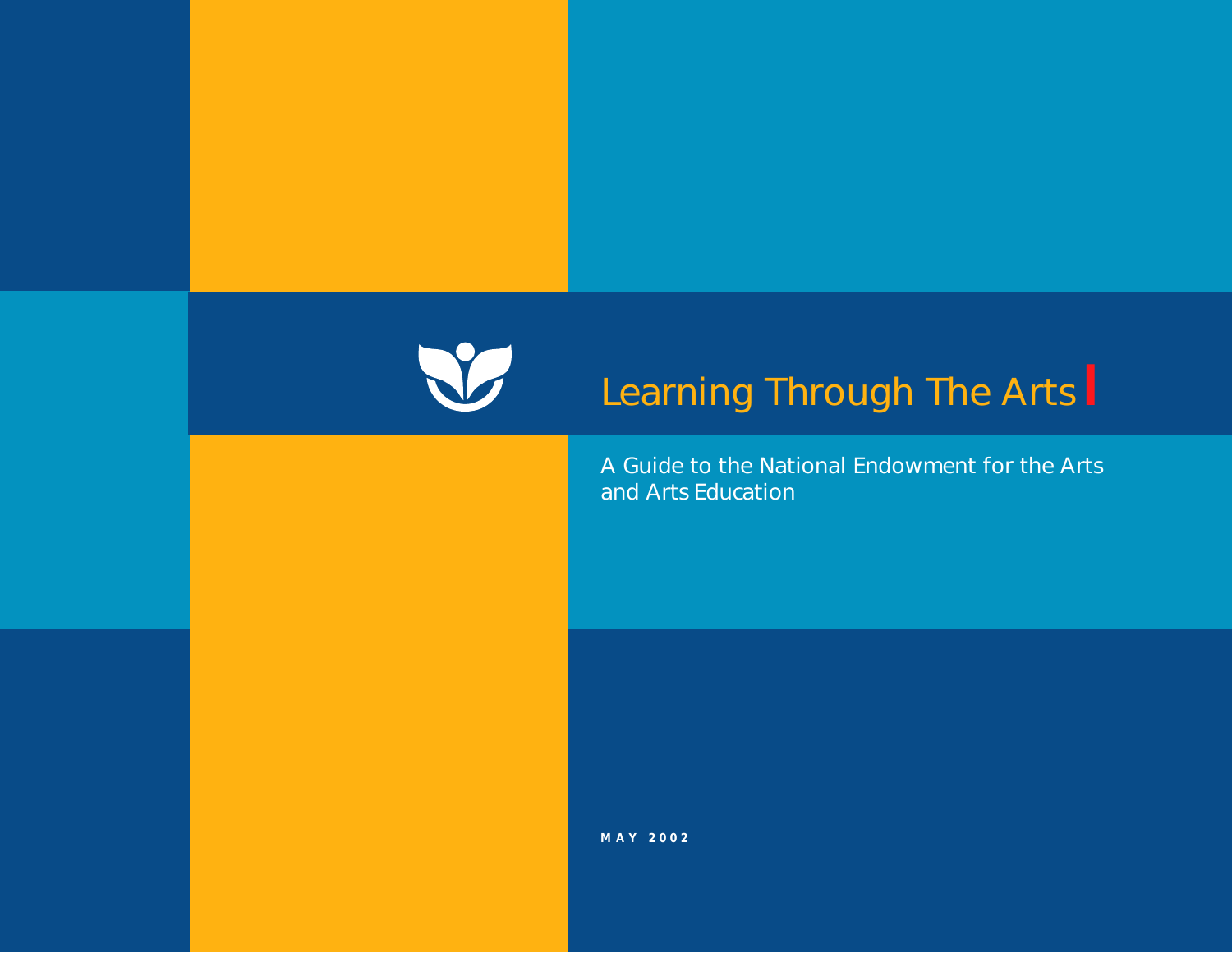# acknowledgments

Learning through the Arts was published by: **National Endowment for the Arts Office of Communications**

**Mark D. Weinberg**, Director **Katherine L. Wood**, Media and Publications Manager **Don Ball**, Editor

Designed by: **Marti Betz Design**, Annapolis, MD

Thanks to **Doug Herbert** for his contributions to the text, design, and overall concept of the publication. Thanks also to **Molly Gaston Johnson**, **Lee Kessler**, and **Patrice Walker Powell** for their editorial contributions, **Nikol Plass** for initial research, and **Judith Zwolak** for proofreading.



**T** Voice/TTY: 202/682-5496 **FORE FOR INDIVIDUALS** who are deaf or hard-of-hearing.



Individuals who do not use conventional print may contact the Arts Endowment's Office for AccessAbility to obtain this publication in an alternate format. Telephone: 202/682-5532

# **National Endowment for the Arts**

1100 Pennsylvania Avenue, NW Washington, DC 20506-0001 202/682-5400

This publication can be ordered and accessed electronically at the NEA Web site: **www.arts.gov**.

This publication was printed on recycled paper.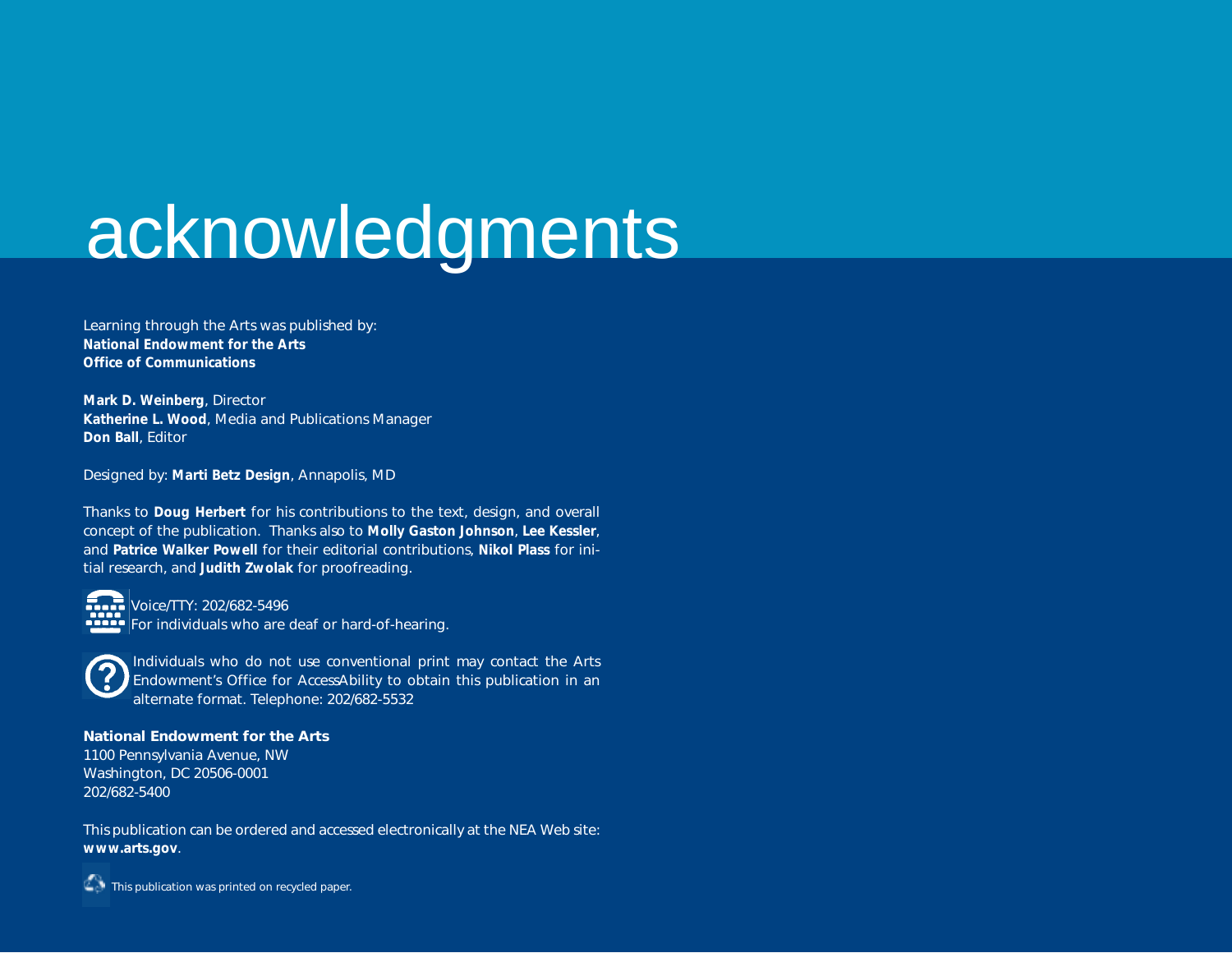# **contents**

| <b>INTRODUCTION</b>                | 1  |
|------------------------------------|----|
| <b>ARTS LEARNING PROGRAMS</b>      | 9  |
| <b>Direct Funding</b>              | 10 |
| <b>Arts Learning Grants</b>        | 10 |
| <b>Challenge America Grants</b>    | 11 |
| <b>Partnerships</b>                | 12 |
| <b>State Partnerships</b>          | 12 |
| <b>Federal Partnerships</b>        | 13 |
| <b>Public-Private Partnerships</b> | 19 |
| <b>RESEARCH</b>                    | 21 |
| <b>SUCCESS STORIES</b>             | 25 |
| <b>Early Childhood</b>             | 26 |
| <b>School-Based</b>                | 28 |
| <b>Community-Based</b>             | 32 |
| <b>Post-Secondary Training</b>     |    |
| for Arts Teachers                  | 35 |
| <b>ARTS LEARNING PARTNERS</b>      | 38 |
| <b>AND ORGANIZATIONS</b>           |    |
| <b>CREDITS</b>                     | 43 |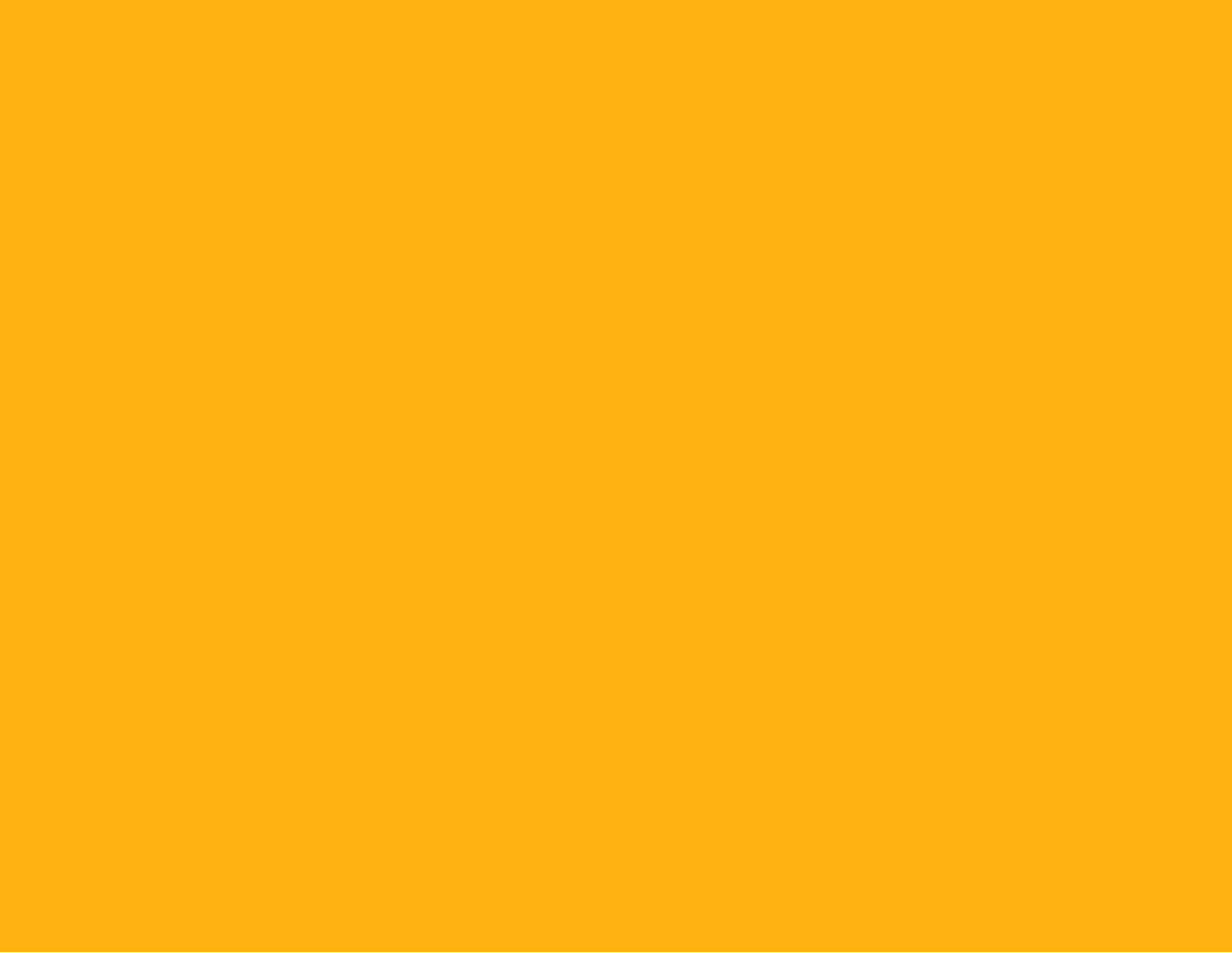# IN TRODUCTION

"The arts give a generation the ability to define its own time. It seems to me on a very grassroots level, the future survival of the arts in this country may have something to do with the artists, playwrights, and dancers opening their worlds to the next generation."

Wendy Wasserstein, Playwright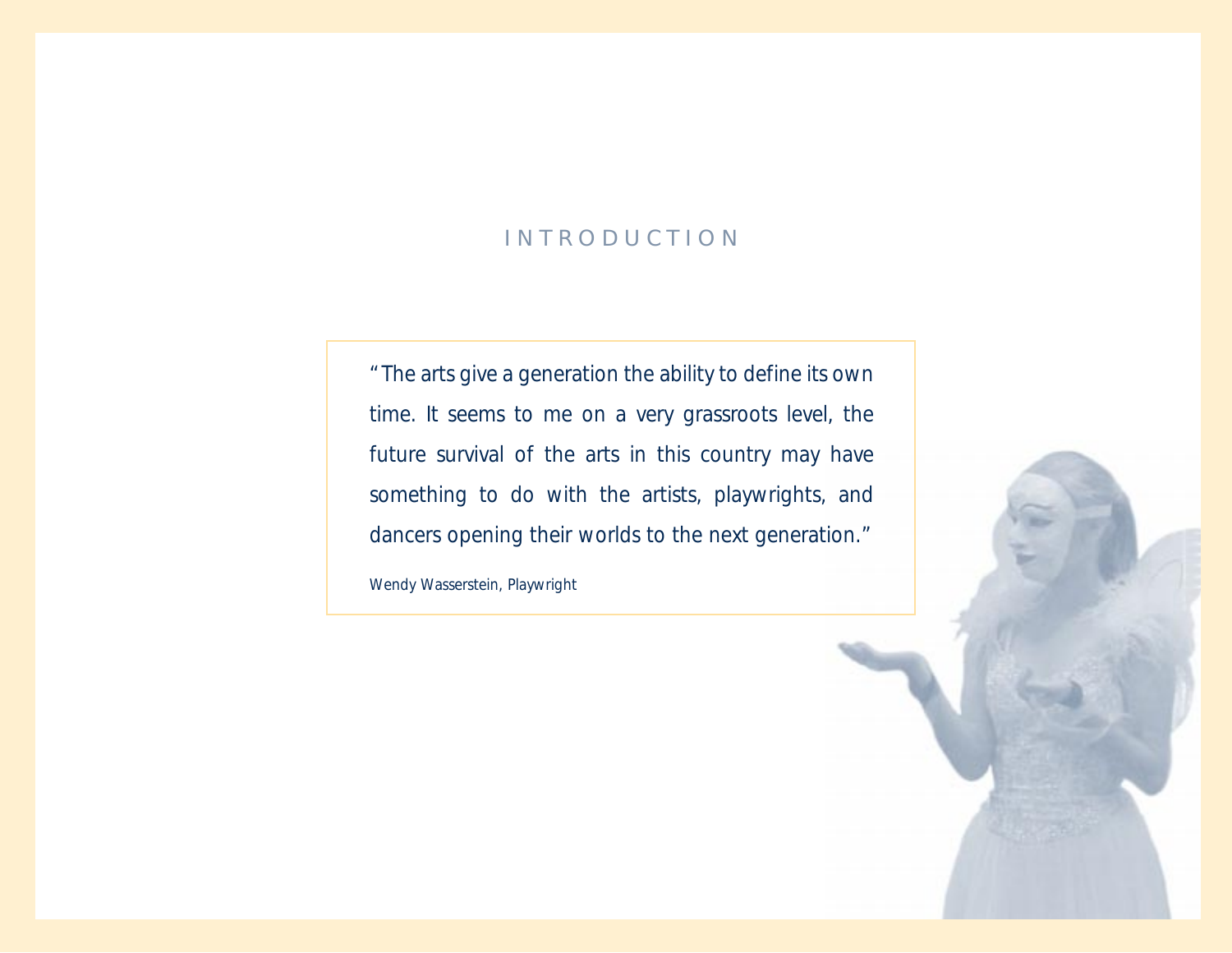

# Why Arts Learning?

From the earliest times, humans have communicated their most profound thoughts and deepest feelings through music, dance, drama, and art. The discovery of the Lascaux Cave paintings in France, for instance, conveyed insights into daily life in the Paleolithic Age, as well as the hopes and aspirations of those early artists.

Today, the arts—whether conveyed in cyberspace or in the more traditional venues of the concert hall, theater, museum, or local arts center—remain essential to us as individuals and as a society. They are the means by which we make sense of the world and our individual and collective experiences in it. They help us appreciate our rich cultural heritage in the United States and the cultures of others throughout the world. It is essential that our children and youth experience the arts at an early age, and often.

Beyond the intrinsic role of the arts in the lives of our young people, recent studies increasingly point to connections between strong arts programs in schools—providing an enriched learning environment and increased academic achievement by students. Research also suggests that arts education has a positive effect on young people's interpersonal skills, confidence, motivation to succeed, and preparation for work. The arts prepare young Americans not just for a livelihood, but also for life.

For all these reasons, the National Endowment for the Arts was charged in its enabling legislation to "increase accessibility to the arts through providing education to all Americans, including diverse cultures, urban and rural populations by encouraging and developing quality education in the arts at all levels." The Arts Endowment has not only maintained support for arts education programs and projects in and outside of schools, but has provided vision and leadership in the federal sector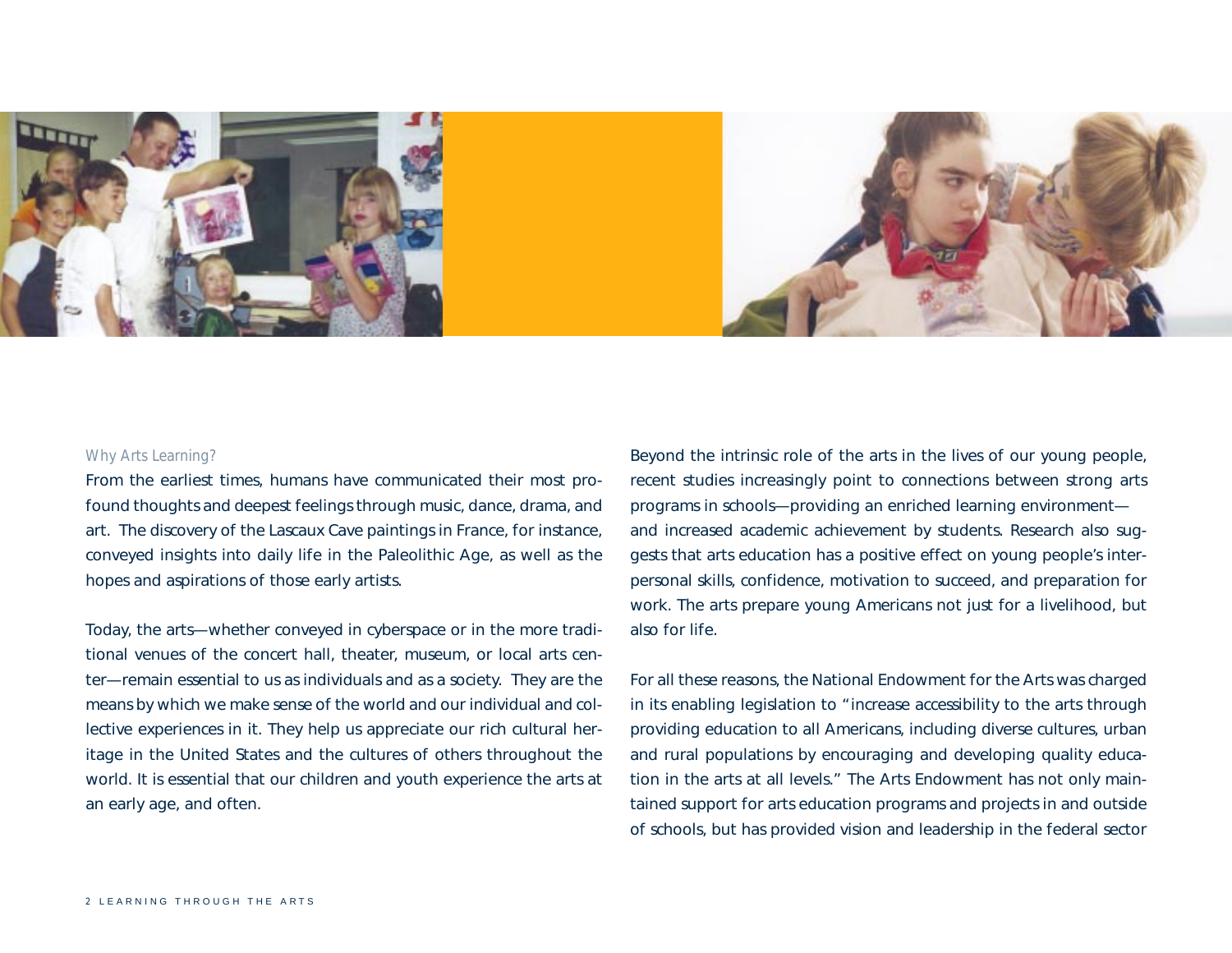

and among arts, education, business, and government organizations to develop and sustain an agenda for arts education improvement.

### Arts Education For All Children and Youth

The Arts Endowment maintains that all children, not only those considered artistically talented, deserve a comprehensive education in the arts, one that enables them to create, perform, and communicate in and through artistic media. The *No Child Left Behind Act,* signed into law by President George W. Bush in January 2002, affirmed that the arts be considered a "core academic subject," making it possible for children to receive the arts education they deserve and for schools to receive federal funds from national programs—such as teacher training, school reform, or technology programs—that target core academic subjects.

The Arts Endowment supports schools that provide sequential, curriculum-based arts instruction, beginning in the earliest years—prior to kindergarten—and continuing through high school. To ensure quality in teaching and learning, students must have qualified teachers as well as regular engagement with excellent works of art and the artists themselves. Finally, all students should strive to achieve high levels of knowledge and skills in the arts.

The Arts Endowment supports projects that provide children, beginning as early as the pre-school years, with the opportunity to learn by actual experience the techniques of music-making and the skills of drawing, painting, sculpting, and dance movement. Children should experience the techniques of writing poetry and the art of acting and play-making. This builds appreciation for the skill, discipline, and sacrifice necessary for achievement. It helps children develop admiration for the skills and hard work of others.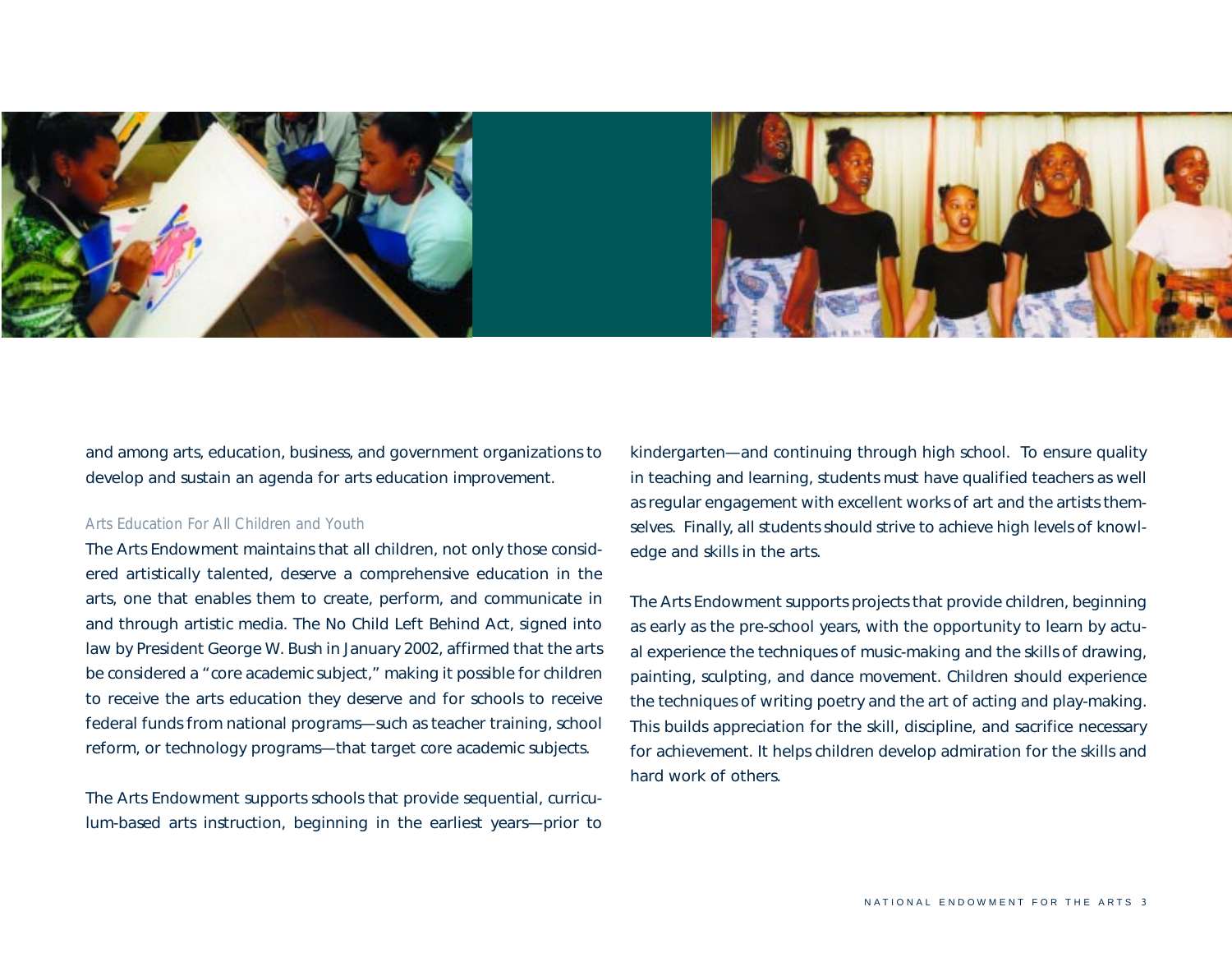

This two-pronged approach acquaints children with their artistic heritage, stimulates imagination, engages the intellect, produces physical skill, and enhances curiosity and joy. Such projects may identify talent and help nurture it as well as build passionate, engaged audiences.

Increasingly, opportunities for students to learn in the arts also are available through after-school programs, many of which are supported in part by the 21st Century Community Learning Center funds from the Department of Education. These programs offer excellent opportunities for museums, performing arts centers, and other community arts organizations to partner with schools and provide high-quality learning experiences in both the school environment and the arts venues of a community. The Arts Endowment supports these experiences, which must always enhance, not replace, the regular curricular offerings in the arts for the students who participate.

Beyond the arts education programs associated with schools, children and youth engage in arts learning offered by community organizations in a variety of settings beyond the classroom. The Arts Endowment supports such community-based programs because they supplement school-based arts learning and because the arts should be a vital aspect of students' lives outside of school.

# The Arts Endowment's Role in Arts Education

Almost from its beginning in 1965, the Arts Endowment has supported arts education efforts at the state and local levels. For example, the NEA started pilot projects in artist residencies in the late 1960s. In the 1970s and 1980s, Arts Endowment leadership and funds helped the residency concept grow, bringing it to thousands of schools and communities in all disciplines of the arts.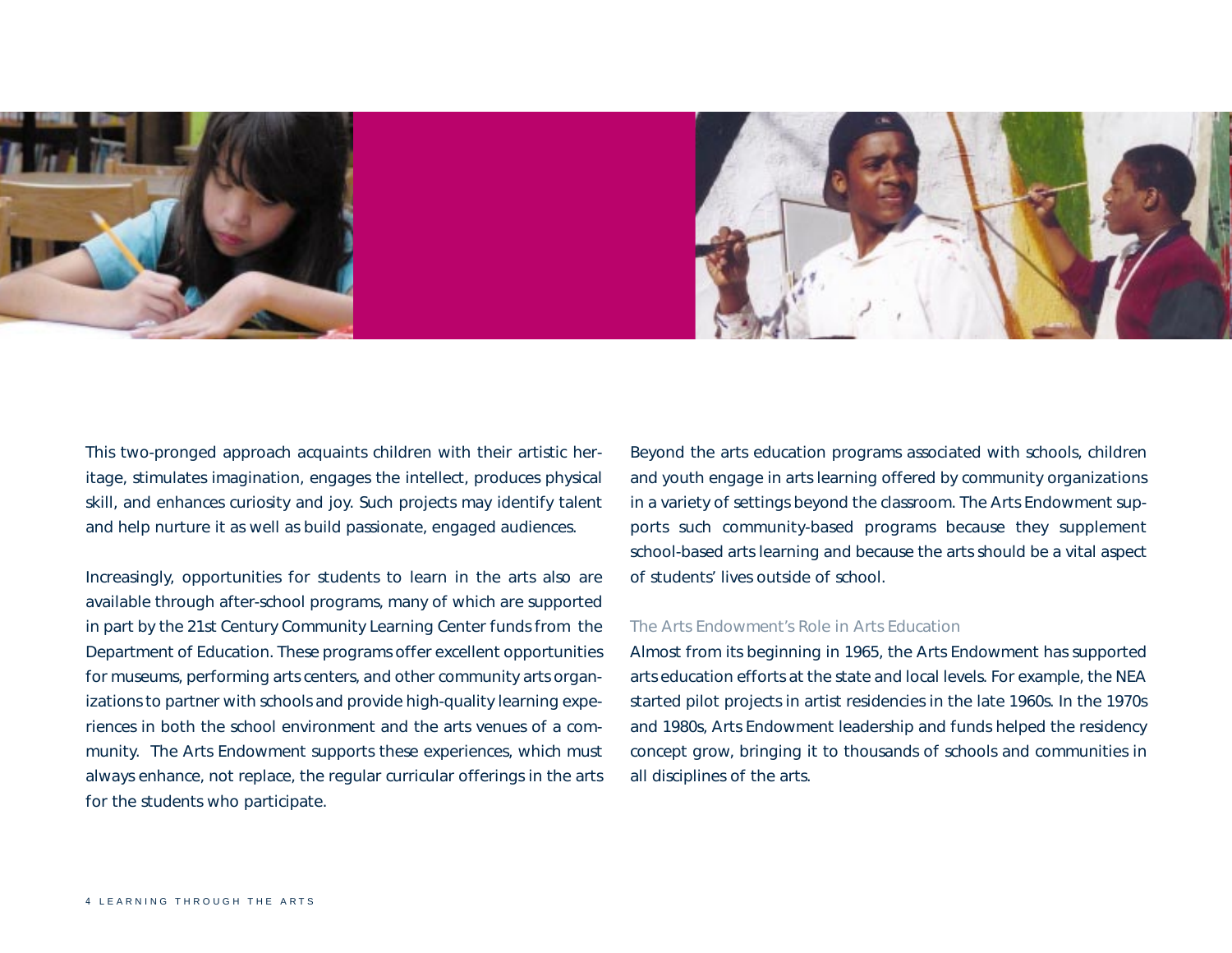

In the mid-1980s, following the release of the Department of Education report *A Nation at Risk* that found America's schools lacking, Congress mandated that the Arts Endowment gather information and report on the condition of arts education in America's schools. With the assistance of the Department of Education, the NEA surveyed school districts nationwide and formed an advisory committee of artists, educators, legislators, business leaders, and parents to review the results of the survey and recommend actions to be taken at the national, state, and local levels.

The report *Toward Civilization*, released in 1988, found basic arts education in "triple jeopardy." First, the arts were too often considered "frills," or non-essential subjects. Second, excluded were the understanding of the historical relevance of the arts as well as students' cultivation of critical-analysis skills to make choices among an increasing array of arts products. And third, there was no common agreement among education leaders as to what all students should know and be able to do in the arts.

The report raised concern in the public and in Congress, which broadened the Arts Endowment's role and responsibilities for arts education when it reauthorized the NEA in 1990. This involved taking more of a national leadership role in supporting and promoting the arts in education.

In 1992, the Arts Endowment partnered with the Department of Education to form the America 2000 Arts Partnership. The Partnership addressed the need for the arts to be taught alongside other "basic" academic subjects called for in the national education goals presented by President George H. W. Bush and the nation's governors in 1990. The Arts Endowment's work with the Department of Education was rewarded: when the *Goals 2000: Educate America Act* was enacted in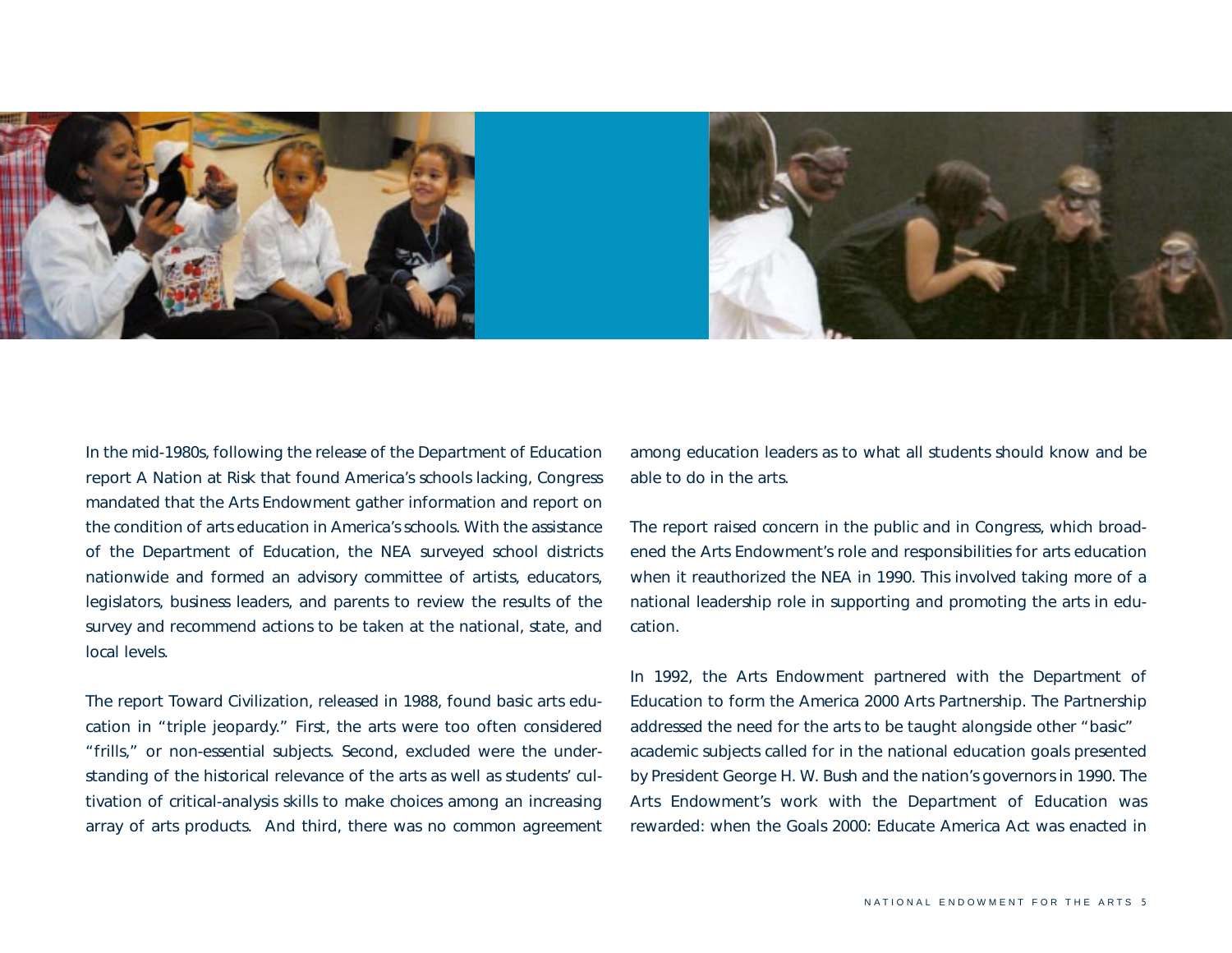

1994, formalizing the national education goals, the arts were listed among the core subjects to be taught. The Arts Endowment also played a leadership role in the National Assessment of Educational Progress in the arts between 1991 and 1994, paving the way for the first such assessment since the 1970s.

Despite a reduction in the Arts Endowment's budget and staff in 1996, arts education remained a priority, becoming one of four major categories in which grants to nonprofit organizations and school districts were awarded. The Education category, which from 1997 to 2001 supported projects for learners of all ages, was changed to Arts Learning in 2002 to focus on projects for children and youth in, after, and outside of schools. Beginning in 2001, the Challenge America program provided another opportunity for the Arts Endowment to support local-level arts learning projects for underserved populations.

In 2003, the Arts Endowment intends to consolidate the various arts education grant programs, leadership initiatives, and partnership efforts at the federal and state levels into a focused Arts Learning initiative. Information on current grant application guidelines, examples of project grants, and descriptions of current and planned initiatives can be found on the Endowment's Web site at **www.arts.gov**.

# The Arts Endowment's Federal and State Partners in Arts Education

The arts learning goals of the Arts Endowment could not be realized without the involvement of other public agencies in the arts, education, and related areas. The state arts agencies (SAAs) not only receive Arts Endowment support for arts education programs and services, but also technical assistance and support for the professional development of their arts education managers. The Arts Endowment's annual support to the SAAs for arts education grants helps them leverage additional state-appropriated funds as well; for example, in 2000, SAAs leveraged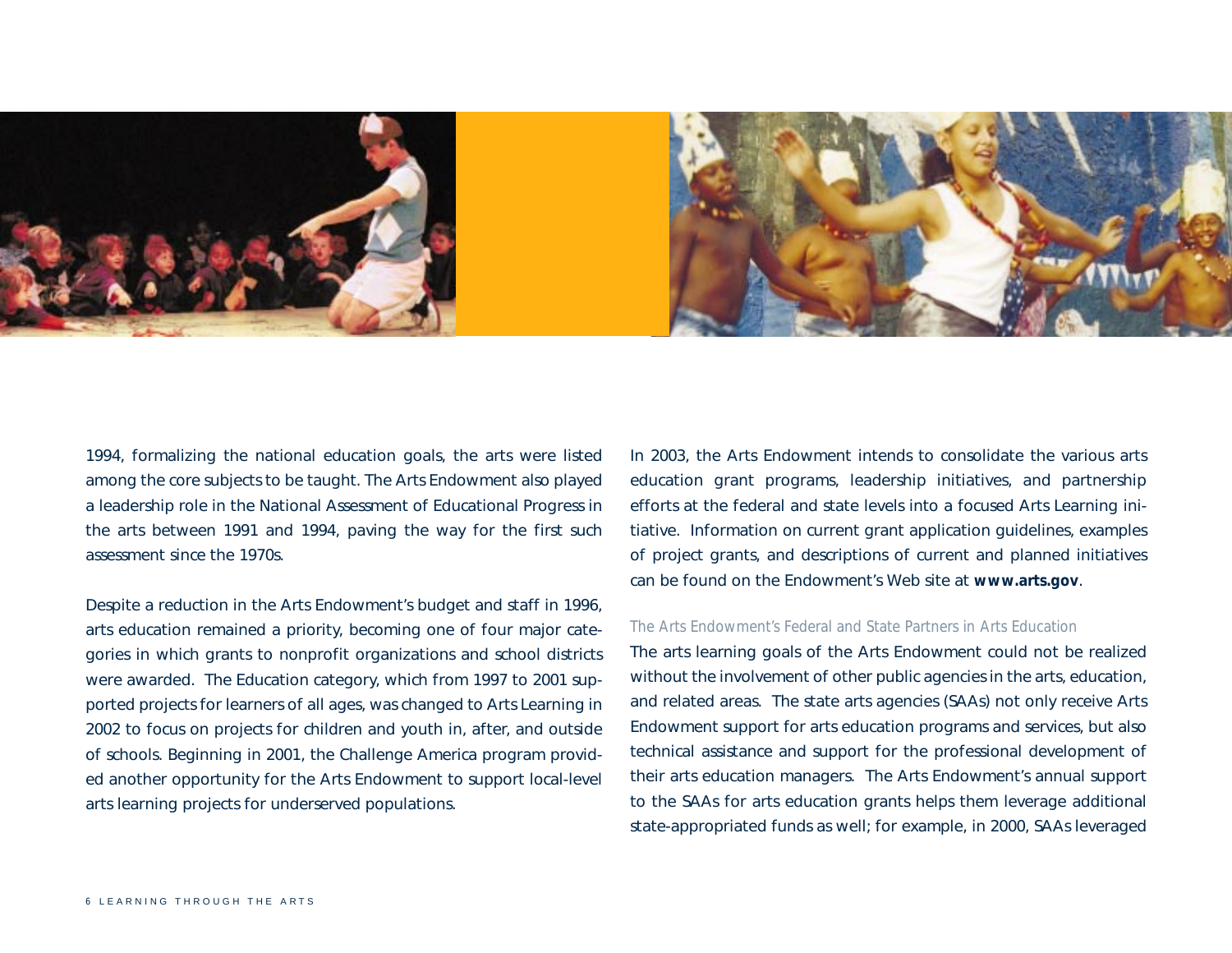

the Arts Endowment's funding of \$3 million with more than \$58 million in state funds, a nearly twenty-fold increase. And, like the Arts Endowment at the federal level, the state arts agencies play critically important leadership roles to help advance the arts as part of educational reform and improvement in local schools.

On the federal level, the partnership between the Arts Endowment and the Department of Education is a longstanding one, encompassing past support for a national arts education research center, collaboration on the National Assessment of Educational Progress and the establishment of voluntary national standards for arts education, and a number of other research and development efforts. One of the two agencies' most successful endeavors is the Arts Education Partnership, formed in 1995 with the National Assembly of State Arts Agencies and the Council of Chief State School Officers. The Partnership comprises a consortium of more than 140 national organizations from the arts, education, business, and government sectors and works with a variety of state and local partners to improve arts education throughout the country.

In addition to the Department of Education, a number of federal agencies—including the Department of Justice, the Department of Housing and Urban Development, and the President's Committee on the Arts and the Humanities—are partners of the Arts Endowment in the design and implementation of arts learning initiatives in schools and communities across the country. Successful programs, such as Creative Communities, which brings arts education to youth living in public housing, and the Coming Up Taller Awards, which reward innovative arts education initiatives, are the results of such partnerships.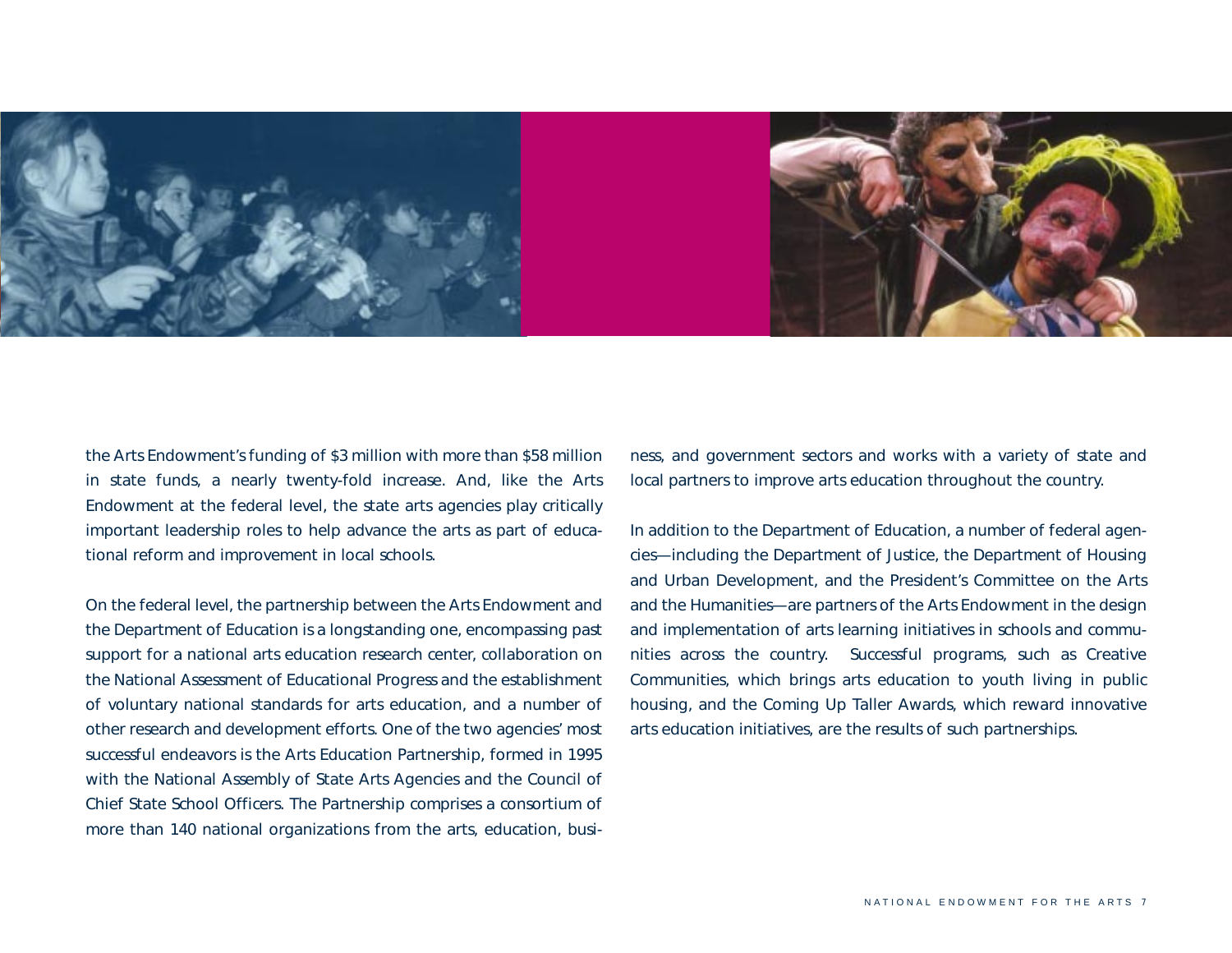

# Art for All Generations

To return to the initial question: why arts learning? Because the arts help us all better understand and interpret the world around us. Because the arts improve our ability to think critically and act creatively. And finally, because the arts offer us the opportunity to communicate our most profound thoughts and deepest feelings. Arts learning ensures that this creative spirit lives on, instilling a love and understanding of the arts to each new generation—maintaining the continuum from early humans drawing images on cave walls to today's youth drawing images on computer screens.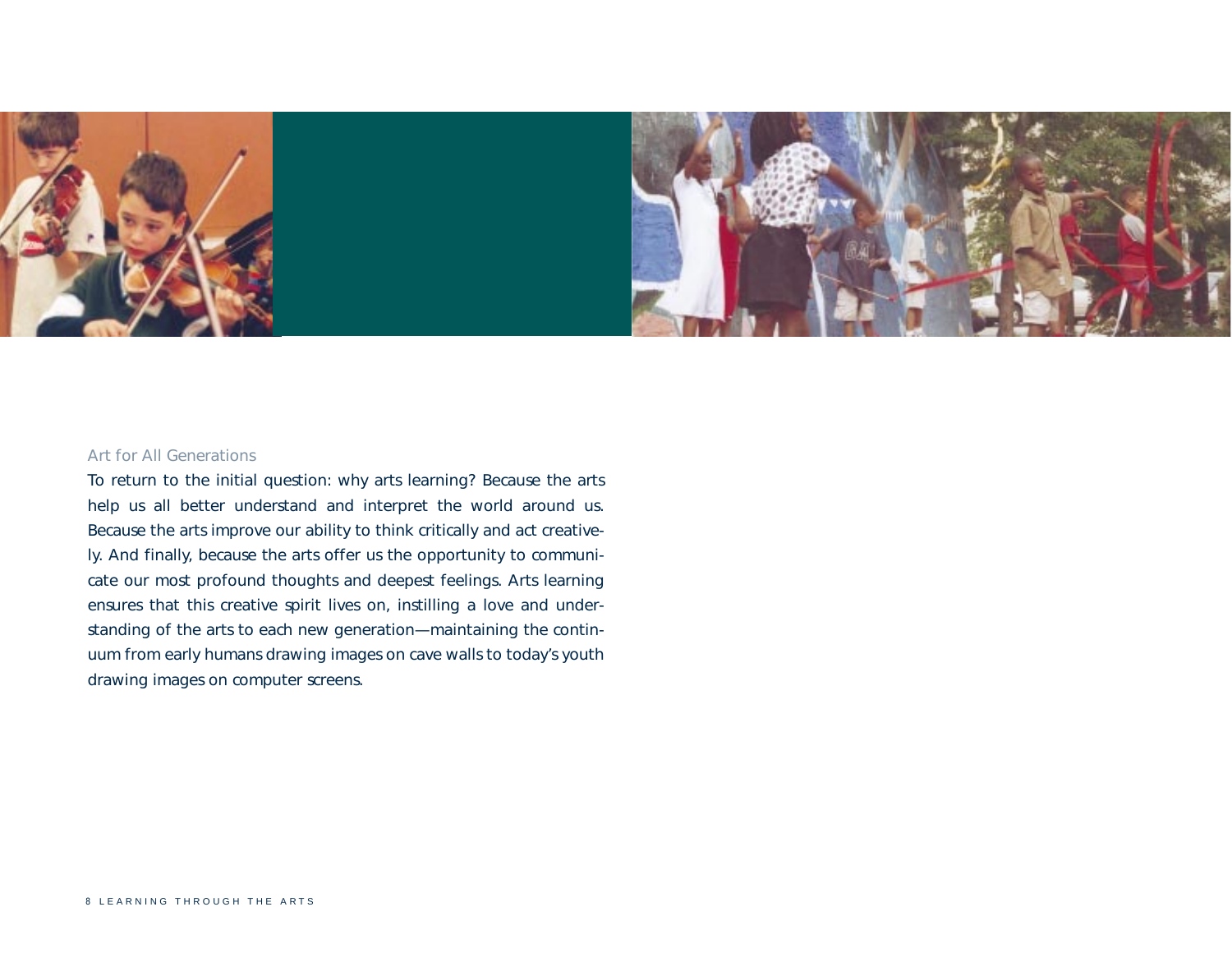# ARTS LEARNING PROGRAMS

"By offering music and the other arts in the school curriculum, we are enriching the lives of the students as we endeavor to preserve our culture and our civilization. We are inculcating a sense of discipline and respect and channeling energies into forms of self-expression that have positive social impact."

Dave Brubeck, Jazz Musician and Composer

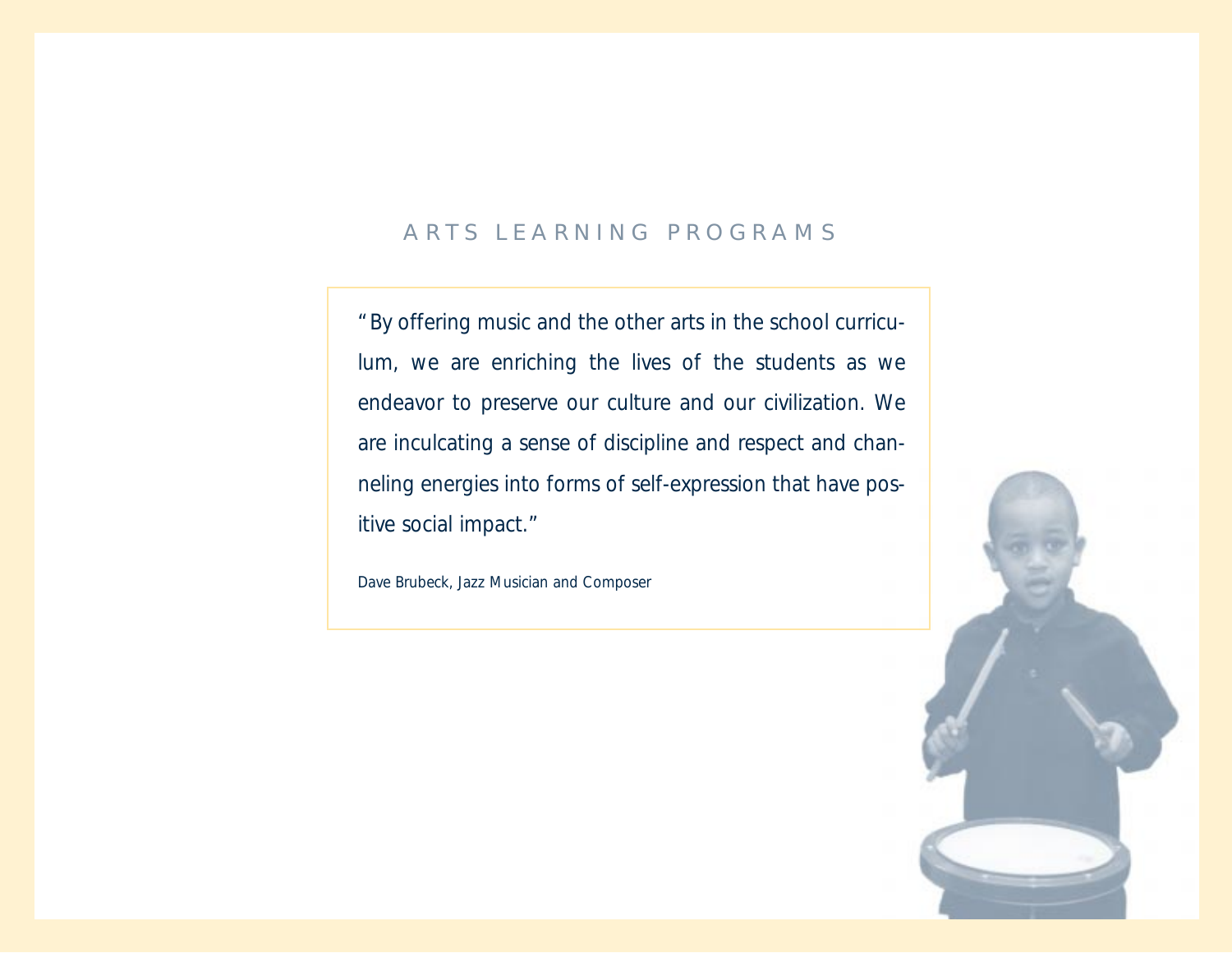# D I R E C T F U N D I N G

# ARTS LEARNING GRANTS

Since its inception, the National Endowment for the Arts has been supporting arts learning for children and youth. Arts Learning grants are awarded competitively to nonprofit organizations, including arts and cultural organizations, school districts, youth service, and other community groups for specific projects. Outside panels of arts education experts review the applications. In Fiscal Year 2003, grant applicants will focus their projects in one or more of the following areas:

# **EARLY CHILDHOOD:**

Projects provide arts learning activities for young children who are not yet of kindergarten age, and professional development for teachers, artists, and others who work with them.

# **SCHOOL-BASED:**

Projects involve children and youth in grades K-12 and are directly connected to the curriculum and instructional program of schools. Project activities generally occur in classrooms but may take place outside of the school building if formally linked to the school program. Projects also may address professional development for teachers and school administrators.

# **COMMUNITY-BASED:**

Projects occur outside of the regular school day and year in a variety of settings, offered by arts organizations or other community-based, nonarts organizations in partnership with artists and arts groups. While not formally linked to school instructional programs, community-based projects are typically based on a curriculum. Projects also may include professional development for teachers, artists, and other youth program providers.

Arts Learning grants encourage improved quality of arts learning for our nation's children and youth, emphasizing skills acquisition and direct participation in and access to quality art as a basic part of learning. Grants will also help identify, support, adapt, or extend best practices in arts learning and demonstrate the benefits of strong arts learning partnerships. An organization may request a grant amount between \$5,000 and \$150,000, and all grants require a match of at least one-to-one from non-federal sources of funds.

In Fiscal Year 2002, the Arts Endowment began a pilot program using outcome-based evaluation for Arts Learning grants. Applicants are asked to define the anticipated benefits or changes that will take place among individuals, groups, or institutions as a result of their participation in the project activities, and to state how success in meeting these outcomes will be measured.

To find out more about Arts Learning grants, including guidelines and applications, visit the NEA Web site at **www.arts.gov/guide/.**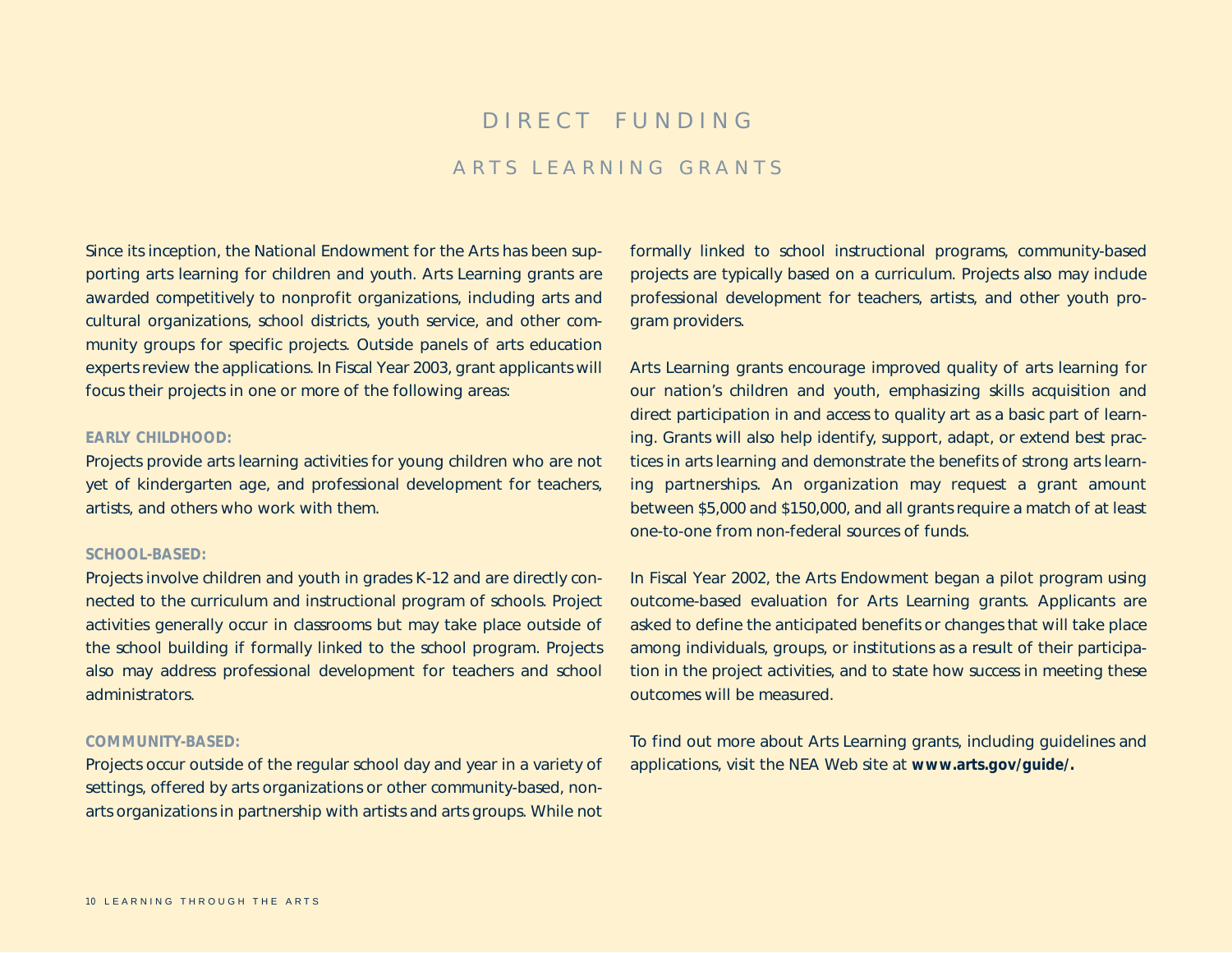# C H A L L E N G E A M E R I C A G R A N T S

Challenge America was conceived as a program to improve communities and the quality of cultural life for citizens through broad access to the arts. It specifically targets communities with limited access to quality arts programs due to geographic isolation, economic conditions, ethnic background, language, age, or disability.

Challenge America grants support arts learning in the following ways:

• Fast Track Grants: Under a streamlined grant application and review process, small project grants of \$5,000 to \$10,000 support arts projects that benefit rural or underserved communities. All grants must be matched from non-federal sources at least dollarfor-dollar. In 2001-02, some of these grants funded arts projects that provided positive alternatives for youth during after-school hours. More than 400 grants were awarded in the two years this program was offered. In 2003, grants that primarily support children and youth will be incorporated into the Arts Learning initiative.

• State Arts Agency Partnerships: Forty percent of Challenge America funds are distributed to state arts agencies through Partnership Agreements, supporting arts activities in every state as well as the District of Columbia and Puerto Rico. Arts learning is one of five areas of focus for these funds. In 2002-03, state arts agencies will carry out more than 50 arts learning projects with Challenge America funds.

• Leadership Initiatives: Through Leadership Initiatives, the Arts Endowment works in partnership with other federal agencies and national organizations to support projects that further the goals of Challenge America. The first such project, Creative Communities, was a collaboration of the Arts Endowment, Department of Housing and Urban Development, and National Guild of Community Schools of the Arts, and provided arts instruction for youth living in public housing. Another project was Arts for Learning, a partnership between the Arts Endowment and the nonprofit organization Young Audiences, which provides information and resources to assist educators in integrating the arts into education curricula. More on these projects can be found in the Partnerships section of this guide.

To find out more about Challenge America, visit the NEA Web site at **www.arts.gov/guide/**.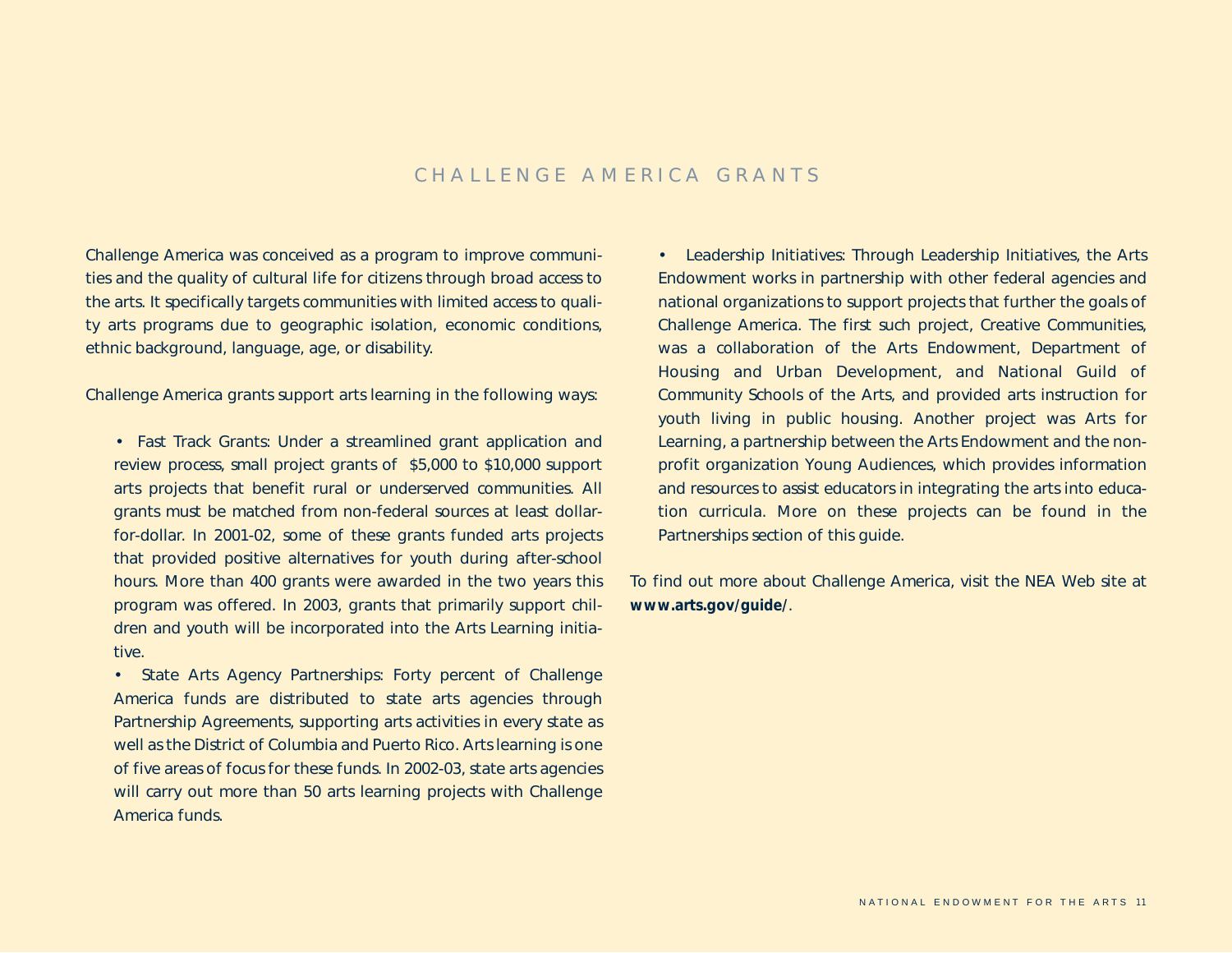# P A R T N E R S H I P S

# STATE PARTNERSHIPS

The National Endowment for the Arts has supported arts education programs of state arts agencies (SAAs) since the late 1960s. Since 1986, the Arts Endowment and SAAs have focused on three arts education goals:

- To help ensure that the arts are basic to the education of children and young adults in grades pre-K through 12;
- To expand opportunities for children and young adults to participate in the arts, as well as increase their knowledge of and skills in the arts; and
- To provide professional development opportunities for artists, arts professionals, and teachers.

The Arts Endowment awards funds through Partnership Agreements to SAAs in part to foster collaboration among the education, arts, and private sectors in each state and U.S. jurisdiction. Forty percent of the Arts Endowment's annual grantmaking funds are distributed through these Partnership Agreements, of which one component focuses on arts education.

SAAs combine support from the Arts Endowment with funding from state legislatures to award arts education grants, develop programs addressing state and local educational needs, and establish strategic education partnerships at the local level. In addition, SAAs encourage local investment in arts education, matching the initial state and federal seed money with increased local funds, creating more impact from the initial federal investment.

SAAs collaborate with a wide array of agencies and organizations, including school districts, state departments of education, colleges and universities, and local and regional organizations in the arts, education, and business sectors. These ongoing relationships enable SAAs to develop arts education programs suited to the unique needs of each community.

By leveraging federal, state, local, and private resources, SAAs are working to ensure that students receive comprehensive and sequential arts instruction as part of a well-rounded school curriculum. SAAs have public mandates to expand participation in the arts and to extend the creative, social, educational, and economic benefits of the arts to all communities. Arts learning is at the foundation of these efforts, and SAAs are committed to making the arts a basic part of every child's education. Among the arts learning efforts that SAAs have supported are:

- Professional development for teachers and artists, as well as school and arts administrators;
- Artists-in-residence and artist-teacher collaborations;
- Standards and curriculum development and arts assessments at the state and local levels; and
- Public awareness campaigns to improve policies and public funding of arts education programs.

To find out more about SAAs' arts learning programs, visit the NEA Web site at **www.arts.gov/partner/** or the Arts and Learning Resources for State Leaders section of the National Assembly of State Arts Agencies Web site at **www.nasaa-arts.org/nasaanews/index\_anl.htm**, or contact your state arts agency to find out more about arts learning programs in your community. Contact information for all SAAs can be found in the Arts Learning Partners and Organizations section at the end of this guide.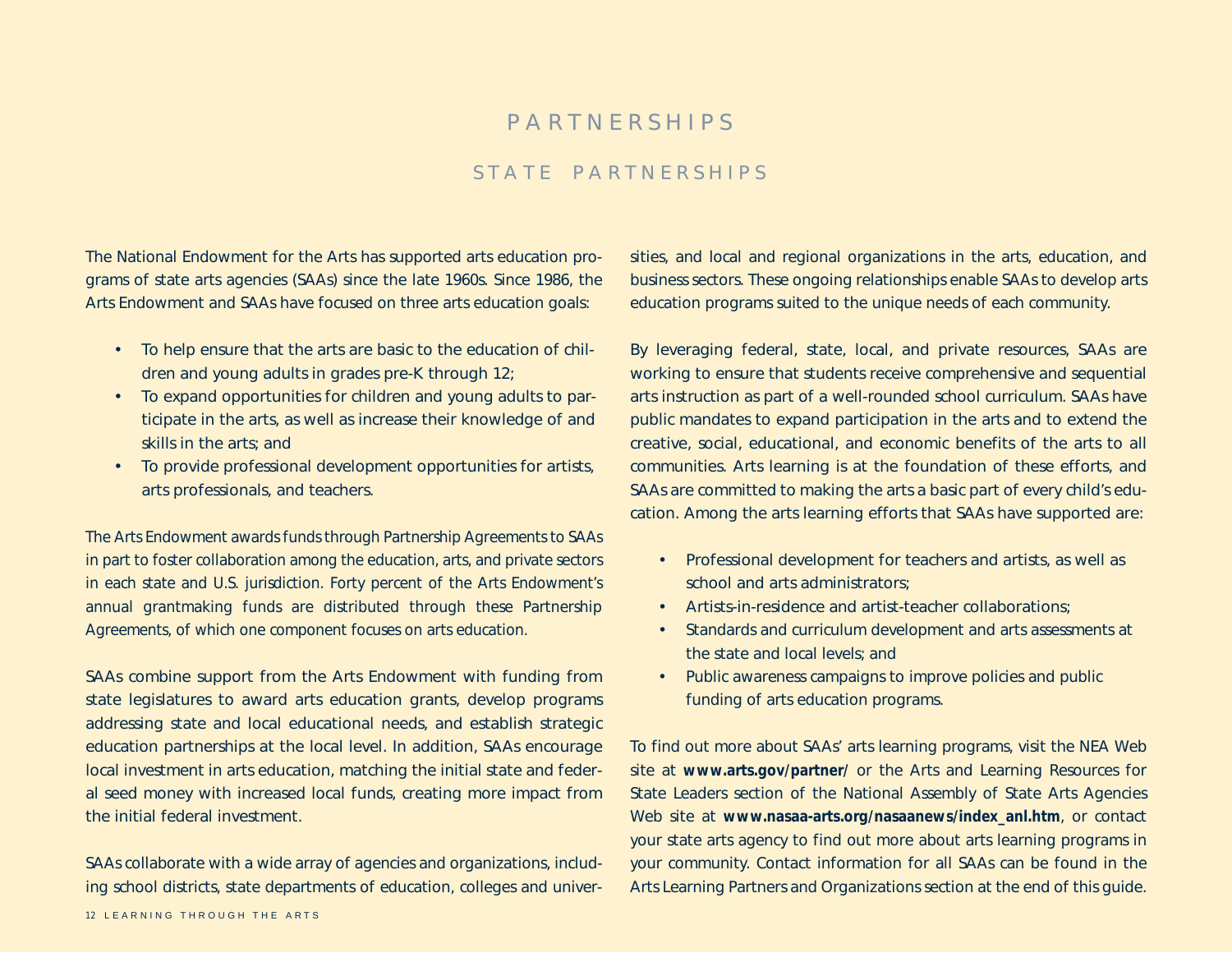The National Endowment for the Arts partners with other federal agencies and advisory committees on projects related to arts learning. The Arts Endowment works on arts learning initiatives with the Department of Education, Department of Justice, Department of Housing and Urban Development, National Endowment for the Humanities, and the President's Committee on the Arts and the Humanities, to name a few. By working with other federal entities, the Arts Endowment furthers the impact of federal dollars.

# **DEPARTMENT OF EDUCATION**

The Arts Endowment's partnerships with the Department of Education includes co-funding programs, like the Arts Education Partnership, and providing advice and coordination for other programs for which the Department of Education provides sole funding. In 2001, for example, the Department of Education awarded \$16 million in arts-in-education grants in four categories: Arts in Education Model Development and Dissemination, Cultural Partnerships for At-Risk Children and Youth, Media Literacy, and Professional Development for Music Educators. In each case, the Department of Education relied on the Arts Endowment's expertise and knowledge of state and local needs to structure and carry out the grant competitions. The Arts Endowment provides assistance such as targeting potential applicants and putting together panels of qualified experts to review applications.

### **ARTS EDUCATION PARTNERSHIP**

The Arts Education Partnership is a private, nonprofit coalition of education, arts, business, philanthropic, and government organizations that demonstrates and promotes the essential role of arts education in enabling all students to succeed in life, school, and work. Formed in 1995 by a partnership of the Arts Endowment, Department of Education, National Assembly of State Arts Agencies, and Council of Chief State School Officers, the Partnership now includes more than 140 national organizations committed to promoting arts education in elementary and secondary schools throughout the country.

The primary focus of the Partnership is helping states and local school districts integrate the arts into their educational improvement plans. The Partnership maintains and links databases on state-level policies and funding for arts education; produces regular reports on arts-related federal education program activities; and provides information about general arts education policies, issues, and activities at the national, state, and local levels. In addition, the Partnership coordinates issue-focused task forces of national and state representatives from the education, arts, and business sectors. Topics of the task forces have included student assessment, research, early childhood, and teacher education and professional development.

The Partnership has also published and disseminated groundbreaking research reports on the impact of learning in the arts on student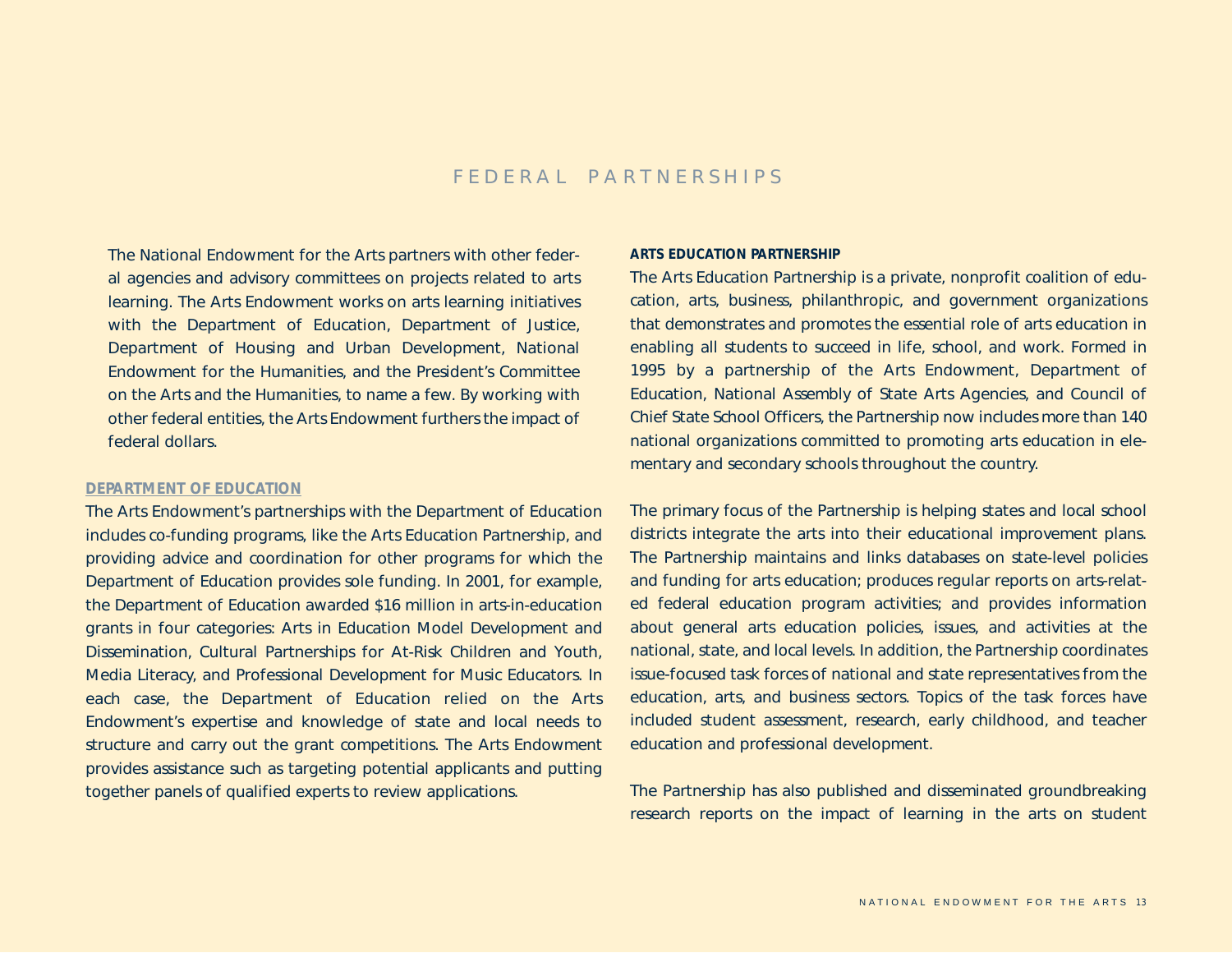achievement. They have identified the policies and practical steps that will enable schools and school districts to achieve educational excellence by incorporating the arts into teaching and learning. These reports, as well as more information about the Arts Education Partnership, can be found on the Web site: **www.aep-arts.org**.

# **ARTS IN EDUCATION MODEL DEVELOPMENT AND DISSEMINATION PROGRAM**

The Arts in Education Model Development and Dissemination Program helps develop models that strengthen arts instruction and integrate arts in elementary and middle school curricula. Grantees include local school districts, or nonprofit or governmental arts organizations working in partnership with one or more eligible school districts. In Fiscal Year 2001, \$10 million was awarded for up to three-year grants to 11 recipients in Arizona, California, New Hampshire, New York, Ohio, Illinois, Minnesota, Mississippi, Pennsylvania, South Carolina, and Texas.

The program supports the development, documentation, evaluation, and dissemination of promising models that demonstrate their effectiveness in:

- Strengthening the use of high-quality arts in academic instruction and enhancing the place of arts as a core academic subject in the school curricula;
- Improving students' academic performance, which includes creating, performing, and responding to the arts; and
- Strengthening arts instruction.

For more information about the Arts in Education Model Development

and Dissemination program, visit the NEA Web site at **www.arts.gov/ endownews/news01/EdDemosFAQ.html** or the Department of Education Web site at **www.ed.gov/offices/OESE/ArtsED/**.

### **CULTURAL PARTNERSHIPS FOR AT-RISK CHILDREN AND YOUTH PROGRAM**

The Cultural Partnerships for At-Risk Children and Youth Program provides grants for school-community partnerships designed to improve the educational performance and future potential of underserved children by providing comprehensive, coordinated educational and arts programs. Grantees are local school districts applying on behalf of schools in which 75 percent or more of the children enrolled are from low-income families and that are partnered with a museum, local arts agency, institution of higher education, or other cultural entity.

Through combined resources, facilities, services, materials, expertise, and funding, the arts activities offered through a school-community partnership can reach those youth most in need of them. Cultural Partnership projects maximize the outreach and impact of arts education programs and enrichment activities for middle and high school students, both in and outside of school.

Eleven grants were awarded in Fiscal Year 2001 to school districts in California, Kentucky, Massachusetts, New York, Ohio, Pennsylvania, Texas, Wisconsin, and the District of Columbia. For more information about the Cultural Partnerships program, visit the NEA Web site at **www.arts.gov/endownews/news01/edu-partnership.html.**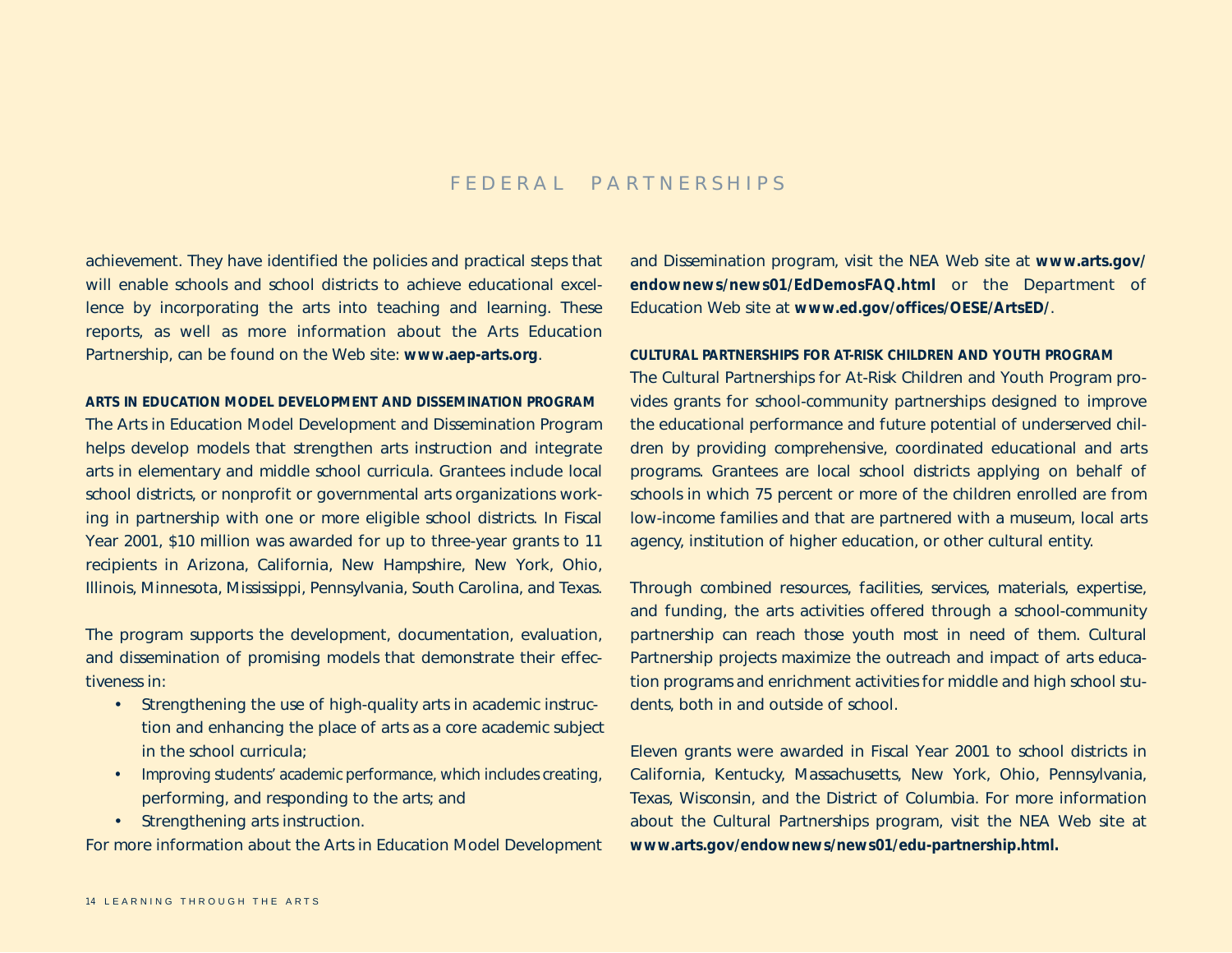# **MEDIA LITERACY INITIATIVE**

The Media Literacy Initiative provides grants to school districts to help young people better understand and interpret the artistic content of electronic media images, including those that contain violence. The grant program assists school districts in establishing programs that teach students how to examine and interpret media messages and involves partnerships between schools and arts-based organizations. The project is helping students create their own media-based projects, using film, video, Web site design, and other media art forms. Funds also are used for professional development of teachers and to develop curricula.

In Fiscal Year 2000, nearly \$1 million was awarded in grants to school districts in California, Florida, Minnesota, Montana, New Mexico, Pennsylvania, Rhode Island, and South Carolina. In Fiscal Year 2001, these grantees received support for second-year activities, and another seven grants were awarded in six states: California, Massachusetts, Nebraska, New York, Washington, and West Virginia.

For more information about the Media Literacy Initiative, visit the NEA Web site at **www.arts.gov/endownews/news00/EdLiteracy1.html**.

# **PROSESSIONAL DEVELOPMENT FOR MUSIC EDUCATORS PROGRAM**

The Professional Development for Music Educators program provides grants to support high-quality professional development activities for

K-12 music teachers based on innovative methodologies or best practices. School districts, acting on behalf of schools where 75 percent or more of the children are from low-income families, work in collaboration with an institution of higher education, state education agency, or nonprofit organization with a history of providing high-quality professional development services to public schools.

Ten grants were awarded in Fiscal Year 2001 to school districts in Connecticut, Florida, Kansas, New York, Pennsylvania, Texas, and Wisconsin. For more information about the Cultural Partnerships program, visit the NEA Web site at **www.arts.gov/endownews/news01/ edu-partnership.html**.

### **DEPARTMENT OF JUSTICE**

The Arts Endowment has partnered with the Department of Justice's Office of Juvenile Justice and Delinquency Prevention on several projects to bring the arts to underserved youth. These projects have produced materials that can help other jurisdictions duplicate their successes.

# **ARTS PROGRAMS FOR YOUTH IN DETENTION AND CORRECTIONS**

Arts Programs for Youth in Detention and Corrections was a national demonstration project to establish new or enhance existing correctionsbased youth arts programs at six locations in California, Florida, New York, Texas, and Washington. The project produced a guide, *Arts Programs for Young Offenders in Detention and Corrections*, to help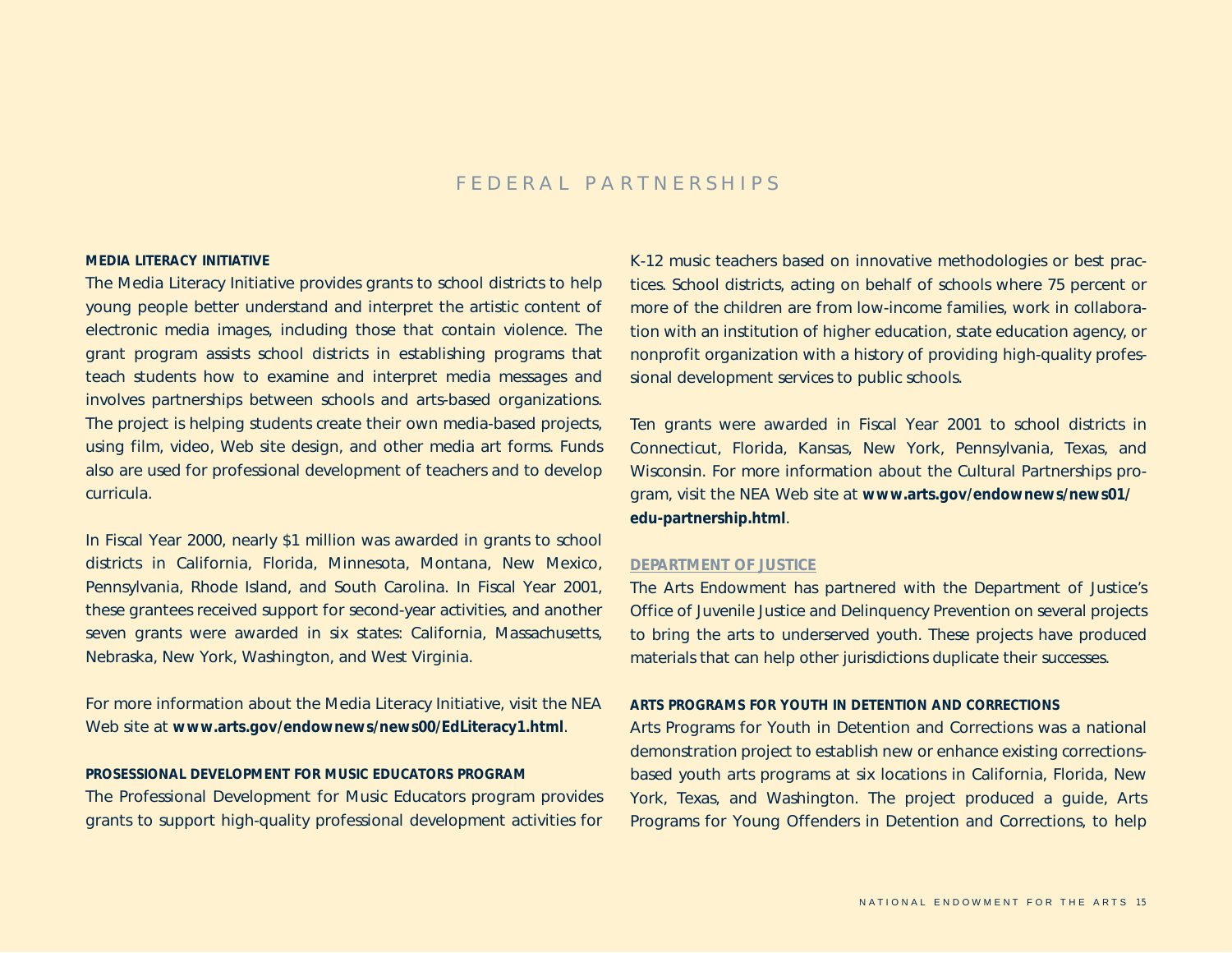those jurisdictions that wish to establish or strengthen arts programs for adjudicated youth. The guide includes profiles, lessons learned, and promising practices from existing programs, as well as a survey of artsin-detention programs in the United States.

For more information about the program, or to obtain copies of the guide, visit the NEA Web site at **www.arts.gov/partner/Delinquents.html**.

# **PARTNERSHIP FOR CONFLICT RESOLUTION EDUCATION IN THE ARTS**

The Partnership for Conflict Resolution Education in the Arts was created to advance the principles of conflict resolution through arts activities in youth arts programs. The project provided intensive on-site workshops in arts-based conflict resolution to youth arts program staff throughout the country.

A lasting result of the project is the guide, *The Art in Peacemaking*. The guide provides information and arts-based activity ideas to introduce educators to conflict resolution skills, demonstrating how the arts can be an integral part of facilitating positive communication among youth. By helping arts educators move beyond conflicts that often arise among young people who come to youth arts programs from a variety of backgrounds, the project helped teachers focus on providing excellent arts education. The guide can be used by youth arts programs throughout the country to incorporate conflict resolution into their programs.

For more information about the Partnership, or to obtain copies of the guide, visit the NEA Web site at **www.arts.gov/partner/Conflict.html.**

# **YOUTH ARTS DEVELOPMENT PROJECT**

The Youth Arts Development Project, a three-year initiative of the Arts Endowment, the Office of Juvenile Justice and Delinquency Prevention of the Department of Justice, Americans for the Arts, and several foundations and local arts agencies, was created to identify, implement, and refine effective arts-based delinquency prevention programs. A consortium of local arts agencies and community groups evaluated and documented arts programs for underserved youth to identify promising practices and training models. The communities involved were Portland, Oregon; San Antonio, Texas; and Atlanta, Georgia.

The project developed materials and information helpful to communities engaged in arts-based programs for underserved youth, thereby equipping communities, educators, and artists with the tools necessary to create a successful program.

Two products are available as a result of this project. The YouthARTS Toolkit, available through Americans for the Arts, includes a handbook for developing and maintaining a youth arts program; a video that can be used as a public awareness tool for potential partners; and a diskette that includes sample data-collection forms, contracts, and other materials helpful to youth arts programs. The other product is the publica-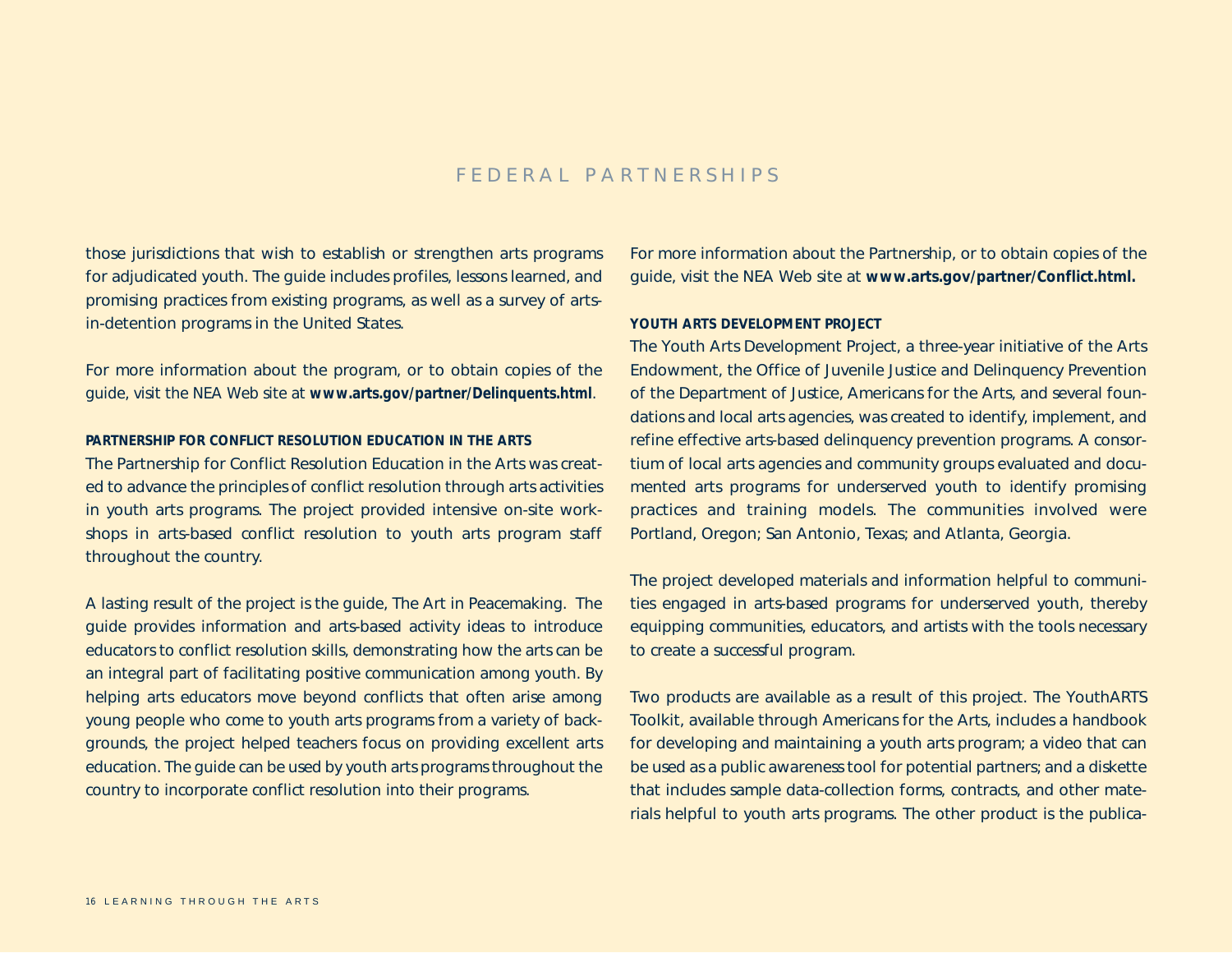tion *Youth Arts Development Project*, available through the Office of Juvenile Justice and Delinquency Prevention.

For more information about the program, visit the NEA Web site at **www.arts.gov/partner/ToolKit.html**; for a copy of Youth Arts Development Project, visit the Office of Juvenile Justice and Delinquency Prevention Web site at **www.ncjrs.org/html/ojjdp/2001\_5 \_2/contents.html**.

# **DEPARTMENT OF HOUSING AND URBAN DEVELOPMENT**

### **CREATIVE COMMUNITIES**

Creative Communities, a Challenge America Leadership Initiative, represents a partnership of the Arts Endowment, Department of Housing and Urban Development, and National Guild of Community Schools of the Arts (NGCSA). The initiative is fostering the development of arts instruction by community schools of the arts during non-school hours for children and youth living in public housing.

Creative Communities funds free sequential arts instruction, provided by professional artists-teachers, on at least a weekly basis. Activities range from early childhood arts programs to those that provide intensive instruction for youth who show particular talent and promise. Projects included the strengthening or expansion of existing programs, the development of new ones, or both. Twenty projects from 20 different states, serving one or more public housing sites, were funded under the demonstration initiative in Fiscal Year 2001 for a three-year period. NGCSA is providing training and technical assistance to grantees and their housing partners.

Expected outcomes for Creative Communities include the following:

- Children and youth will increase and strengthen their arts skills;
- Safe havens for children and youth in public housing will be created;
- The quality of life for residents in public housing will be improved;
- Sustainable partnerships will be developed between community organizations and public housing; and
- A trained and experienced cadre of artists-teachers will be developed.

For more information about Creative Communities, visit the NEA Web site at **www.arts.gov/learn/01grants/hudgrants.html** or the Creative Communities Web site at **www.creativecommunitiesonline.org/**.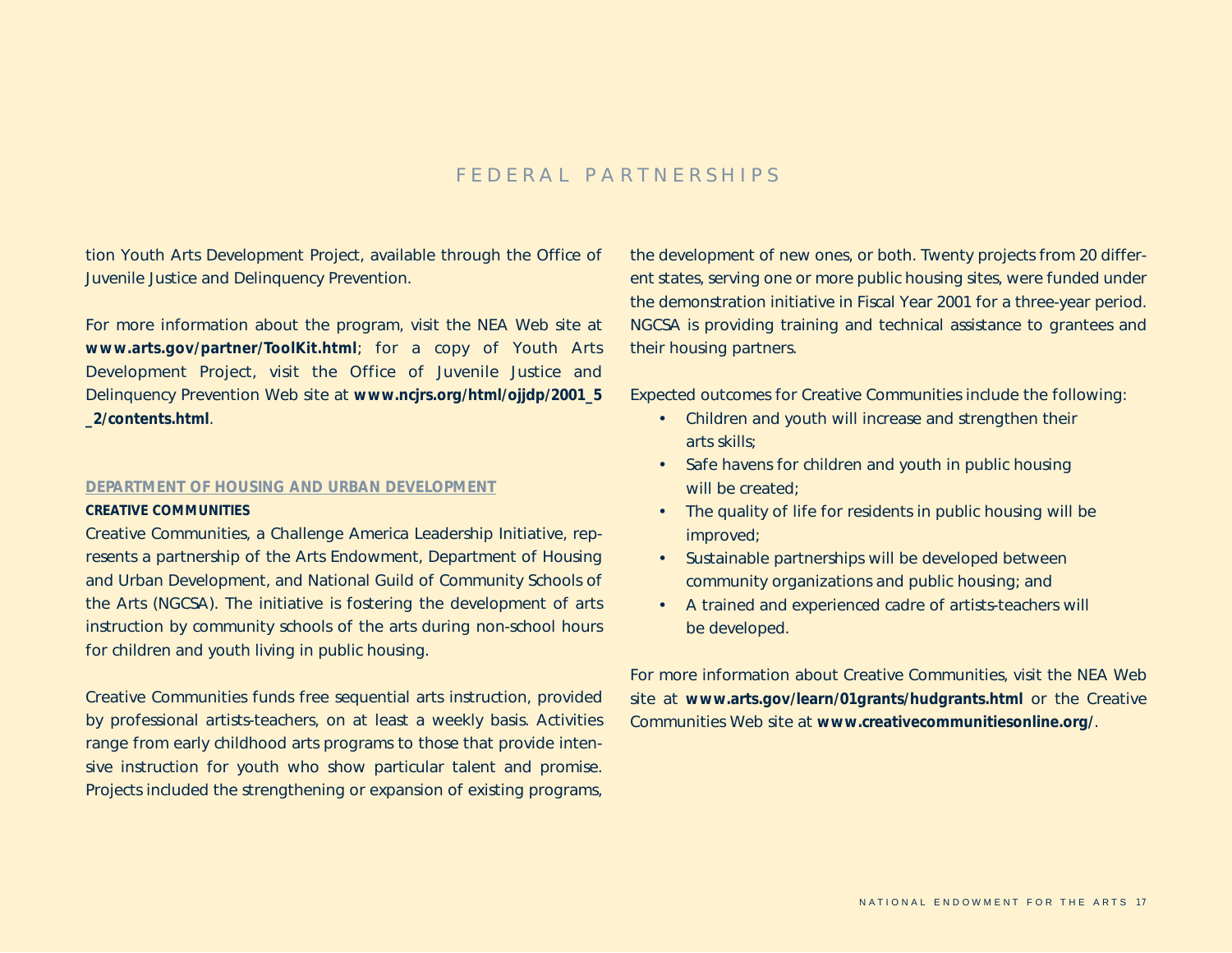# **PRESIDENT'S COMMITTEE ON THE ARTS AND THE HUMANITIES**

# **COMING UP TALLER AWARDS**

Since its inception in 1998, the Coming Up Taller Awards program has annually honored 10 outstanding community arts and humanities programs that provide underserved young people with learning opportunities and chances to explore their creativity. These programs help youth build self-respect through their mastery of and accomplishment in the arts. The Awards also celebrate the contribution that our artists, historians, librarians, and writers make to our families and communities by mentoring and teaching our children.

Each year, nominations are made on behalf of or by arts and humanities programs that operate outside of the school day. A national jury of experts in the arts, humanities, and child and youth development selects the award recipients. These recipients receive \$10,000 and a plaque at a ceremony in Washington, DC. Forty additional programs receive recognition each year as semi-finalists.

The Coming Up Taller Awards are sponsored by the President's Committee on the Arts and the Humanities, the National Endowment for the Arts, the National Endowment for the Humanities, and the Institute for Museum and Library Services. With recognition from the federal government, Coming Up Taller awardees are able to increase their visibility, fundraising capacity, and impact.

For more information and complete nomination guidelines, visit the NEA Web site at **www.arts.gov/partner/Taller01/** or the Coming Up Taller Web site at **www.cominguptaller.org**.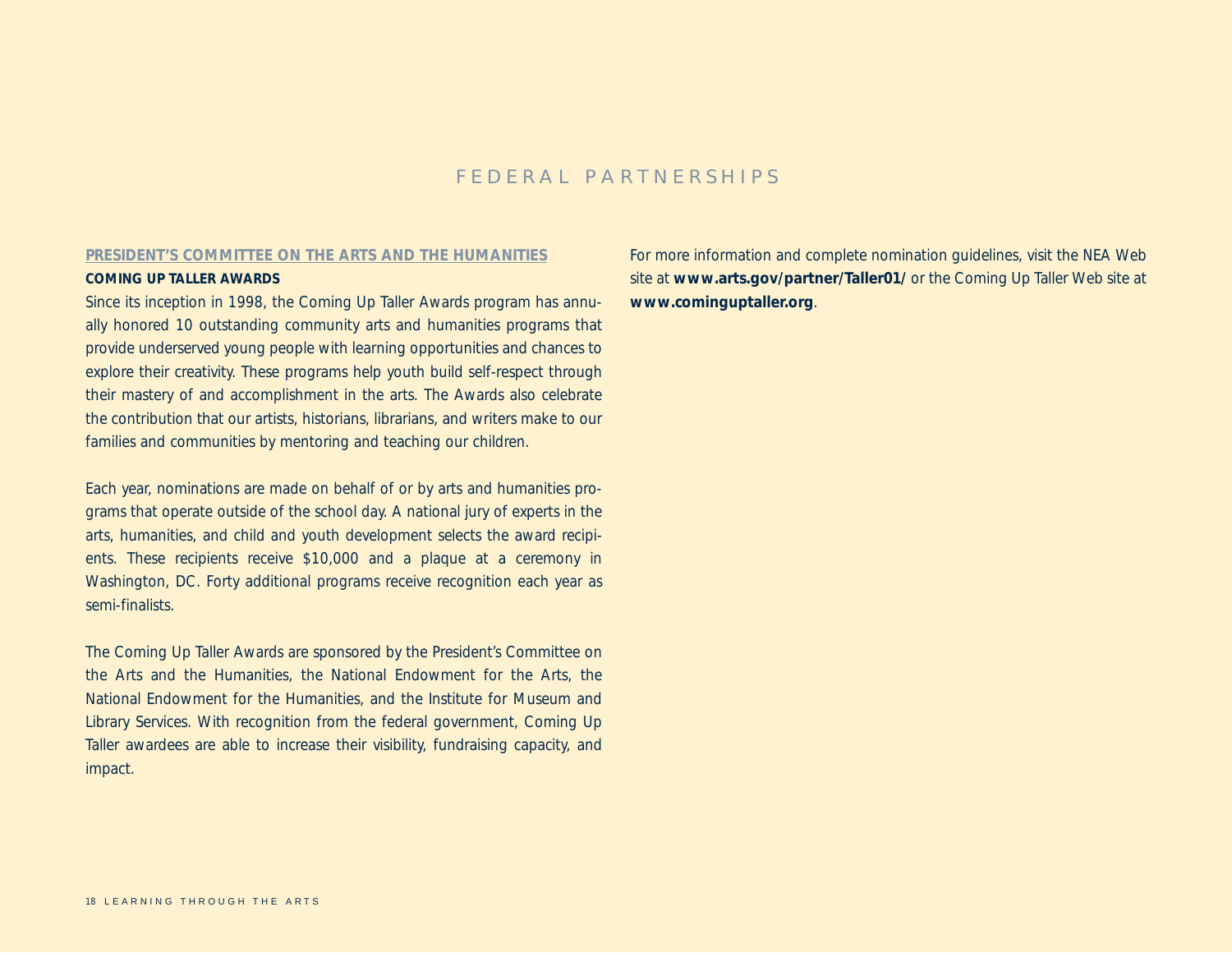# P U B L I C - P R I V A T E P A R T N F R S H I P S

The National Endowment for the Arts regularly works directly with nonprofit organizations through cooperative agreements to implement specific arts learning projects. The following are two examples of these partnerships:

# **ARTS FOR LEARNING (A4L)**

Arts for Learning is an innovative, educational initiative based upon the idea that all students can meet—and exceed—learning goals while at the same time develop a lifelong affinity for the arts. Supported by the Arts Endowment through a Challenge America Leadership Initiative and led by Young Audiences, Inc., the initiative presents information and resources on the Young Audiences Web site to assist educators in integrating the arts into education curricula. Young Audiences uses its broad network of chapters and affiliated national organizations—such as Opera America, the National Association for Music Education, and the National Art Education Association—to collect information about successful programs and tools for the Web site.

The Web site assists educators and artists throughout the country. By using the Search Method page, a user can choose a location on the U.S. map and find programs related specifically to subject, grade level, and cultural origin; locate artists in a particular field or art form; and find programs that emphasize a particular learning style. The Support Materials page offers an array of education support, such as outlines, vocabulary lists, and strategies for related activities and resources, all categorized by program, classroom, standards, learning styles, and life skills. The Web site also features interactive bulletin boards where educators can share their programs and lesson plans with other educators across the country.

A4L will expand to include up to 15 community sites in urban, suburban, and rural school districts and 10 A4L Nexus sites focusing on specific arts disciplines and special areas of interest. In addition, Young Audiences has made available a 20-page booklet on A4L success stories and six short documentary videos of successful A4L programs. The booklet and videos are available on the Young Audiences Web site at **www.youngaudiences.org**.

For more information about A4L, visit the Web site at **www.arts4learning.org**.

# **SONGS OF THE CENTURY**

The Songs of the Century project is a nationwide initiative intended to promote a better understanding of America's musical and cultural heritage in our schools. The project, made possible through the Arts Endowment's partnership with the Recording Industry Association of America and Scholastic Inc., created a curriculum guide for teachers, students, and families that addresses core subjects—including literature, mathematics, and social studies—through a discussion of the evolution of music from historical, social, cultural, and technological perspectives. The lesson plans are being distributed to 9,500 fifth-grade teachers nationwide, and are available as a file download on the Songs of the Century Web site.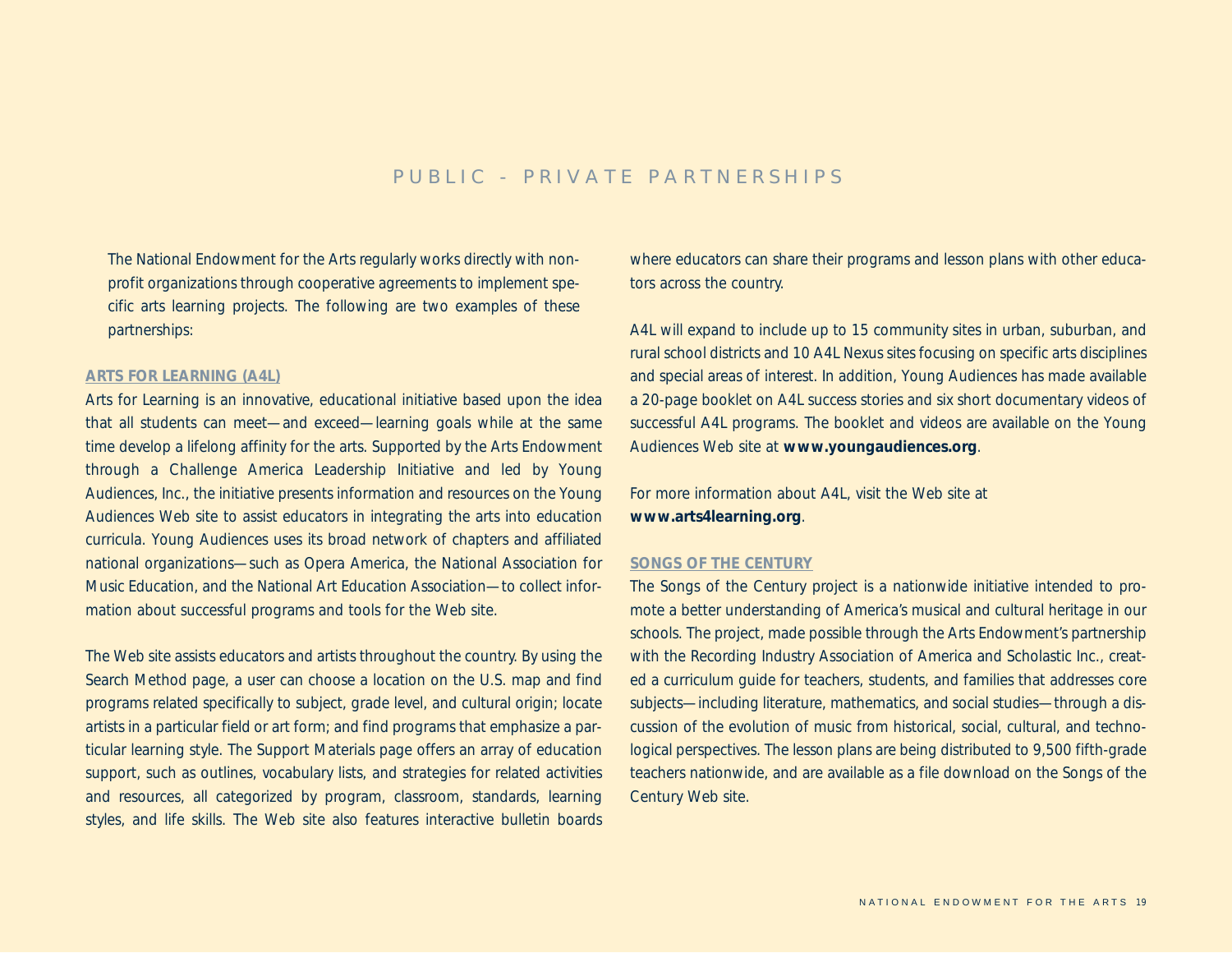# PUBLIC - PRIVATE PARTNERSHIPS

Through the Web site, the materials will reach hundreds of thousands of students, as well as educators, administrators, and families. A CD with song selections—as well as streaming audio through the Web site—is available with the curriculum, and the project also developed a youth magazine and songwriting contest. The 365 classic songs featured in the curriculum were selected from every decade of the twentieth century, and include many different genres, from country to pop, from jazz to folk.

For more information about Songs of the Century, visit their Web site at **www.songs-of-the-century.com**.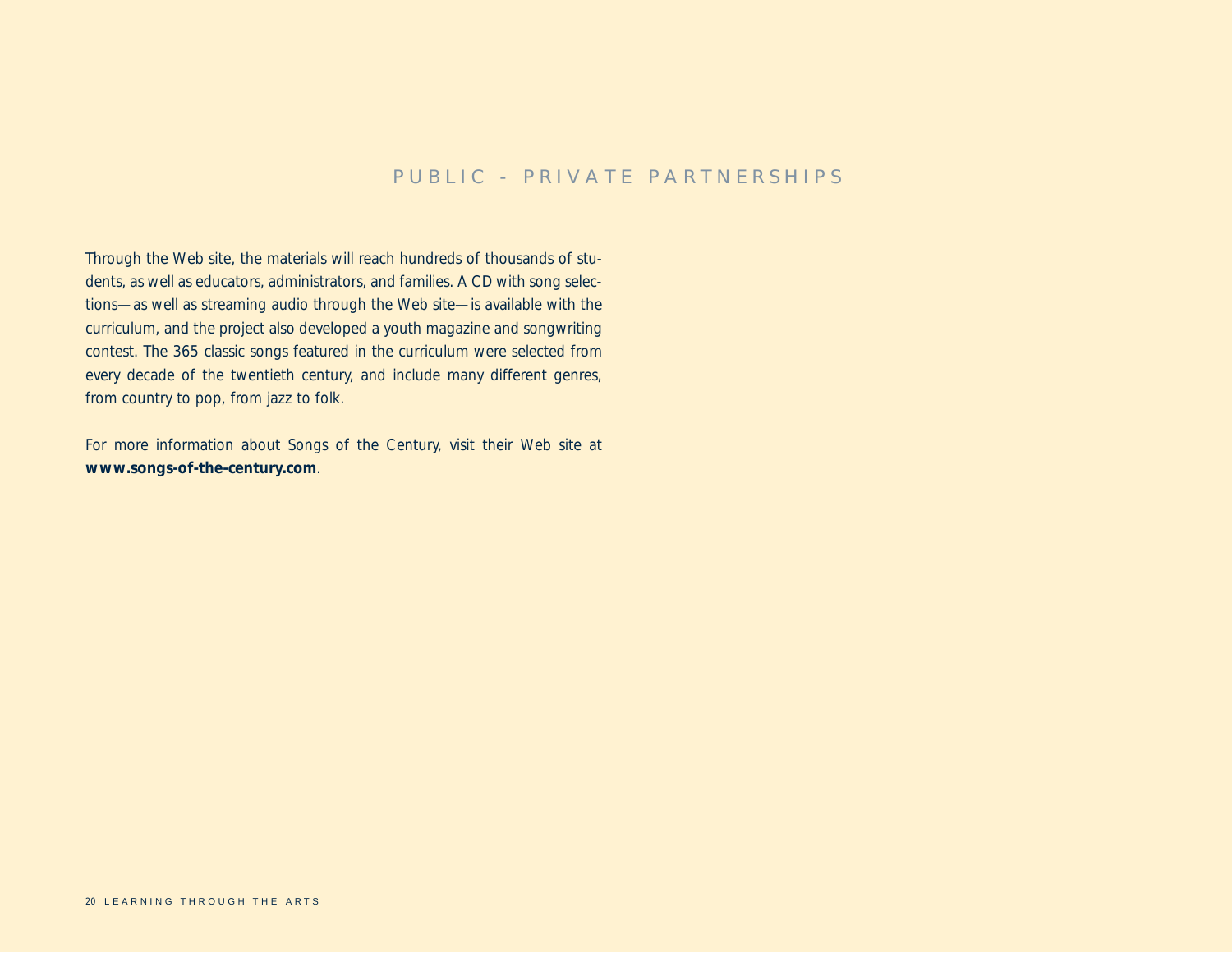# R E S E A R C H

"The arts should be supported not only because research supports their value but also because they are as dynamic and broad-based as more widely accepted disciplines. They contribute to the development and enhancement of multiple neurobiological systems, including cognition, emotional, immune, circulatory, and perceptualmotor systems. Ultimately, the arts can help make us better people."

Eric Jensen, Teacher, Scholar, and Member of the Society for Neuroscience and New York Academy of Science

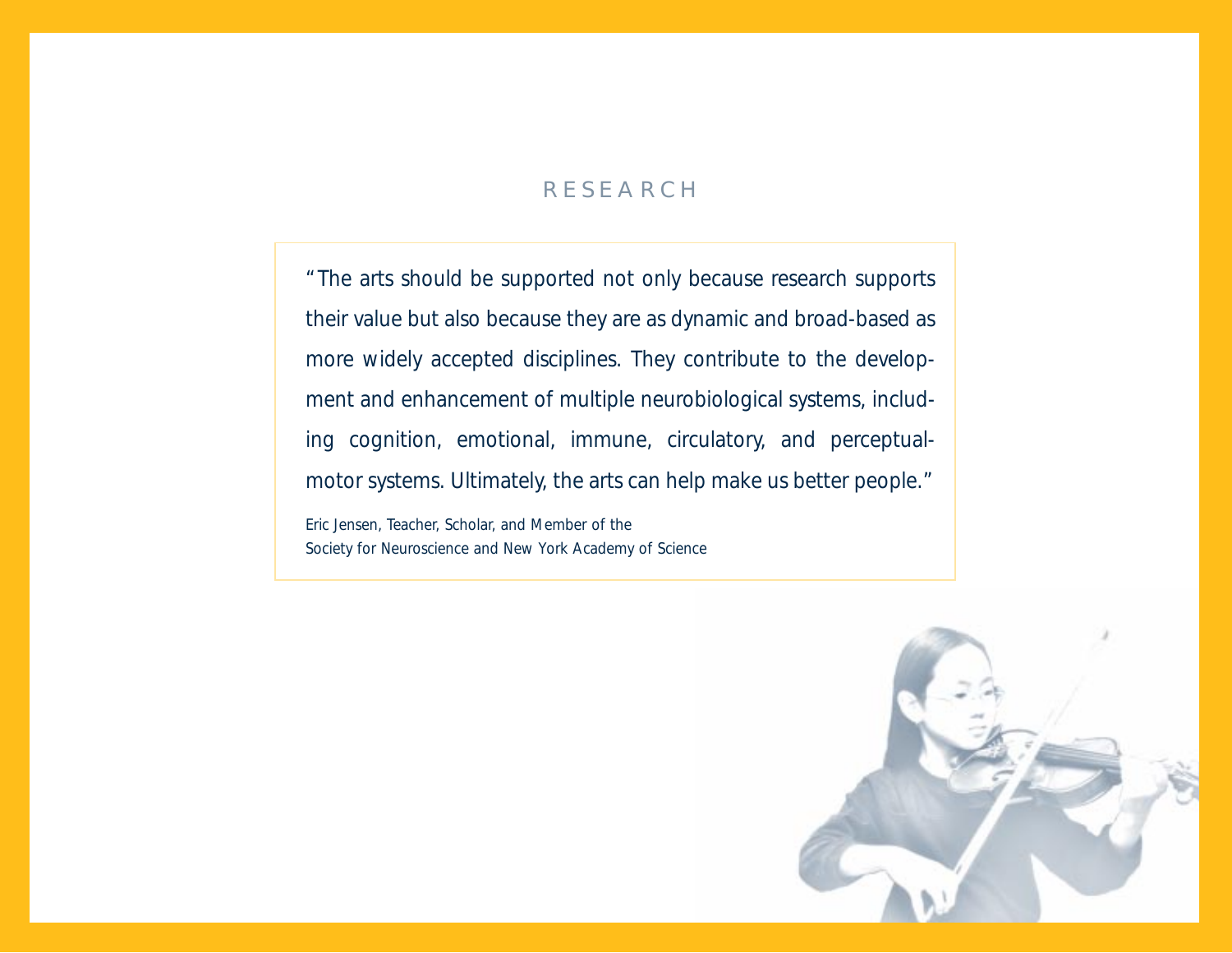In the 1980s, the National Endowment for the Arts focused attention on arts education research, collecting and reporting statistical information on the conditions of arts teaching and learning in the nation's schools. In addition, the Arts Endowment sponsored research concerning educational policy and practice affecting arts education in the United States. One of the most important reports on the condition of arts education was the congressionally mandated report,*Toward Civilization*, in 1988. The Arts Endowment commissioned a national survey of school districts from the Department of Education during the 1986-87 school year, the first of its kind in nearly three decades, as part of the report.

Recommendations within the report called for the Arts Endowment, in cooperation with the Department of Education, to "explore ways to assure that educational statistics, surveys, and reports cover the arts with the same attention and detail as for other school subjects." Two priorities for research were cited in the recommendations: make the results of completed studies on arts education more available to classroom teachers and serve as the basis for further research; and learn what kinds of teacher training, curriculum development, instructional methodology, and resources are most effective in improving arts education.

These and related recommendations in *Toward Civilization* have provided a road map in arts education research for not only the Arts Endowment, but the Department of Education and other partners in the public and private sectors. Here, in chronological order, are major developments in arts education research for which the Arts Endowment has played a part:

**1987-92:** With support from the Arts Endowment, the Arts Education Research Centers at the University of Illinois at Urbana-Champaign and at New York University implemented studies of both the status of arts education and of curricula and pedagogy. This research included a series of more than 30 studies by arts specialists and classroom teachers. Primary researchers involved in the studies at both institutions included Charles Leonard, Jerrold Ross, Robert Stake, Ralph Smith, and G. David Peters.

**1991-92:** The Arts Endowment and Department of Education co-convened a national conference on arts education research that included arts specialists, artists, school and arts administrators, researchers, curriculum specialists, policymakers, and funders. The resulting report of the deliberations, *An Arts Education Research Agenda for the 1990s*, represented the first set of research priorities commonly held by these arts education professionals and fostered similar research agendas by major arts education associations.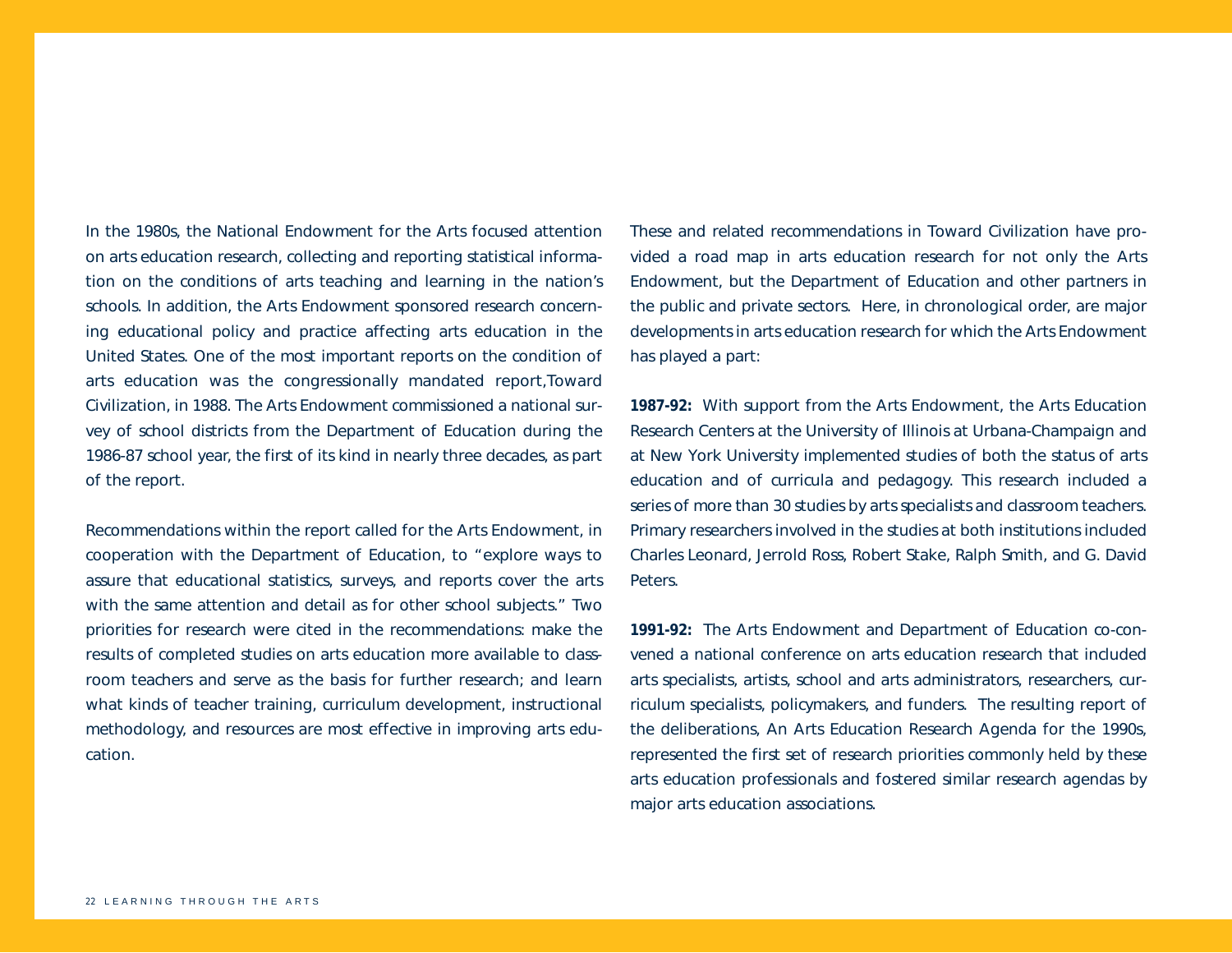**1992:** The Arts Endowment funded *Understanding How the Arts Contribute to Excellent Education* by the Organizational Management Group, a report of a national study that found a strong correlation between the excellence of schools and the inclusion of arts programs.

**1992-95:** The Arts Endowment and Department of Education undertook a national survey on the conditions of arts education during the 1993-94 school year using the Fast Response Survey System (FRSS) of the National Center for Education Statistics (NCES). Unlike the survey of 1986-87, which used the school district as the primary source of data collection, this survey sampled more than 1,300 elementary and secondary schools and the resulting report, *Arts Education in Public Elementary and Secondary Schools*, was released in 1995. The report provided regional comparisons; urban, suburban, and rural demographics; and poverty indicators. According to NCES, it has been the most requested FRSS report.

**1994-96:** The Arts Endowment commissioned an arts education research compendium, *Schools, Communities and the Arts*, by the Morrison Institute for Public Policy of Arizona State University. Teams of researchers and practitioners in each of the arts disciplines gathered and reviewed published studies on the effects of arts education. The compendium includes 49 studies divided into five categories: targeted studies, broad-based studies, compilations, attitudes and public opinion, and status surveys.

**1996:** The NEA Policy Research & Analysis Office sponsored a report on the effects of arts education in determining subsequent arts participation, *Effects of Arts Education on Participation in the Arts: Research Division Report #36*. The report, using data from the 1992 Survey of Public Participation in the Arts, which was conducted by the U.S. Census Bureau on behalf of the Arts Endowment, examined whether people become more actively involved in music, dance, writing, acting, and visual arts as a consequence of arts education. The results of the study demonstrated that those who had more arts education were more likely to create art and more likely to attend arts performances, a relationship that was about four times stronger than that of any other factor considered.

**1996-99:** *Eloquent Evidence: Arts At the Core of Learning*, a pamphlet summarizing the findings in *Schools, Communities and the Arts*, was published and widely disseminated by the National Assembly of State Arts Agencies for the President's Committee on the Arts and the Humanities and the Arts Endowment, with financial support from the GE Fund.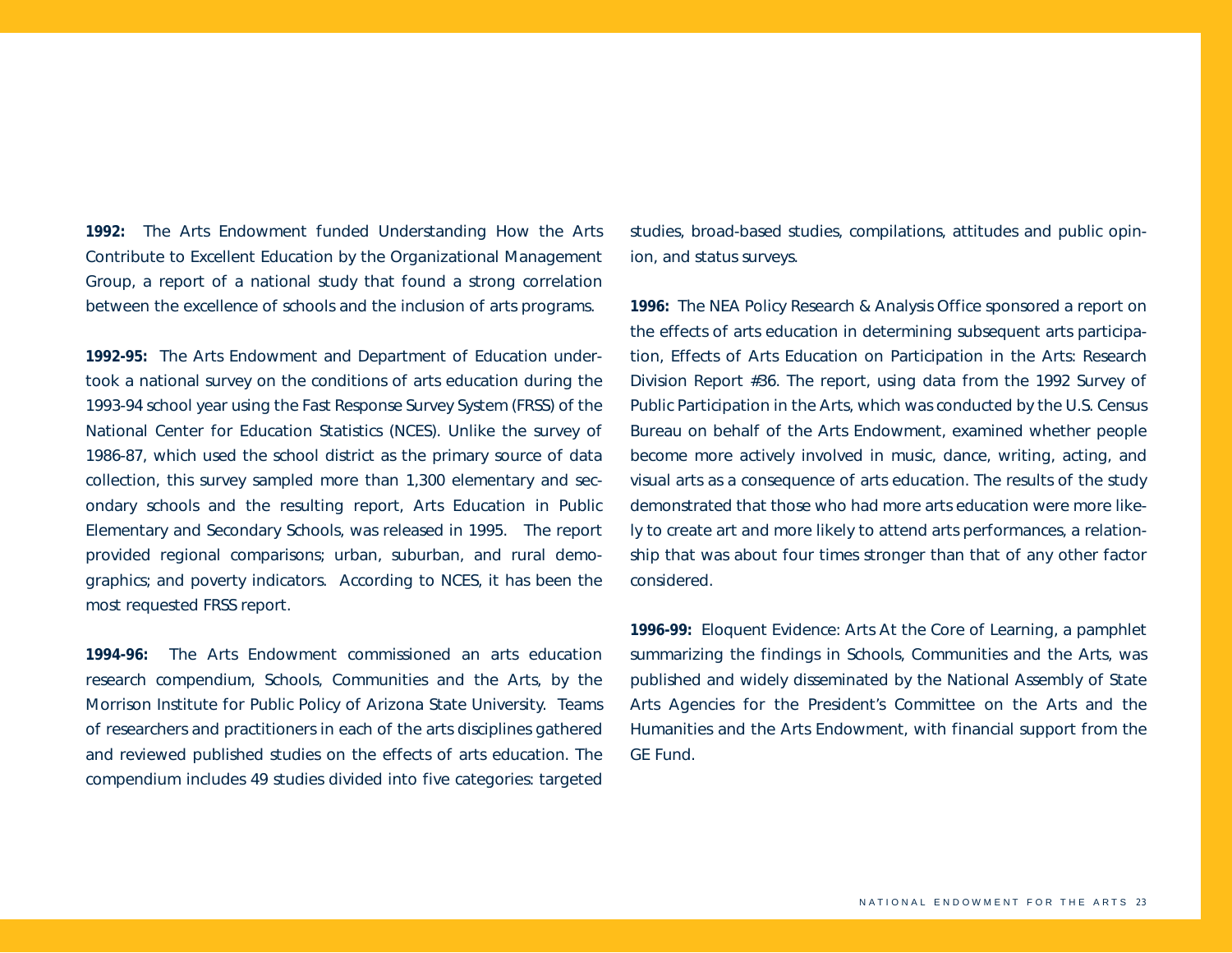**1999:** The Arts Endowment played supportive roles in the development and dissemination of two nationally recognized reports on arts education by the Arts Education Partnership: *Gaining the Arts Advantage: Lessons from School Districts that Value Arts Education*, which examined 91 school districts throughout the country for their effectiveness in providing quality arts instruction to their students, and *Champions of Change: The Impact of the Arts on Learning*, which provided new evidence of enhanced learning and achievement when students are involved in a variety of arts experiences.

**2000:** A follow-up report by the Arts Education Partnership, *Gaining the Arts Advantage: More Lessons from School Districts That Value Arts Education*, presented the challenges and successes of 32 school districts profiled in the 1999 *Gaining the Arts Advantage* report.

**1997-2002:** The Arts Endowment and the Department of Education supported a second FRSS survey of schools during the 1999-2000 school year to compare conditions of arts education to those reported in 1995. The new study emphasized the conditions of teaching and learning in the elementary grades, and surveyed principals, art and music specialists, and general classroom teachers. Results of the survey are currently undergoing final review by NCES staff and will be released in a national report in early 2002.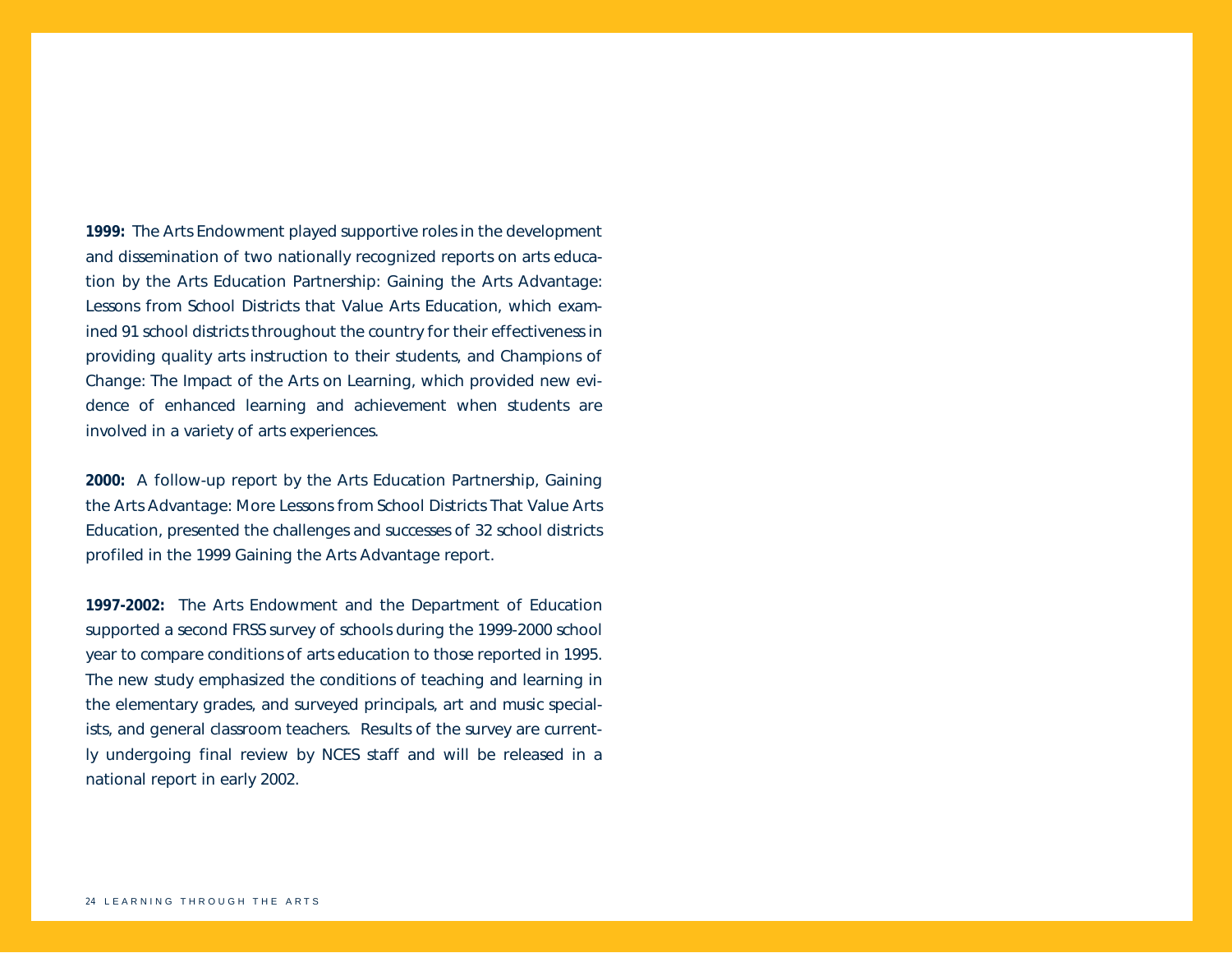# SUCCESS STORIES

"The arts are, above all, the special language of children, who, even before they learn to speak, respond intuitively to dance, music, and color…"

Dr. Ernest Boyer, Former President, Carnegie Foundation for the Advancement of Teaching & Former U.S. Commissioner of Education

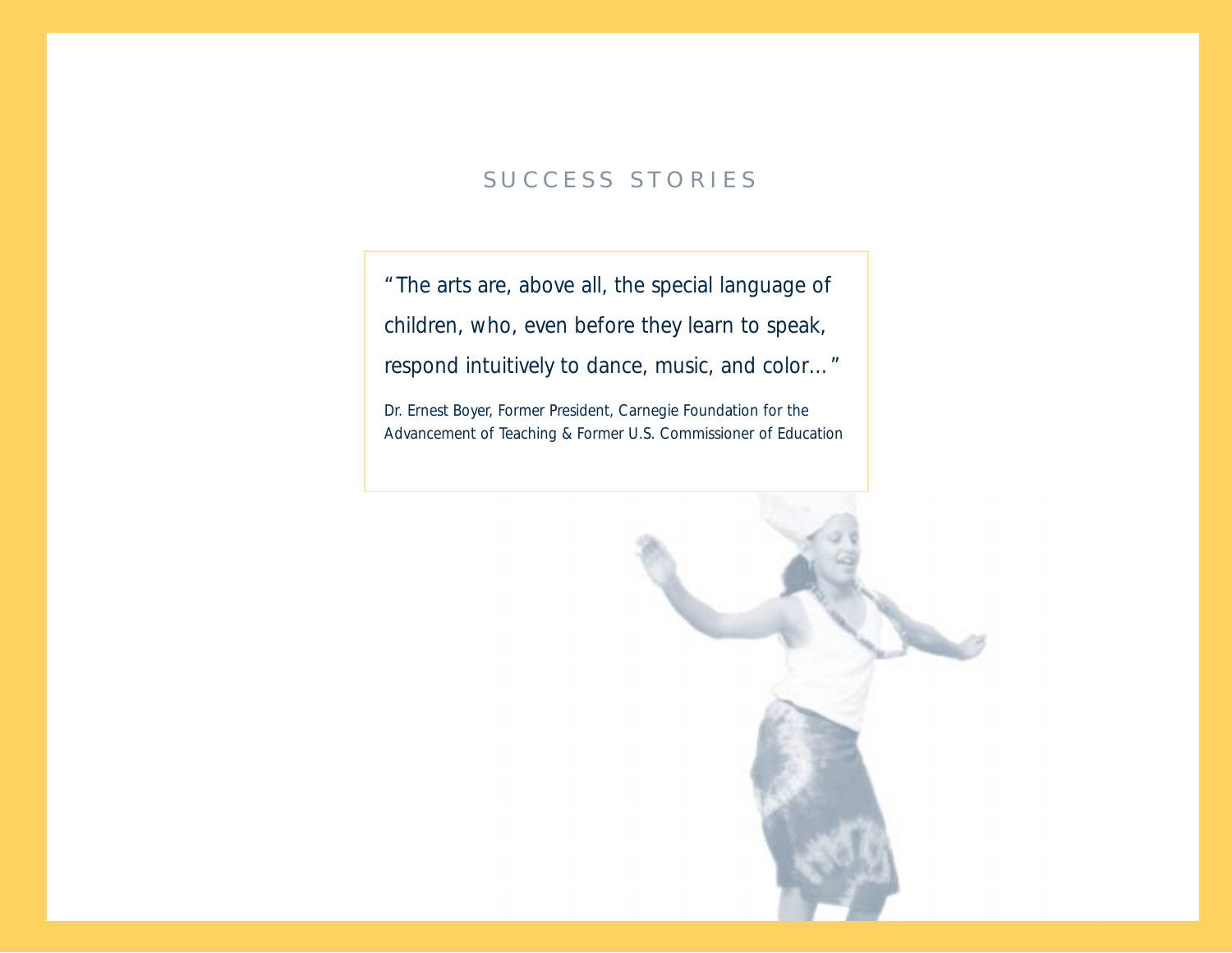**The impact of the National Endowment for the Arts in the arts learning field can best be demonstrated by the success of the projects it has funded, whether helping new ones to develop or helping existing ones to expand. This handful of examples displays the diversity and high quality of projects and organizations the Arts Endowment supports—from Wolf Trap's work in early childhood arts instruction to the Los Angeles County Museum of Art's post-secondary training in visual arts education for elementary school teachers.**

# EARLY CHILDHOOD

**Wolf Trap Institute for Early Learning Through the Arts 1624 Trap Road Vienna, VA 22182 800/404-8461 www.wolftrap.org/institute/**

**PROJECT: ARTSLINK**

In 1981, the Wolf Trap Foundation for the Performing Arts—a nonprofit organization that presents and produces performance and education programs for local, national, and international audiences—established the Institute for Early Learning Through the Arts. The Institute places professional performing artists in classroom residencies to work with children three to five years old through the disciplines of drama, music, and movement. It has

received wide recognition for its achievements in early childhood education, including a Coming Up Taller Award in 1996. The Institute has been featured on *CBS Sunday Morning, Today Show, CNN World News*, and *BBC*.

The National Endowment for the Arts has supported Wolf Trap's Institute since 1994, when it provided seed money for a study on how preschoolers learn through the arts. More recently, the Arts Endowment provided a grant of \$150,000 to support the ArtsLink project, a multi-level initiative that integrates the performing arts into the preschool-to-kindergarten curriculum. ArtsLink meets the National Head Start's Performance Standards to include the arts as part of a developmentally appropriate education for young children, and is a direct outgrowth of findings of the Arts Education Partnership's Task Force on Children's Learning and the Arts.

Through a partnership of the Institute, the Greater Memphis Arts Council's Center for Arts Education, and Ballet Memphis, five dance teaching artists are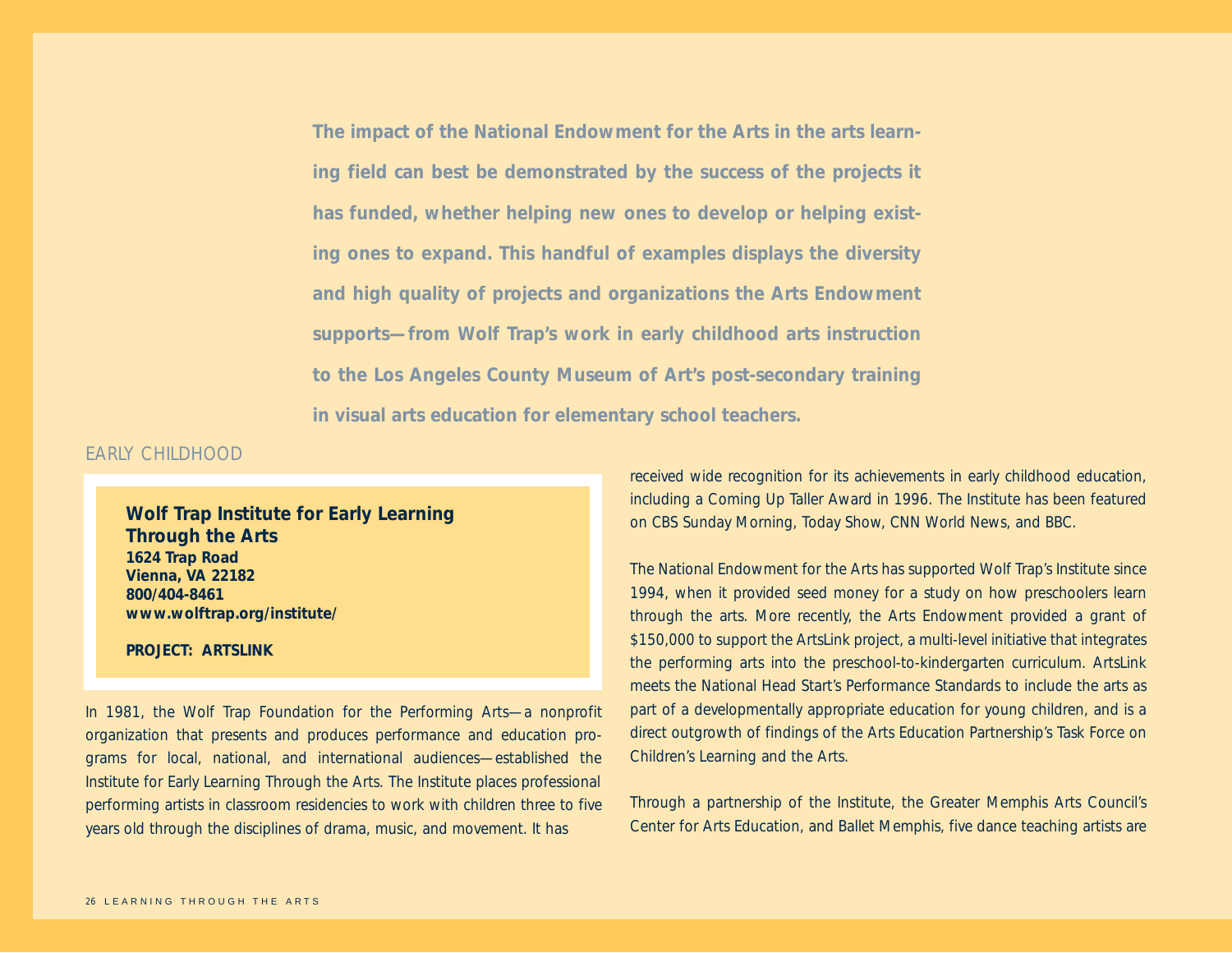participating in ArtsLink residencies during the 2001-02 school year with teachers in 20 Shelby County, Tennessee Head Start classrooms. The project brings together Head Start teachers and teaching artists from both Memphis and the greater Wolf Trap program for seven weeks.

For one week, the teaching artists train the preschool instructors to teach children developmentally appropriate movement/dance activities based on children's literature. Teaching artists and teachers then partner in the classroom for 14 sessions. The National Dance Education Organization provided its expertise in dance and early childhood education to the project, developing dance standards for the preschool years. The teaching artists and teachers use the standards when developing classroom lessons and activities.

The training experience transferred immediately into the classroom. Commenting on the teaching artist/classroom teacher partnership observed in 12 residencies thus far, Sandy Kozik, ArtsLink Dance Project Coordinator, said, "We already know the teacher/teaching artist bonds become stronger as both have to be a little more accountable when connecting to the standards. The possibilities for dancing and exploring wonderful children's stories are endless." By linking the language of dance to children's literature, the teachers make connections for their students between the performing and literary arts. The children also have the opportunity to see a book come to life at a dance performance by Ballet Memphis, inspired by the G. Andreae/G. Parker-Rees' children's book, *Giraffes Can't Dance.* 

ArtsLink participants also receive curriculum materials for teaching drama, movement/dance, and music to preschoolers, and a songbook and CD compilation of songs for singing in the classroom with children. A selection of the

resources will be made available on-line at Wolf Trap's Artsplay Web site, **www.artsplay.org**. Future plans include Web-based training with real-time and on-demand video and audio applications.

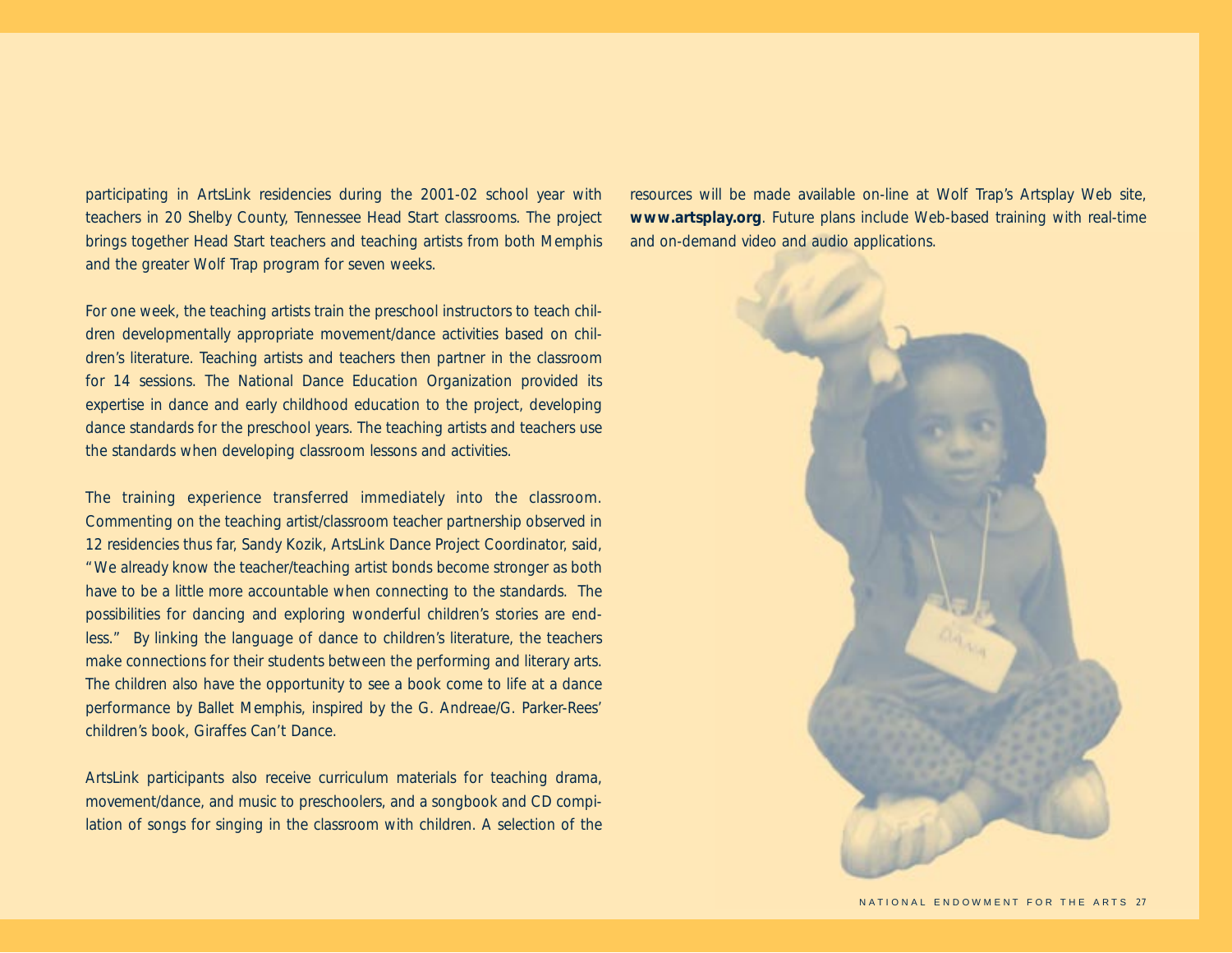# SCHOOL-BASED

**Milwaukee Symphony Orchestra 330 East Kilbourn Avenue, Suite 900 Milwaukee, WI 53202-6623 414/291-6010 www.milwaukeesymphony.org**

# **PROJECT: ARTS IN COMMUNITY EDUCATION**

In 1991, the Milwaukee Symphony Orchestra began a comprehensive arts education initiative to address a community concern: the steady decline of music education in local schools. The program, Arts in Community Education (ACE), partnered the Orchestra with the Milwaukee school system to integrate the arts with other subject areas and to advance students' overall learning and development. From the beginning, ACE has sought the advice and involvement of respected educators and researchers, such as Harvard's Lyle Davidson, and internationally renowned artists, such as Yo-Yo Ma. Today, ACE, with the support of the National Endowment for the Arts, is a national example of successful community-school partnerships, artist-teacher collaborations, and arts integration with other academic subjects.

The ACE program, currently in 24 public and private schools in eight school districts in the greater Milwaukee area, presents sequential instruction for grades K-8, structuring the arts and other subject activities for each grade level around a coordinating theme. In kindergarten classes, for example, "The Family of Music"—focusing on the roles of composer, conductor, performer, and audience—is used to emphasize social development and relationships found within all types of families. "Ace Inventors," the fifth-grade theme, promotes investigation of interconnections among the arts, sciences, and history. Supporting each grade's theme, the ACE program annually provides a set of comprehensive activities, such as specially prepared in-school ensembles.

In 1996, the Orchestra received a \$200,000 grant from the Arts Endowment to enable the ACE program to adapt its elementary school success to middleschool students. The new venture proved successful, not only in the arts and other academic learning, but also in improving students' interpersonal, communication, and conceptual thinking skills.

With the advance of the program to the middle schools, the Orchestra received a successive Arts Endowment grant in 1997 to support both ACE's continuation with the middle-school expansion and to develop an eight-year retrospective on the program's impact. This documentation helped respond to the many requests for information the program was receiving. Much of that interest was fueled by features on ACE in professional journals, newspapers and television, including a segment on *CBS Sunday Morning* and an electronic Town Meeting of the Department of Education on integration of school subjects. In the 1999 landmark report by the Arts Education Partnership, *Gaining the Arts Advantage: Lessons from School Districts that Value Arts Education*, the ACE program was featured in the case studies.

A third Arts Endowment grant for \$100,000 in 2000 is enabling the Orchestra to develop and publish a report on the flourishing ACE schools. To be completed following the 2001-02 school year, the report will provide insight into factors that have led to the program's success. The testimonial of Fred Polansky, a music specialist at the Burdick Middle School in Milwaukee sums up what ACE has meant to the teachers, artists, students, and parents in his community. "In my 28 years of teaching," he said, "I cannot think of any program that has been more of a catalyst than the ACE program in bringing the entire school community together in appreciating the arts and finding ways to integrate the arts into all areas of the curriculum."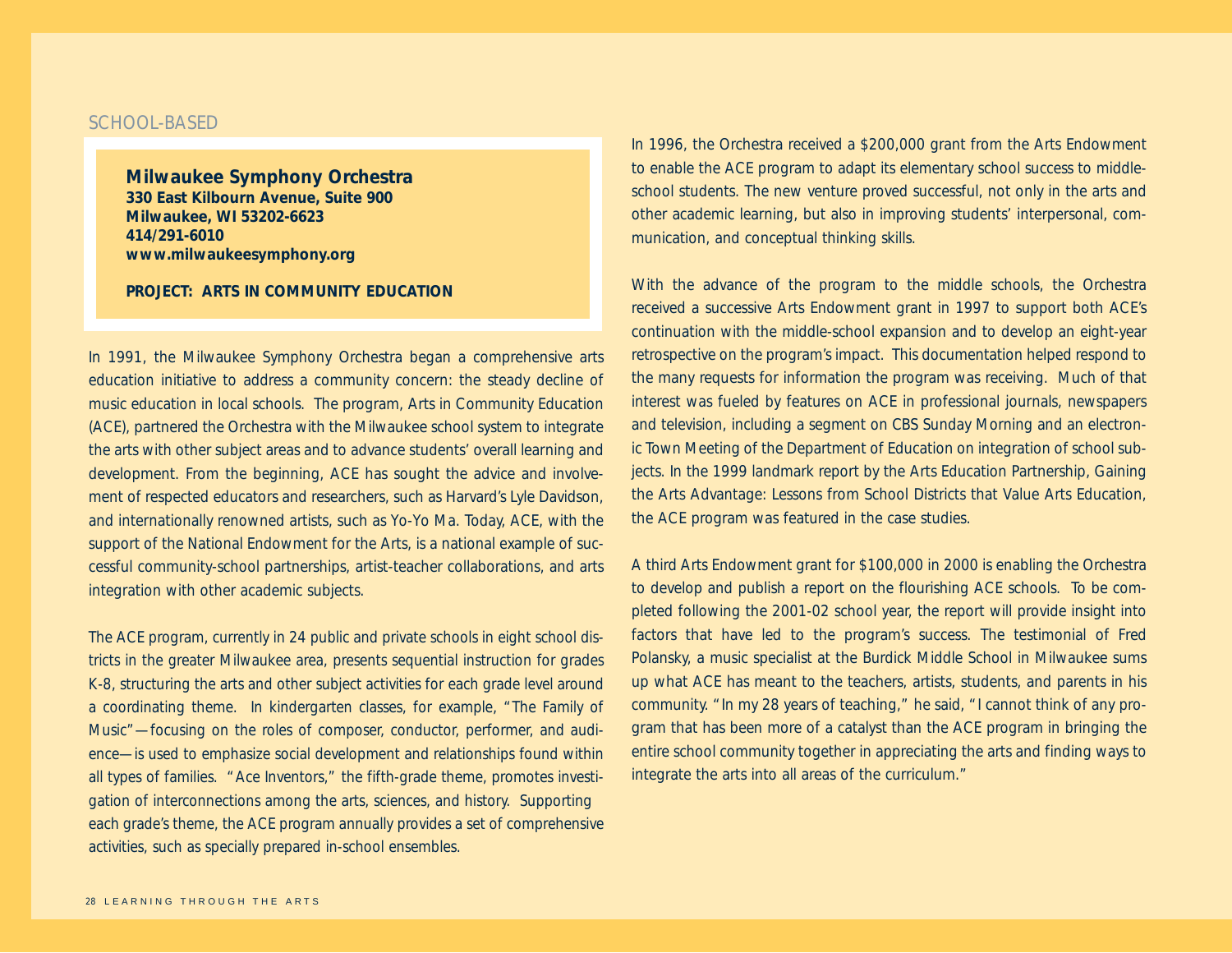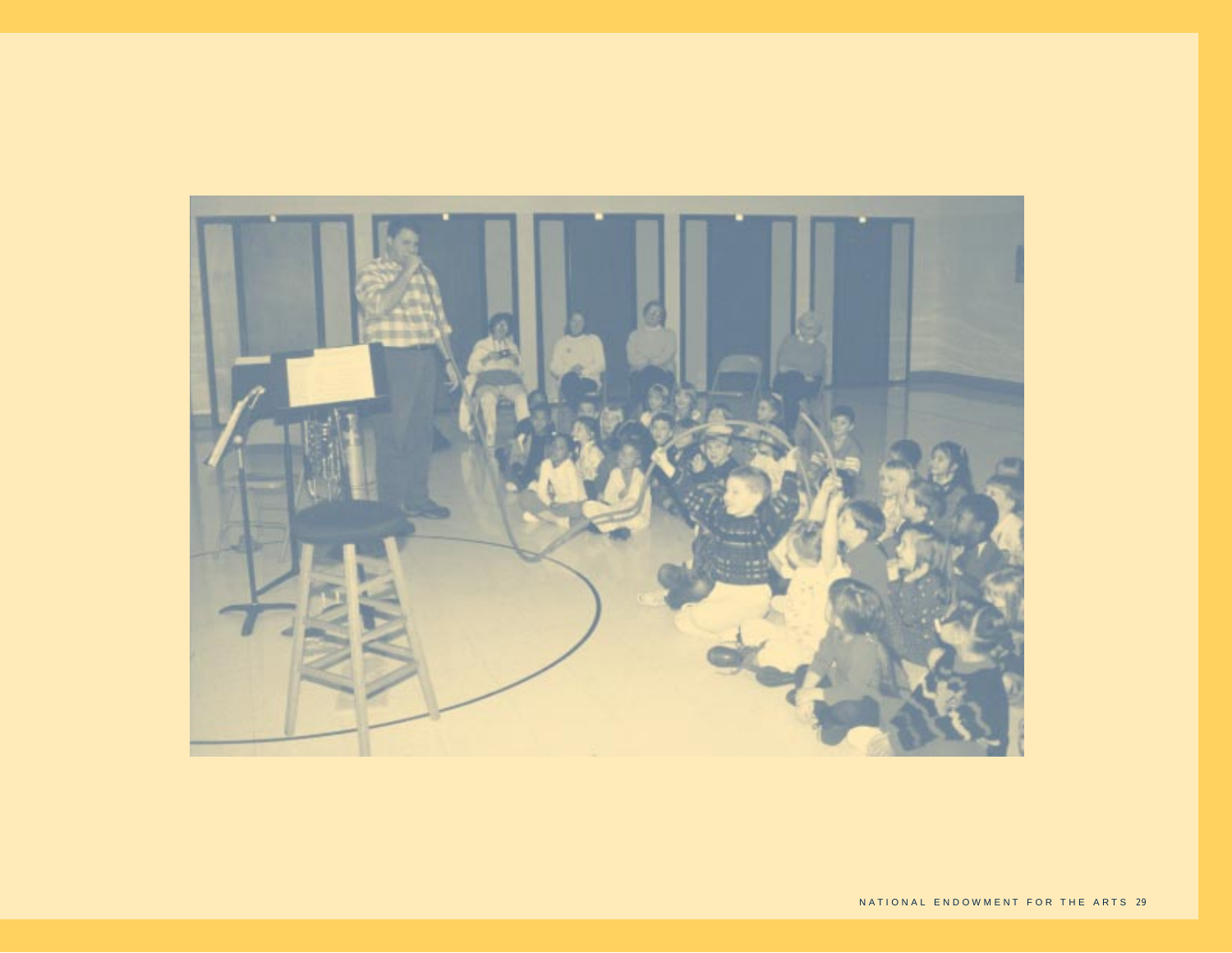# SCHOOL-BASED

**Writer's Garret, Inc. P.O. Box 140530 Dallas, TX 75214-0530 www.writersgarret.org**

# **PROJECT: MAKING A WRITE TURN**

The Writer's Garret, a nonprofit organization located in Dallas, Texas, has a simple but important mission: to put writers and the communities in which they live and write in touch with each other. To ensure that the people of Dallas connect with the literary arts, Writer's Garret provides a wide range of programs and activities to bring quality literature to the Dallas area.

One of these programs is Making A Write Turn, an after-school program for elementary students begun in 2000 through a partnership between Writer's Garret and the Southern Methodist University, University of Texas at Dallas, and Dallas Independent School District. The Writer's Garret also offers Making A Write Turn through ArtsPartners, a collaboration among arts and cultural organizations, the City of Dallas Office of Cultural Affairs, and Dallas public schools.

Making A Write Turn is a student-based creative writing curriculum aimed at restoring the joy of literature to the literacy process. The program serves mainly inner-city, low-income Latino and African American children in East Dallas, providing the opportunity to learn from writers in a workshop setting. The partners involved in the project agree that the arts are essential elements of a well-rounded education and contribute significantly to the development of creative thinking skills that cross all academic disciplines. Making A Write Turn and other outreach programs of the Writer's Garret have exposed thousands of students in Dallas, Fort Worth, Green Hill, Mesquite, and Cedar Hill to internationally acclaimed writers from Mexico, Russia, and the United States through residencies and workshops.

Originally conceived for grades 2-6, the Writer's Garret—with the assistance of a \$10,000 NEA Challenge America grant in 2001—will expand the program to include grades 7-12. Making A Write Turn helps students focus on shared literary experiences through reading and writing poetry and prose as a way of validating both their own experiences in the world and their mastery of language. Through the study of creative writing, students obtain the tools for critical thinking and successful expository writing.

The expansion of Making A Write Turn will also involve participation of the best writers in grades 9-12 in the Lone Star Writing Contest for high school students. The contest, sponsored by the Writer's Garret, University of Texas at Dallas, PEN Texas, and *The Dallas Morning News*, provides full four-year scholarships to the University of Texas at Dallas for the winners in the categories of poetry, fiction, and essay. In addition, the winners' entries are published in *¡Tex! Magazine,* distributed to half a million readers by *The Dallas Morning News* and released throughout Texas and in four surrounding states.

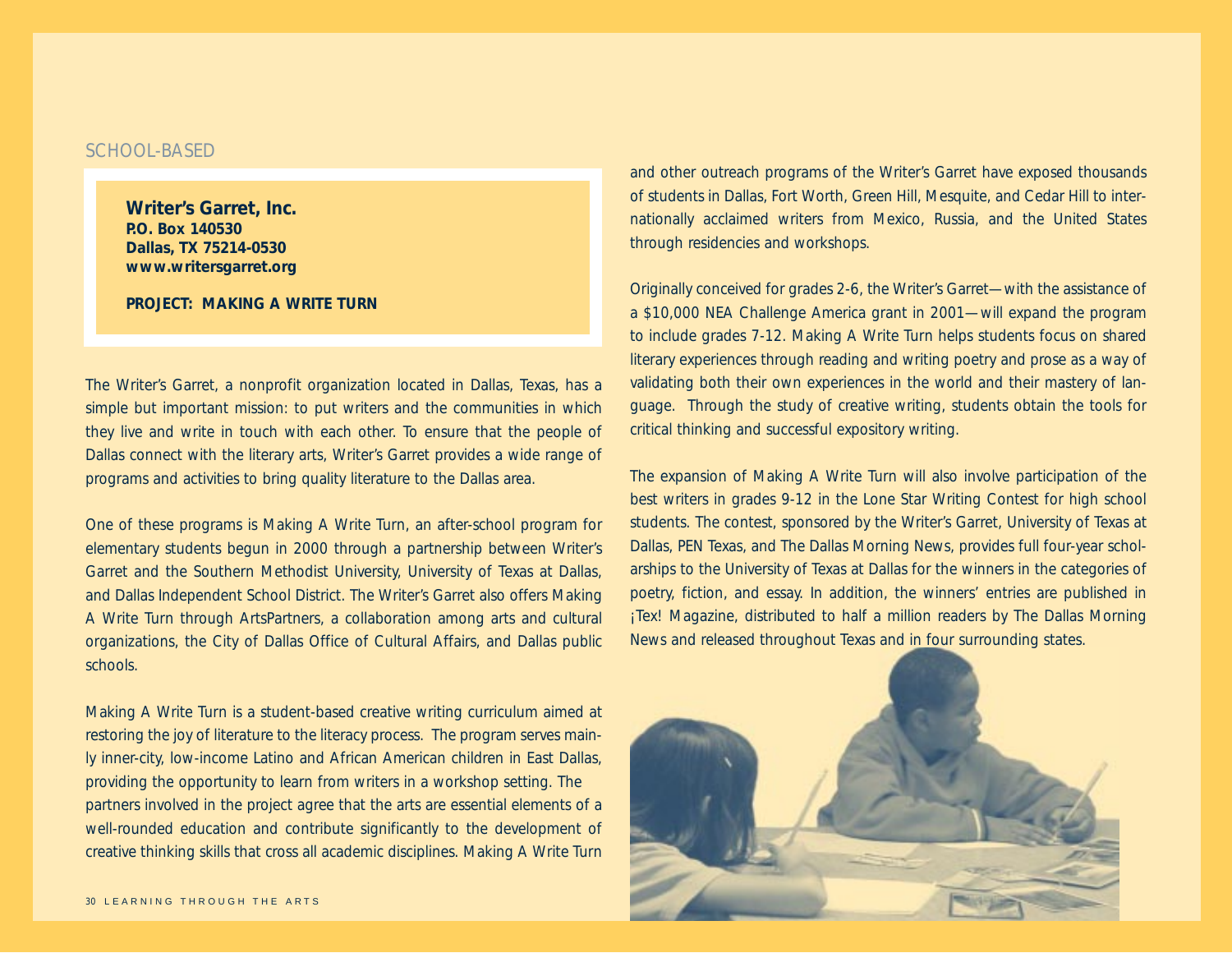# SCHOOL-BASED

**El Puente de Williamsburg 211 South 4th Street Brooklyn, NY 11211 718/387-0404 e-mail: epapjteach@aol.com**

**PROJECT: GARMENTS**

For almost 20 years, the people of Williamsburg have been building a bridge in Brooklyn—a bridge on which young people can transform a neighborhood into a better one of their own making. Appropriately, the community and youth development center helping to bring about this transformation is called El Puente, Spanish for "The Bridge."

El Puente was founded in 1982 by Luis Garden Acosta and a group of community leaders, including dancer and educator Frances Lucerna, after a wave of violence struck their Brooklyn neighborhood. It is Brooklyn's most comprehensive Latino arts and cultural center. The center provides arts-oriented activities and programs for neighborhood youth to help them develop their creativity and work toward improving their community, where 59 percent of the children live below the poverty line.

A daily after-school program is conducted at El Puente's center. Students pursue arts learning in dance, theater, music, media, and the fine and graphic arts. The center works in collaboration with El Puente Academy for Peace and Justice, a public school founded in 1993 by El Puente as part of New York's citywide New Visions Schools initiative to establish small, innovative schools. El Puente's daily after-school program received national attention in 1999 as one of 10 Coming Up Taller awardees.

In 2001, El Puente received an NEA grant of \$10,500 to support the development and implementation of Garments, an integrated arts curriculum related to local and international sweatshops. The topic is especially pertinent to El Puente students as East Williamsburg is a major hub for the garment industry, well known for the prevalence of sweatshops. Students in grades 9-12 will use artistic expression to investigate issues of wages, labor, global economy, and fashion. Three El Puente teaching artists in the fields of visual arts, theater, and dance are teaming up with academic instructors at the Academy to integrate the artistic disciplines into the school's core curricula. More than 60 predominately low-income Latino and African-American students are involved in the project.

The project's curriculum is taught through weekly after-school sessions at the Academy. Students learn about the historic and contemporary issues regarding sweatshops while engaging in artistic processes that convey their ideas. Activities include class trips to museums and theater performances, as well as workshops with visiting artists. The project will produce a documentary video, art exhibition, and performing arts production to share with the community.

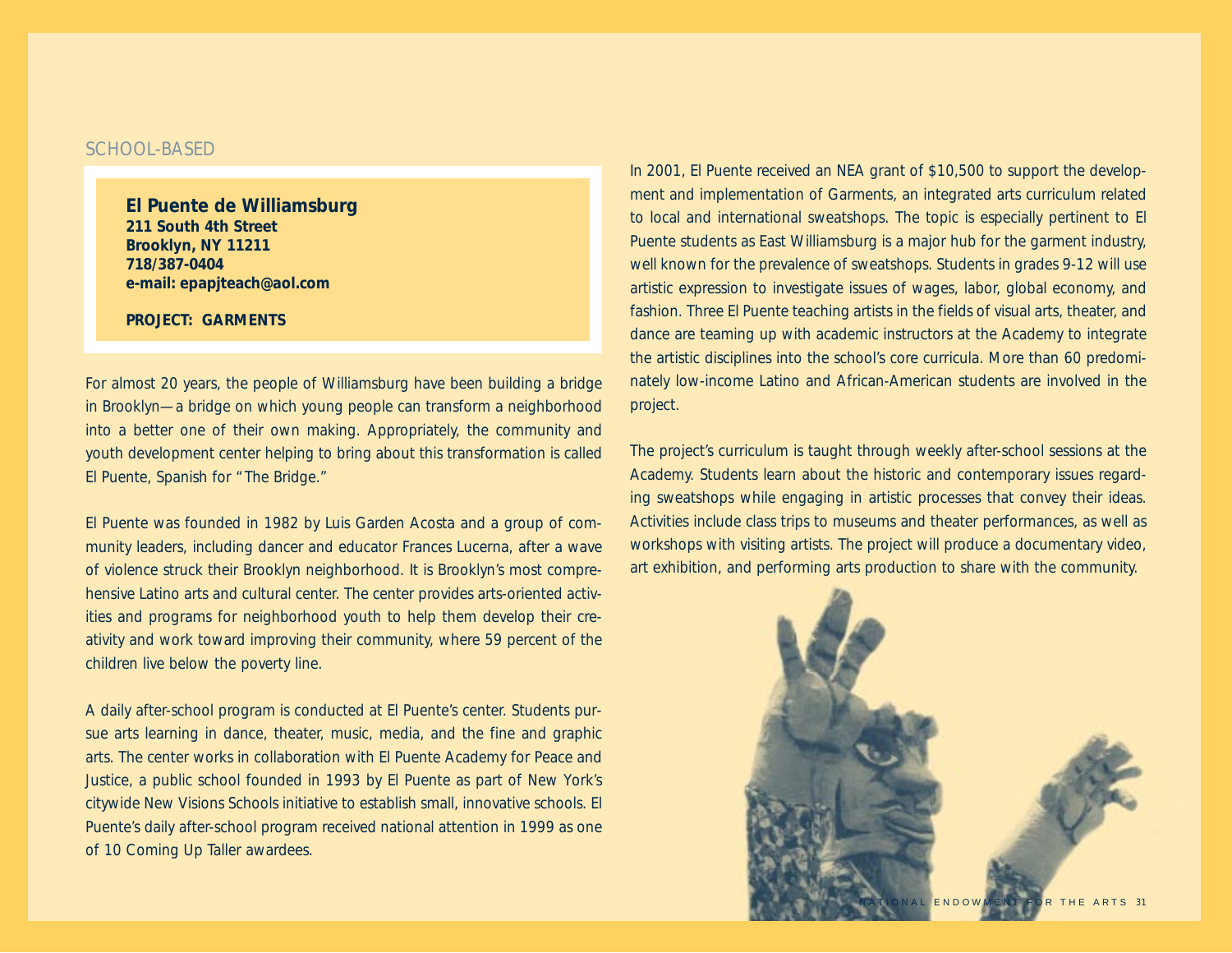# COMMUNITY-BASED

**Oneida Nation Arts Program P.O. Box 365 Oneida, WI 54155 920/405-4499 www.oneidanationarts.org**

**PROJECT: NUTURING ROOTS AND SPREADING WINGS**

The Oneida Nation of Wisconsin created the Oneida Nation Arts Program (ONAP) to develop their art and embrace their cultural heritage. In a community where 35 percent of tribal youth live in low-income housing, 50 percent drop out before finishing high school, and the unemployment rate is 16 percent, ONAP sponsors a variety of artistic activities for Oneida youth—including instructional classes, concert series, radio programs, and artist residencies. These activities help the youth increase knowledge about their cultural heritage, develop their artistic potential, increase self-esteem, and learn important job skills.

One of ONAP's programs is Nurturing Roots and Spreading Wings, a 10-week, arts-related job training program for tribal youth. With the assistance of an NEA Challenge America grant of \$10,000 in 2001, ONAP partnered with Youth Educational Services, Cultural Heritage Department, Oneida Community Health, and Workforce and Job Placement to target tribal youth between ages 14-18 with an interest and aptitude in the arts, a willingness to learn, and an enthusiasm for working on community projects.

Using a balance of traditional, Native American, and contemporary art projects, ONAP employed Native and non-Native American artists to participate in the program as teachers and mentors. The young people work as apprentices to the artists, obtaining important work skills in the arts, as well as life skills such as discipline and creativity.

Jean Humke, a visual artist specializing in public art, led Oneida youth in the design and installation of a community sculpture using environmental or found objects. The project helped the young participants to see the world and their immediate environment differently, using the things around them to create art.

April Turner, a Los Angeles-based playwright, actress, and producer, led youth in the Performing Collage project, which consisted of writing, acting, set design, public readings, and performances. Participants painted simple stage backdrops for the performances under the mentorship of Oneida artist Scott Hill.

Rosy Simas of the Seneca Nation is director of the Rosy Simas Dance Projects in Minneapolis, Minnesota. She offered dance classes to Oneida youth in basic ballet movements and choreography, which led to a multidisciplinary performance of poetry and dance. The youth used these arts to portray issues they are struggling with daily, such as drugs and gangs.

Through these projects, the participants not only learn about art forms, design, and the creative process, but they also learn about the importance of culture and community and how to communicate through the arts.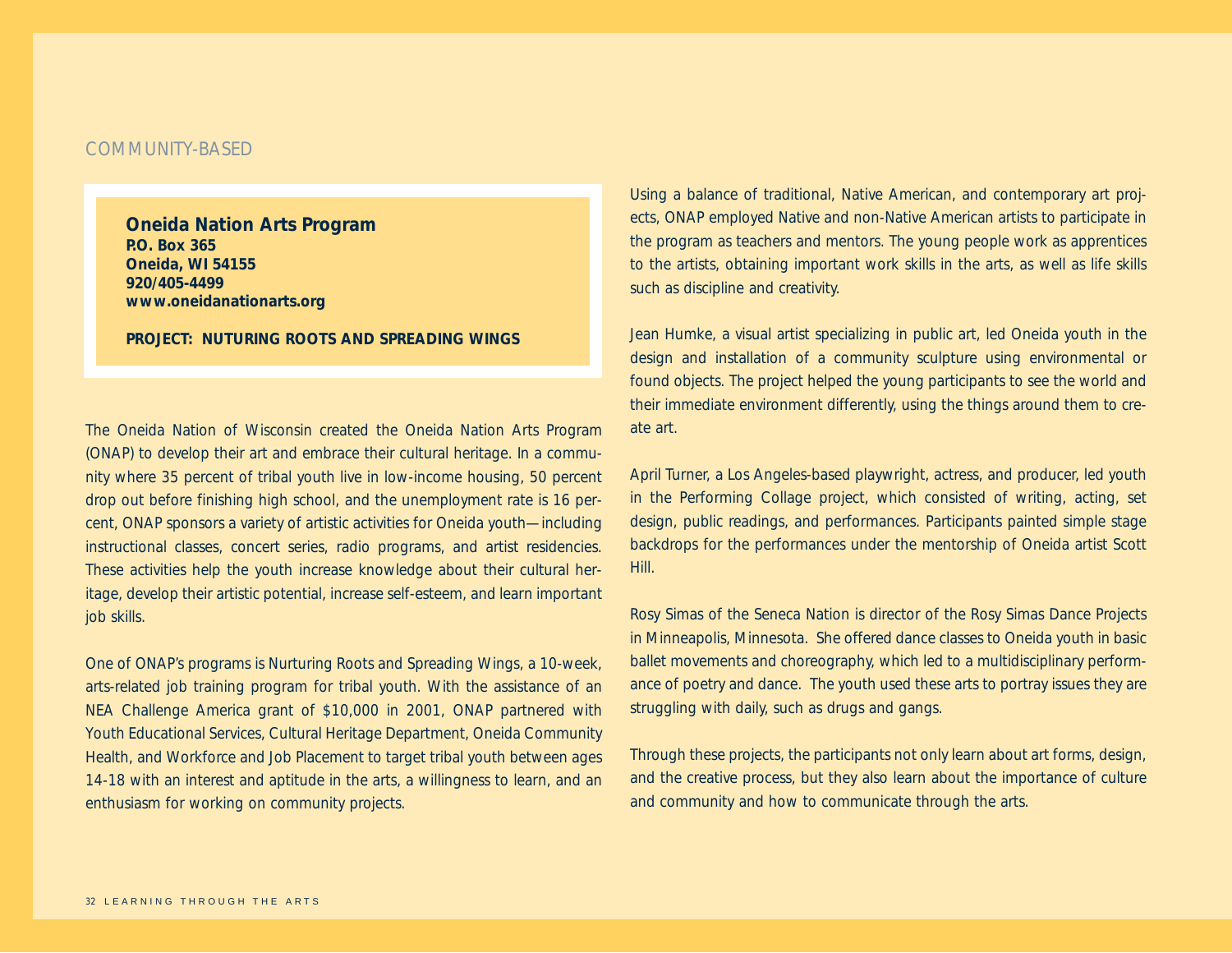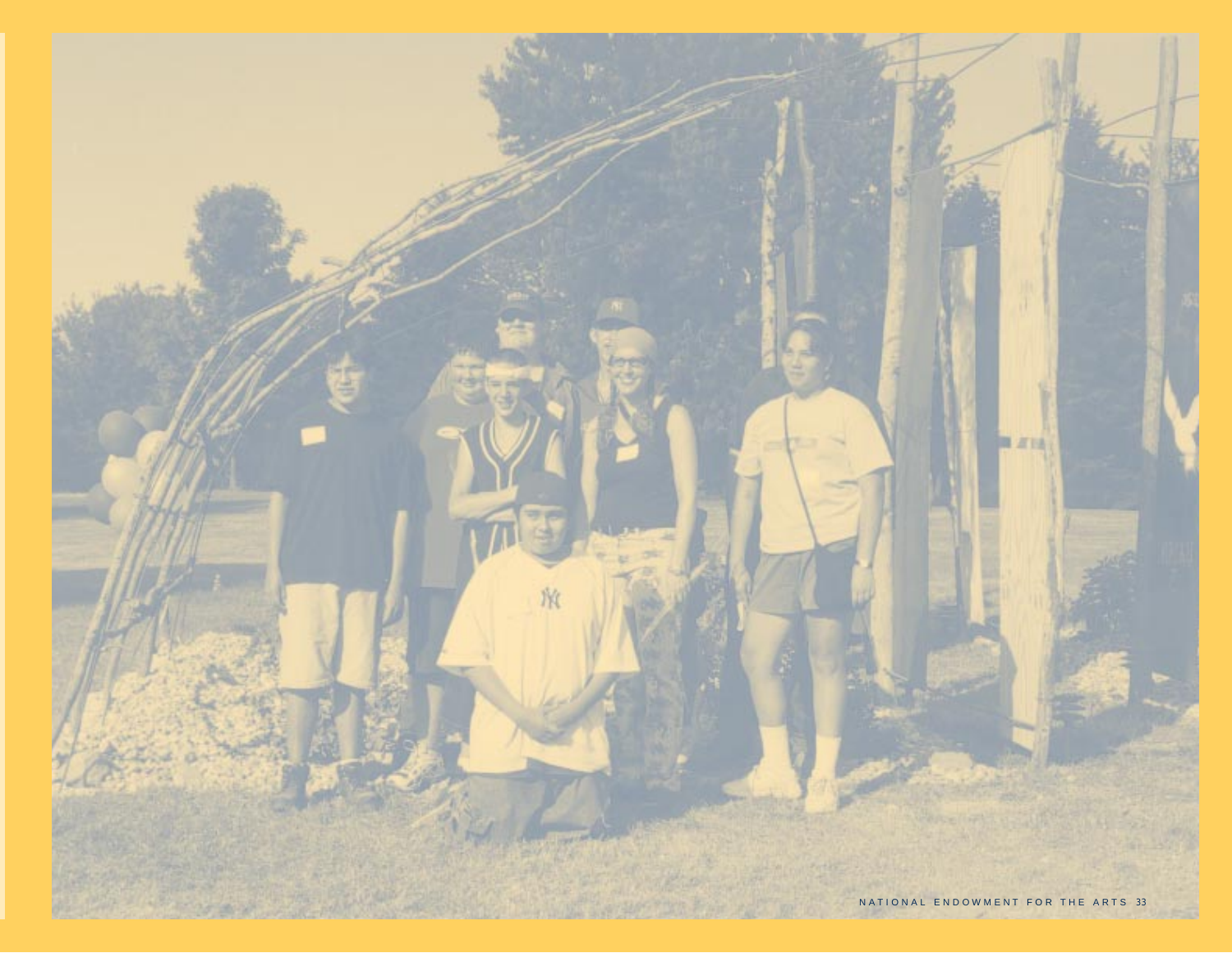# COMMUNITY-BASED

**Village of Arts and Humanities 2544 Germantown Avenue Philadelphia, PA 19133 215/225-3949 www.villagearts.org**

# **PROJECT: LEARNING THROUGH THE ARTS**

Lily Yeh had a vision: to turn an abandoned landscape into a beautiful sculpture garden. Starting in the summer of 1986 with funding from the Pennsylvania Council on the Arts and the National Endowment for the Arts, Yeh began working with neighborhood children, adults, and professional artists to create an art park for the impoverished area. The three-year project included mosaic sculptures and benches, vibrant murals, and gardens. From this beginning evolved the Village of Arts and Humanities, a community-based nonprofit organization dedicated to revitalizing neighborhoods through the arts.

The Village's mission is to build community through innovative arts-based programs in education, land transformation, and economic development. Responding to a lack of activities for youth in the impoverished North Philadelphia area, the Village began offering arts education activities, such as creating publications, mounting theater productions, and hosting festivals. In 2000, over 400 volunteers and interns contributed more than 10,000 hours of their time working with Village staff and the community to revitalize the physical surroundings and support the arts education efforts. Programs now reach more than 10,000 people annually and impact several neighborhoods throughout a 260-square-block area of North Philadelphia.

The Arts Endowment has been a strong supporter of the Village's arts education initiatives, such as Learning Through the Arts. An NEA grant for \$45,000 in 2001 helps fund this initiative, which provides underserved children and teens in North Philadelphia with a multi-faceted arts education program to build their artistic skills, confidence, and potential. In 2000, more than 2,500 youth participated in Learning Through the Arts, which received a Coming Up Taller Award in 1999.

The Village also received NEA funds in 2001 as part of the Creative Communities initiative, which provides arts instruction for youth living in public housing. The Arts Endowment and Department of Housing and Urban Development provided \$135,000 to support sequential arts instruction for children and youth residing in the Fairhill Apartments public housing development. During the school year, classes are provided in visual and literary arts, dance, and other disciplines; during six-week summer sessions, students participate in a large-scale project, such as creating banners, painting murals, or making mosaic sculptures. Through the arts, the Village is helping to improve the quality of life for the neighborhood children and youth.

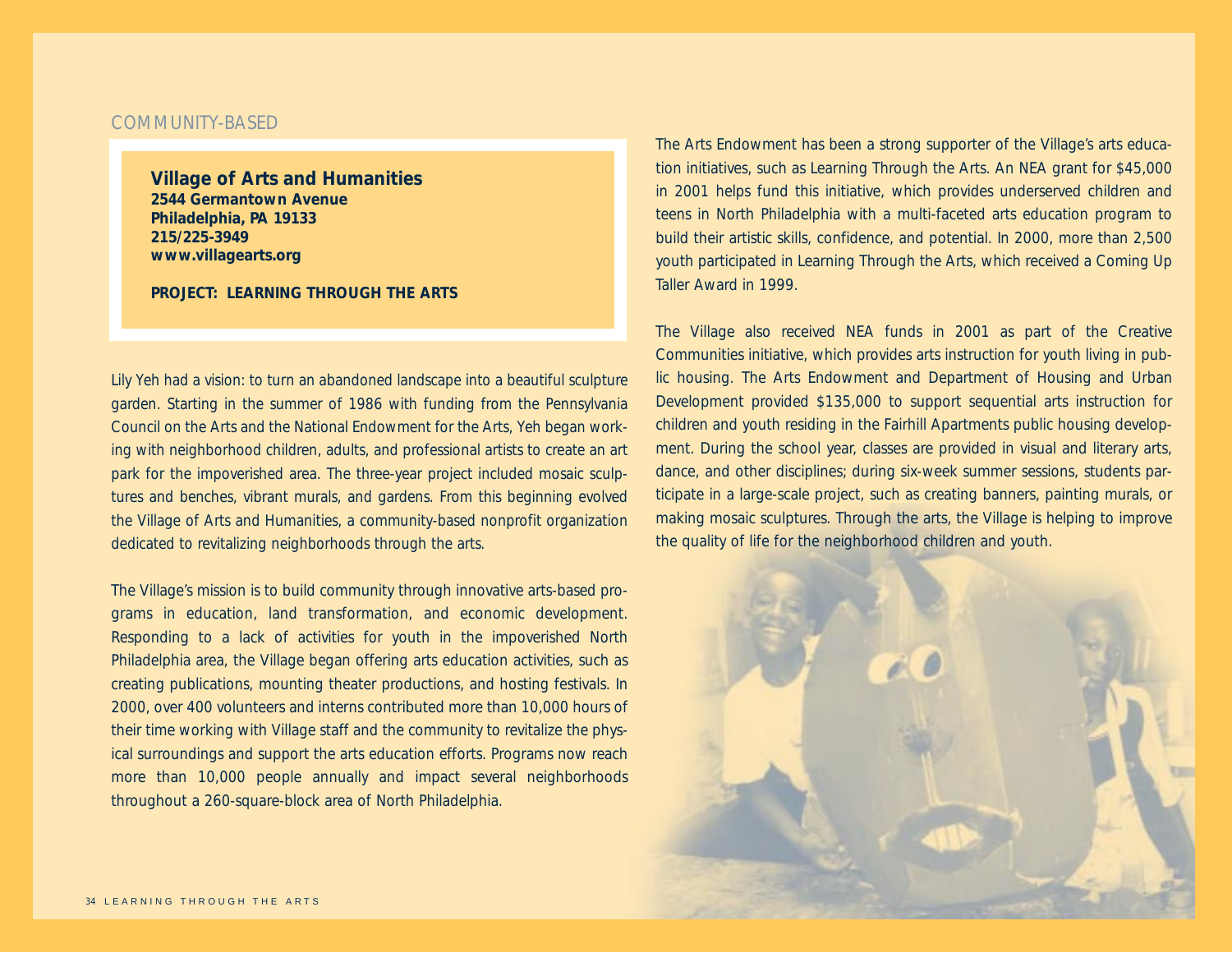# POST-SECONDARY TRAINING FOR ARTS TEACHERS

**American String Teachers Association with National School Orchestra Association 4153 Chain Bridge Road Fairfax, VA 22030 703/279-2113 www.astaweb.com**

# **PROJECT: THE STRING PROJECT**

Among the challenges facing America's public education system today are shortages of qualified teachers. While reading, mathematics, science, and special education teachers are ones most often cited, school districts increasingly are reporting unfilled positions in music and the other arts. In the area of stringed-instrument instruction, shortages are not new. According to the American String Teachers Association with the National School Orchestra Association (ASTA with NSOA), the problem began more than 30 years ago, and has been compounded in recent years by annual increases in students studying or wanting to study stringed instruments.

ASTA with NSOA is working through a network of 15 university departments of music, stretching from South Carolina to California, to put a solution in place. With the help of the National Endowment for the Arts, this network is pioneering a teacher-training model that enlists dedicated university freshman string students to instruct elementary and secondary school students. The String Project at the University of South Carolina in Columbia has shown that this model is a successful one: the University has used undergraduate students to teach hundreds of Columbia-area public school children to play stringed instruments for the past 25 years.

The String Project helps provide teachers for much needed music instruction to elementary school students, starting at the third or fourth grade with opportunities to continue through 12<sup>th</sup> grade and participate in a youth orchestra. Students receive a variety of classes in both theory and technique.

For the undergraduate musicians, the commitment begins in their freshman year with the award of an assistantship. Study of both their own instruments and secondary stringed instruments is combined with classes in pedagogy and technique in addition to the usual undergraduate courses. The student teachers actively participate in all the activities of a professional teacher under the supervision of a Master Teacher: recruiting students, planning lessons, writing report cards, teaching classes, setting up rehearsals, and organizing recitals. By graduation, these student teachers are fully prepared to teach on their own.

The String Project is supported by the Arts Endowment's \$80,000 Education grant and by the Department of Education through its Fund for the Improvement of Post-Secondary Education (FIPSE). For the 15 project sites funded by these federal grants, more than 30 colleges and universities applied. The five project sites supported by the Arts Endowment in 2001-03 are Ball State University in Indiana; California State University, Sacramento; Illinois State University; Texas Tech University; and the University of Portland, Oregon.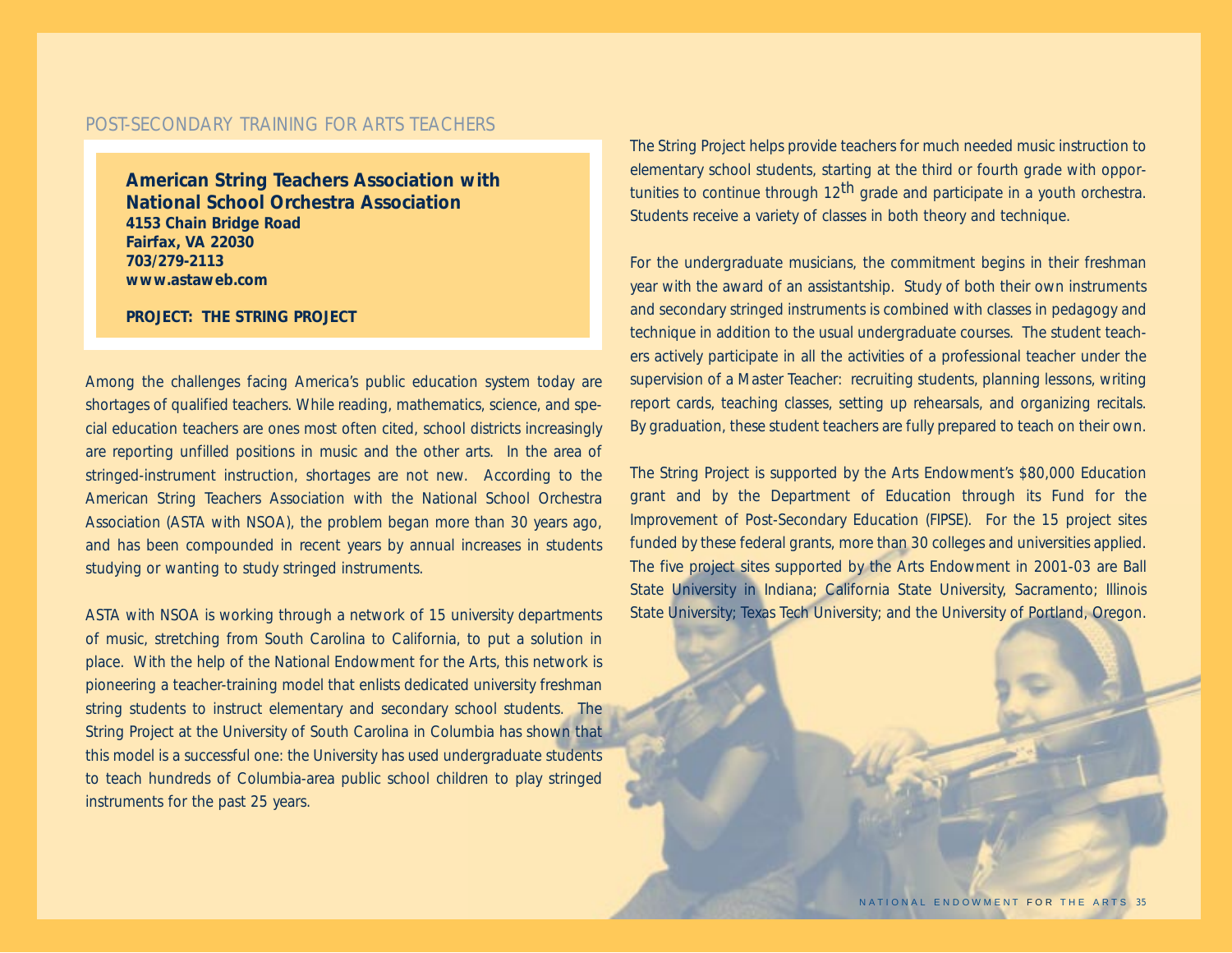# POST-SECONDARY TRAINING FOR ARTS TEACHERS

**Los Angeles County Museum of Art 5905 Wilshire Boulevard Los Angeles, CA 90036 www.lacma.orrg**

# **PROJECT: TEACHERS ACADEMY**

The Los Angeles County Museum of Art (LACMA) is the largest art museum in the western United States. With more than 115,000 works of art from a wide range of cultures, the Museum serves more than one million visitors annually. Its diverse education endeavors include after-school programs, a very popular "Evenings for Educators" series for teachers, and the Teachers Academy.

Based on focus-group discussions with teachers and school administrators in the late 1990s, LACMA designed and conducted its first Teachers Academy for elementary teachers in 1998. Conducted during the summer months, the Academy helps teachers gain new insights and skills in visual arts education, such as developing strategies for looking at, thinking about, and discussing works of art; and learning how their students construct meaning through the creation of art.

The collaborative experience encourages teachers to exchange information and share their insights with one another and with museum staff. The Academy program, coupled with in-gallery workshops and studio sessions with practicing artists, creates an environment conducive for learning about arts instruction. During the school year, the teachers attend several Saturday "continuation" sessions designed to reinforce and further develop ideas and materials introduced during the summer program.

Along with this supportive atmosphere, other "teacher-friendly" features of the program attracted participants and made the initial summer program a success. These included salary points or university continuing credit for participation; interdisciplinary, grade-specific lesson units and other teaching materials; and free buses for both student field trips and weekend "Family Days at the Museum" for students and their parents. At the heart of the Academy's design is the required commitment from participating teachers and their principals, not only to the summer program but also to strengthening the arts programs at their schools.

Following three successful summers, LACMA applied for and received a National Endowment for the Arts Education grant in 2001. This grant helped expand the program to include more teachers and schools citywide. The two sessions of the Academy supported by the NEA served more than 60 teachers from elementary schools in Los Angeles.

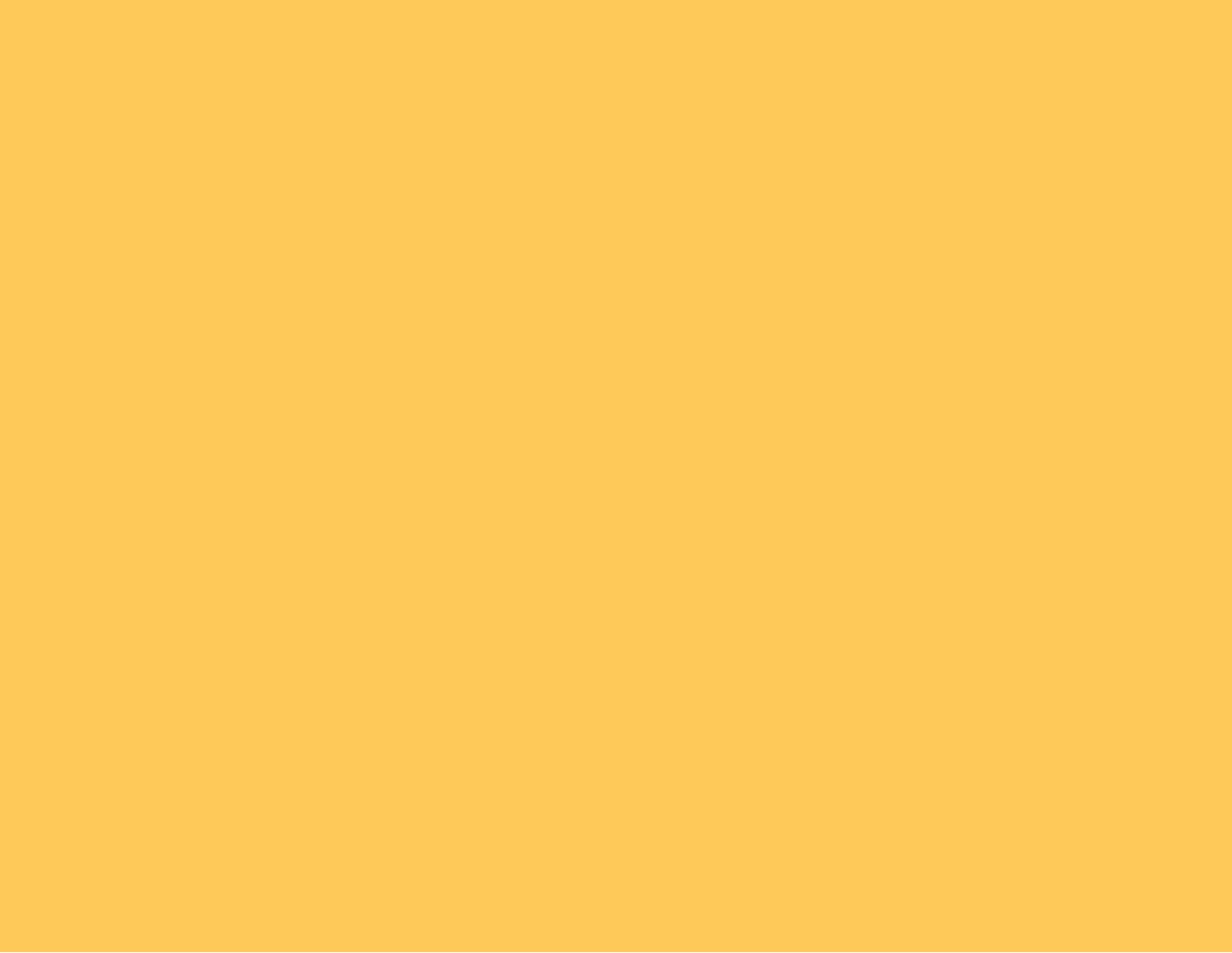# A R T S L E A R N I N G P A R T N E R S A N D O R G A N I Z A T LONS

The following is a selected list of partners and organizations the Arts Endowment works with and supports on arts education projects and initiatives.

### **REGIONAL ARTS ORGANIZATIONS**

### ARTS MIDWEST

2908 Hennepin Avenue, Suite 200 Minneapolis, MN 55408-1954 612/341-0755 FAX: 612/341-0902 info@artsmidwest.org *(Serving Illinois, Indiana, Iowa, Michigan, Minnesota, North Dakota Ohio, South Dakota, Wisconsin)*

# CONSORTIUM FOR PACIFIC ARTS

& CULTURES 735 Bishop Street #310 Honolulu, HI 96813 808/545-2785 FAX: 808/545-4128 cpac@pixi.com

*(Serving Guam, American Samoa, Northern Mariana Islands)*

### MID-AMERICA ARTS ALLIANCE

912 Baltimore Avenue, Suite 700 Kansas City, MO 64105 816/421-1388 FAX: 816/421-3918 info@maaa.org

*(Serving Arkansas, Kansas, Missouri, Nebraska, Oklahoma, Texas)*

MID ATLANTIC ARTS FOUNDATION 201 North Charles St. #401 Baltimore, MD 21201 410/539-6656 FAX: 410/837-5517 maaf@midatlanticarts.org *(Serving Delaware, District of Columbia, Maryland, New Jersey, New York, Pennsylvania, Puerto Rico, Virgin Islands, Virginia, West Virginia)*

# NEW ENGLAND FOUNDATION FOR THE ARTS

266 Summer Street, 2nd Floor Boston, MA 02210 617/951-0010 FAX: 617/951-0016 info@nefa.org *(Serving Connecticut, Maine, Massachusetts, New Hampshire, Rhode Island, Vermont)*

### SOUTHERN ARTS FEDERATION

1401 Peachtree Street, Suite 460 Atlanta, GA 30309 404/874-7244 FAX: 404/873-2148 saf@southarts.org *(Serving Alabama, Florida, Georgia, Kentucky, Louisiana, Mississippi, North Carolina, South Carolina, Tennessee)*

### WESTERN STATES ARTS FEDERATION

1543 Champa Street, Suite 220 Denver, CO 80202 303/629-1166 FAX: 303/629-9717

staff@westaf.org *(Serving Alaska, Arizona, California, Colorado, Hawaii, Idaho, Montana, New Mexico, Nevada, Oregon, Utah, Washington, Wyoming)*

# **STATE ARTS AGENCIES**

ALABAMA STATE COUNCIL ON THE ARTS 201 Monroe Street, Suite 110 Montgomery, AL 36130-1800 334/242-4076 FAX: 334/240-3269 taff@arts.state.al.us

### ALASKA STATE COUNCIL ON THE ARTS

411 West 4th Avenue, Suite 1E Anchorage, AK 99501-2343 907/269-6610 FAX: 907/269-6601 info@aksca.org

### AMERICA SAMOA COUNCIL ON ARTS,

CULTURE & HUMANITIES PO Box 5436 Pago Pago, American Samoa 96799 011-684-633-4116 FAX: 011-684-633-2059 ascach@samoatelco.com

### ARIZONA COMMISSION ON THE ARTS

417 West Roosevelt Avenue Phoenix, AZ 85003-1326 602/255-5882 FAX: 602/256-0282 general@ArizonaArts.org

# ARKANSAS ARTS COUNCIL 1500 Tower Building

323 Center Street Little Rock, AR 72201 501/324-9766 FAX: 501/324-9207 info@arkansasarts.com

# CALIFORNIA ARTS COUNCIL

1300 I Street, Suite 930 Sacramento, CA 95814 916/322-6555 FAX: 916/322-6575 cac@cwo.com

### COLORADO COUNCIL ON THE ARTS

750 Pennsylvania Street Denver, CO 80203-3699 303/894-2617 FAX: 303/894-2615 coloarts@state.co.us

# CONNECTICUT COMMISSION ON

THE ARTS 755 Main Street Hartford, CT 06103 860/566-4770 FAX: 860/566-6462 jostrout@ctarts.org

### DELAWARE DIVISION OF THE ARTS

State Office Building 820 North French Street Wilmington, DE 19801 302/577-8278 FAX: 302/577-6561 delarts@artswire.org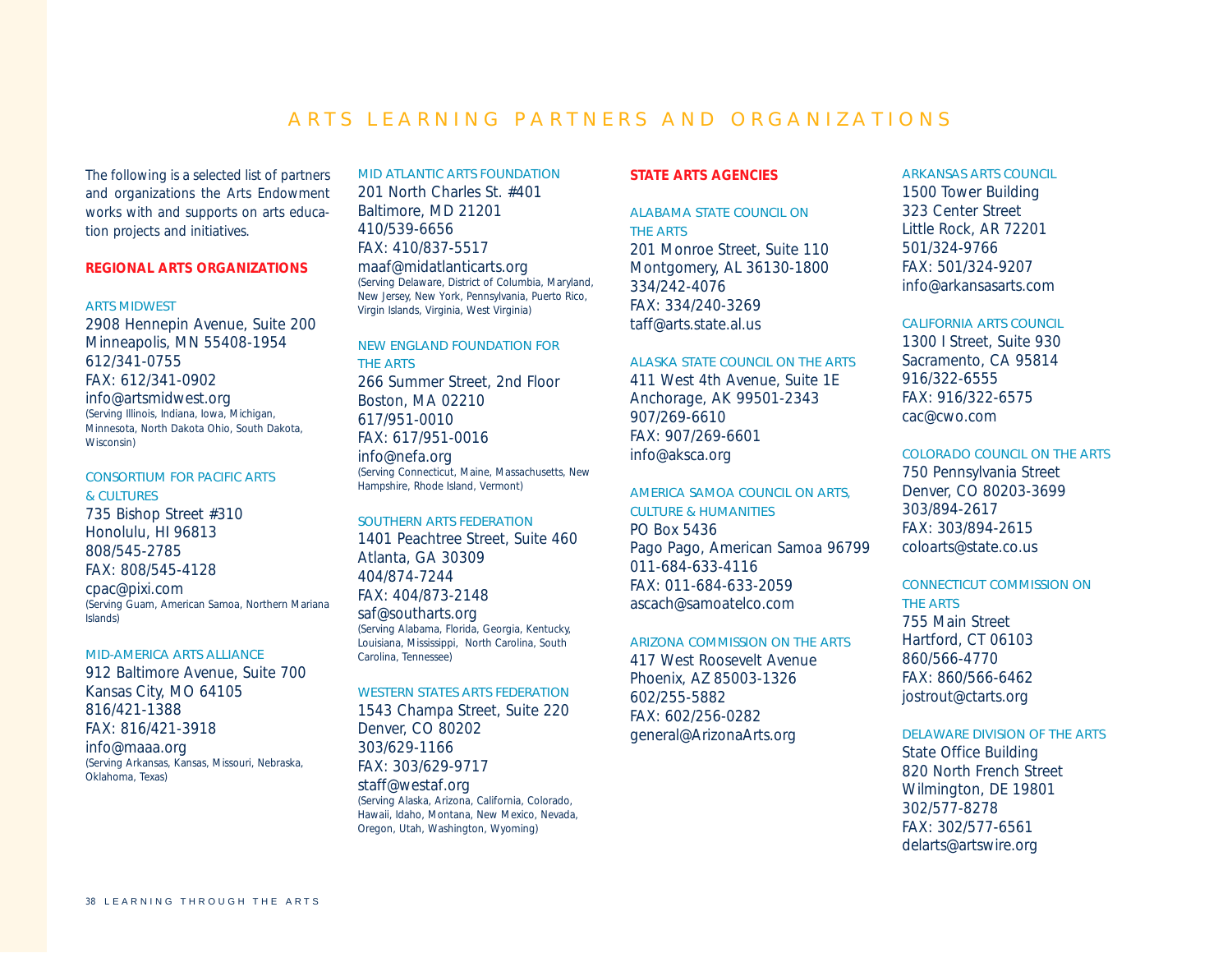# DISTRICT OF COLUMBIA COMMISSION ON

THE ARTS & HUMANITIES 410 Eighth Street, NW Washington, DC 20004 202/724-5613 FAX: 202/727-4135 dccah@erols.com

# FLORIDA DIVISION OF CULTURAL AFFAIRS

Florida Department of State 1001 DeSoto Park Drive Tallahassee, FL 32301 850/487-2980 FAX: 850/922-5259 parichardson@mail.dos.state.fl.us

# GEORGIA COUNCIL FOR THE ARTS

260 14th Street, NW, Suite 401 Atlanta, GA 30318-5730 404/685-2787 FAX: 404/685-2788 info@arts-ga.com

### GUAM COUNCIL ON THE ARTS & HUMANITIES

Office of the Governor PO Box 2950 Hagatna, Guam 96932-2950 011-671-646-3661 FAX: 011-671-646-3660 arts@ns.gov.nu

# HAWAII STATE FOUNDATION ON

CULTURE & THE ARTS 250 S. Hotel Street, 2nd Floor Honolulu, HI 96813 808/586-0300 FAX: 808/586-0308 sfca@sfca.state.hi.us

# IDAHO COMMISSION ON THE ARTS PO Box 83720

Boise, ID 83720-0008 208/334-2119 FAX: 208/334-2488 dharpole@ica.state.id.us

# ILLINOIS ARTS COUNCIL

State of Illinois Center 100 West Randolph, Suite 10-500 Chicago, IL 60601 312/814-6750 FAX: 312/814-1471 info@arts.state.il.us

# INDIANA ARTS COMMISSION

402 W. Washington Street, Room 072 Indianapolis, IN 46204-2741 317/232-1268 FAX: 317/232-5595 arts@state.in.us

# IOWA ARTS COUNCIL

600 East Locust State Capitol Complex Des Moines, IA 50319-0290 515/281-4451 FAX: 515/242-6498 Julie.Bailey@dca.state.ia.us

## KANSAS ARTS COMMISSION

Jayhawk Tower 700 SW Jackson, Suite 1004 Topeka, KS 66603-3761 785/296-3335 FAX: 785/296-4989 KAC@arts.state.ks.us

# KENTUCKY ARTS COUNCIL

Old Capitol Annex 300 W. Broadway Frankfort, KY 40601 502/564-3757 FAX: 502/564-2839 kyarts@mail.state.ky.us

# LOUISIANA DIVISION

OF THE ARTS PO Box 44247 Baton Rouge, LA 70804-4247 225/342-8180 FAX: 225/342-8173 arts@crt.state.la.us

# MAINE ARTS COMMISSION

193 State Street State House Station 25 Augusta, ME 04333 207/287-2724 FAX: 207/287-2725 bryan.knicely@state.me.us

# MARYLAND STATE ARTS COUNCIL

175 W. Ostend Street, Suite E Baltimore, MD 21230 410/767-6555 FAX: 410/333-1062 jbackas@mdbusiness.state.md.us

# MASSACHUSETTS CULTURAL COUNCIL

10 Saint James Avenue, 3rd Floor Boston, MA 02116-3803 617/727-3668 FAX: 617/727-0044 mary.kelley@art.state.ma.us

# MICHIGAN COUNCIL FOR THE ARTS & CULTURAL AFFAIRS 525 West Ottawa Street PO Box 30705 Lansing, MI 48909-8205 517/241-4011 FAX: 517/241-3979 artsinfo@cis.state.mi.us

# MINNESOTA STATE ARTS BOARD

Park Square Court 400 Sibley Street, Suite 200 St. Paul, MN 55101-1928 651/215-1600 or 800/8MN-ARTS FAX: 651/215-1602 msab@state.mn.us

## MISSISSIPPI ARTS COMMISSION

239 North Lamar Street, Suite 207 Jackson, MS 39201 601/359-6030 FAX: 601/359-6008 vlindsay@arts.state.ms.us

# MISSOURI STATE COUNCIL ON THE ARTS

Wainwright Office Complex 111 North 7th Street, Suite 105 St. Louis, MO 63101 314/340-6845 FAX: 314/340-7215 moarts@mail.state.mo.us

# MONTANA ARTS COUNCIL

316 North Park Avenue #252 Helena, MT 59620 406/444-6430 FAX: 406/444-6548 mac@state.mt.us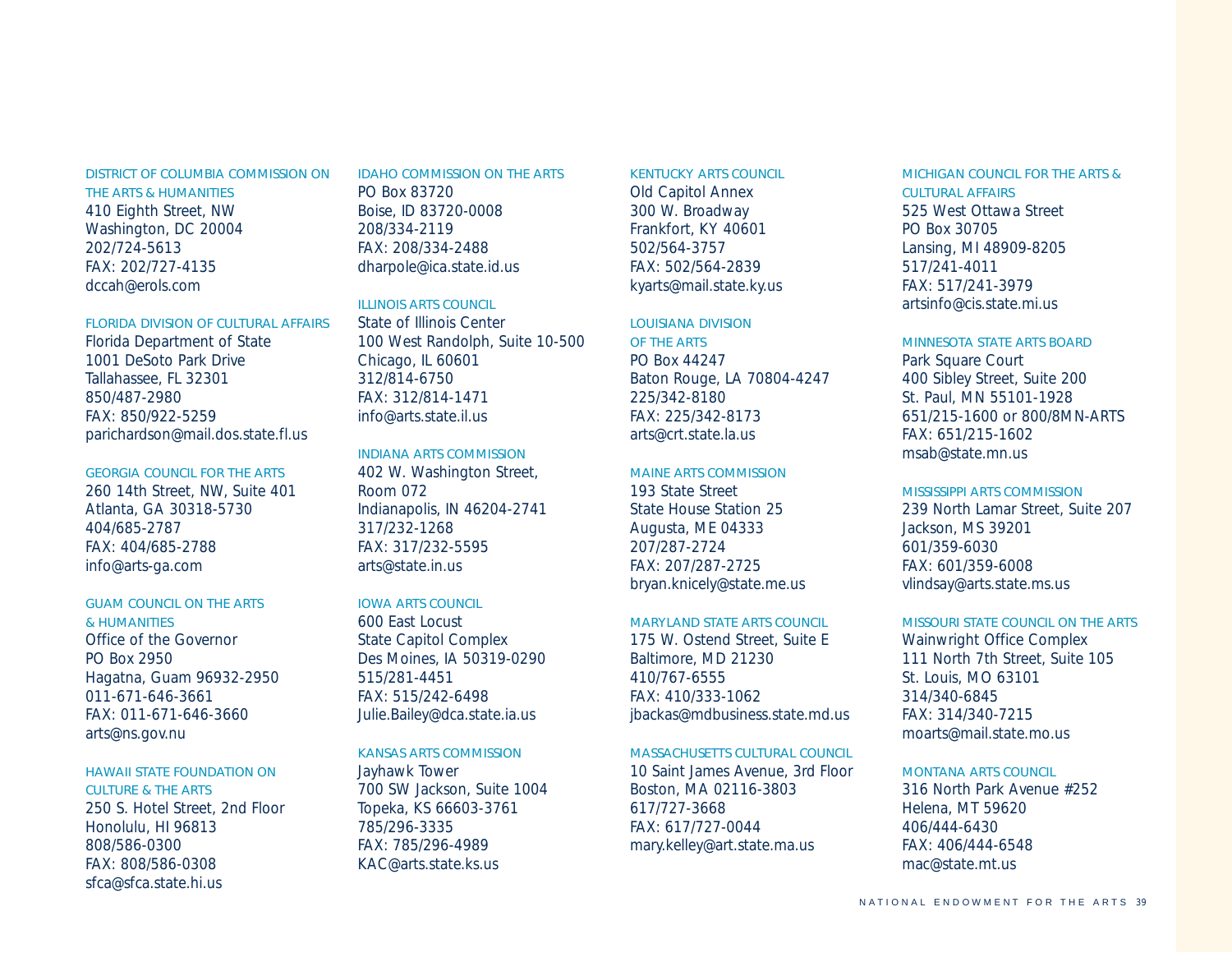### NEBRASKA ARTS COUNCIL

Joslyn Castle Carriage House 3838 Davenport Street Omaha, NE 68131-2329 402/595-2122 or 800-341-4067 FAX: 402/595-2334 cmalloy@nebraskaartscouncil.org

### NEVADA ARTS COUNCIL

716 N. Carson Street, Suite A Carson City, NV 89701 775/687-6680 FAX: 775/687-6688 seboskof@clan.lib.nv.us

# NEW HAMPSHIRE STATE COUNCIL

ON THE ARTS 40 North Main Street Concord, NH 03301 603/271-2789 FAX: 603/271-3584 mdurkee@nharts.state.nh.us

# NEW JERSEY STATE COUNCIL ON

# THE ARTS

PO Box 306 20 West State Street Trenton, NJ 08625-0306 609/292-6130 FAX: 609/989-1440 njsca@arts.sos.state.nj.us

### NEW MEXICO ARTS DIVISION

228 East Palace Avenue Santa Fe, NM 87501 505/827-6490 FAX: 505/827-6043 kminette@oca.state.nm.us

# NEW YORK STATE COUNCIL ON THE ARTS

175 Varick Street, 3rd Floor New York, NY 10014 212/627-4455 FAX: 212/620-5911 nysca@artswire.org

# NORTH CAROLINA ARTS COUNCIL

Department of Cultural Resources 211 E. Lane Street Raleigh, NC 27601-2807 919/733-2821 FAX: 919/733-4834 mary.regan@ncmail.net

### NORTH DAKOTA COUNCIL ON

THE ARTS 418 East Broadway Ave., Suite 70 Bismarck, ND 58501-4086 701/328-3954 FAX: 701/328-3963 comserv@state.nd.us

# COMMONWEALTH COUNCIL FOR ARTS &

CULTURE (NORTHERN MARIANA ISLANDS) PO Box 5553, CHRB CNMI Convention Center Saipan, MP 96950 011-670-322-9982 or 83 FAX: 011-670-322-9028 galaidi@gtepacifica.net

### OHIO ARTS COUNCIL

727 East Main Street Columbus, OH 43205 614/466-2613 FAX: 614/466-4494 wlawson@oac.state.oh.us

### OKLAHOMA ARTS COUNCIL

PO Box 52001-2001 Oklahoma City, OK 73152-2001 405/521-2931 FAX: 405/521-6418 okarts@arts.state.ok.us

# OREGON ARTS COMMISSION

775 Summer Street, NE Salem, OR 97301-1284 503/986-0082 FAX: 503/986-0260 oregon.artscomm@state.or.us

### PENNSYLVANIA COUNCIL ON THE ARTS

Finance Building, Room 216 Harrisburg, PA 17120 717/787-6883 FAX: 717/783-2538 phorn@state.pa.us

# INSTITUTE OF PUERTO RICAN CULTURE

Apartado Postal 9024184 San Juan, PR 00902-4184 787/724-3210 FAX: 787/722-2033 jrois@icp.gobierno.pr

# RHODE ISLAND STATE COUNCIL ON THE ARTS 83 Park Street, 6th Floor

Providence, RI 02903-1037 401/222-3880 FAX: 401/521-1351 info@risca.state.ri.us

### SOUTH CAROLINA ARTS COMMISSION

1800 Gervais Street Columbia, SC 29201 803/734-8696 FAX: 803/734-8526 surkamsu@arts.state.sc.us

### SOUTH DAKOTA ARTS COUNCIL

Office of Arts 800 Governors Drive Pierre, SD 57501-2294 605/773-3131 FAX: 605/773-6962 sdac@stlib.state.sd.us

### TENNESSEE ARTS COMMISSION

Citizens Plaza 401 Charlotte Avenue Nashville, TN 37243-0780 615/741-1701 FAX: 615/741-8559 rboyd@mail.state.tn.us

# TEXAS COMMISSION ON THE ARTS

PO Box 13406 Austin, TX 78711-3406 512/463-5535 FAX: 512/475-2699 front.desk@arts.state.tx.us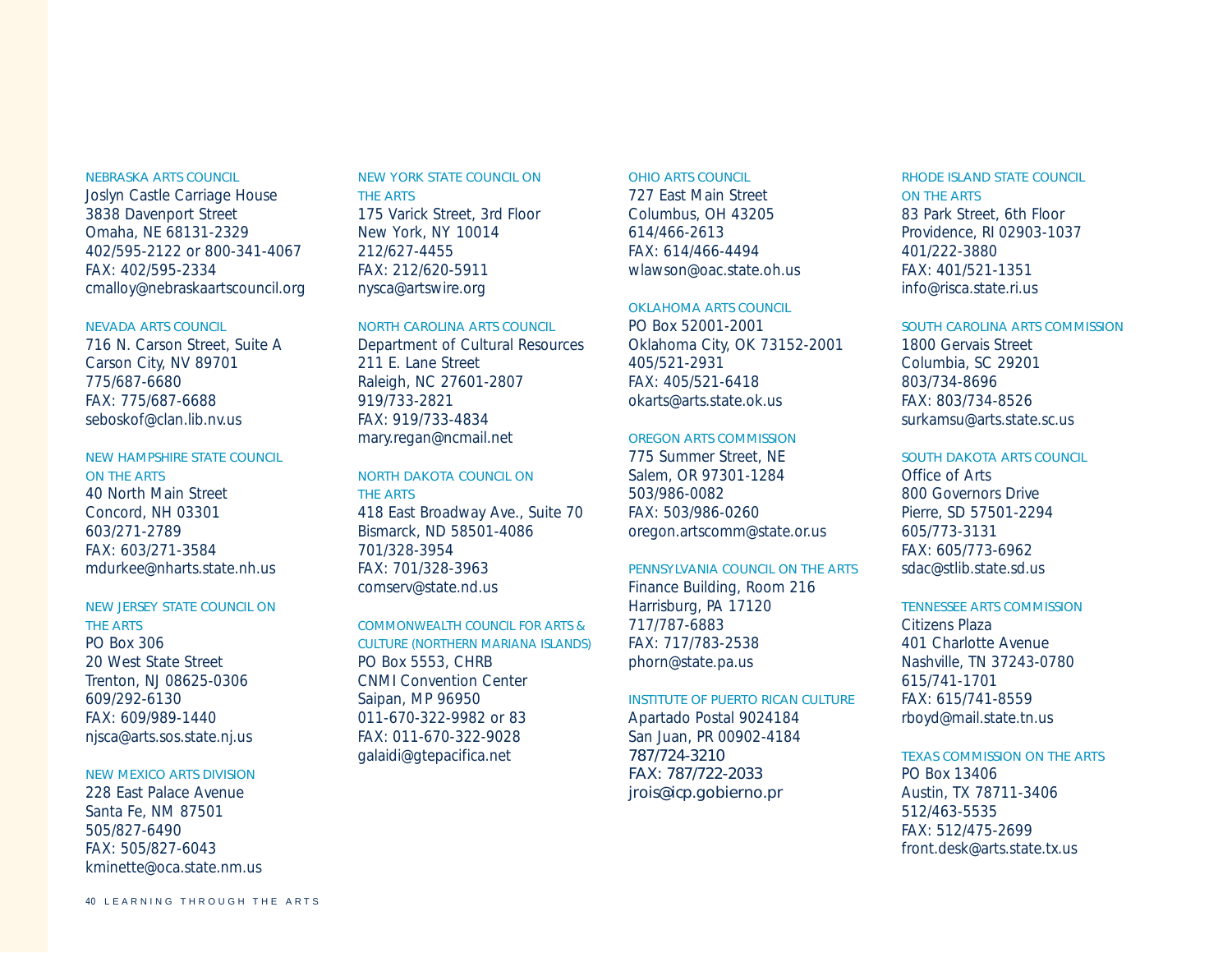# UTAH ARTS COUNCIL

617 E. South Temple Street Salt Lake City, UT 84102 801/236-7555 FAX: 801/236-7556 bstephen@arts.state.ut.us

### VERMONT REGIONAL ARTS COUNCIL

136 State Street Montpelier, VT 05633-6001 802/828-3291 FAX: 802/828-3363 info@arts.vca.state.vt.us

### VIRGIN ISLANDS COUNCIL ON

THE ARTS 41-42 Norre Gade, 2nd Floor PO Box 103 St. Thomas, VI 00802 340/774-5984 FAX: 340/774-6206 vicouncil@islands.vi

### VIRGINIA COMMISSION FOR

# THE ARTS

223 Governor Street Lewis House, 2nd Floor Richmond, VA 23219 804/225-3132 FAX: 804/225-4327 vacomm@artswire.org

# WASHINGTON STATE ARTS COMMISSION 234 East 8th Avenue PO Box 42675

Olympia, WA 98504-2675 360/753-3860 FAX: 360/586-5351 krist@wsac.wa.gov

WEST VIRGINIA DIVISION OF CULTURE & HISTORY, ARTS & HUMANITIES SECTION Capitol Complex 1900 Kanawha Blvd. East Charleston, WV 25305-0300 304/558-0220 FAX: 304/558-2779 richard.ressmeyer@wvculture.org

# WISCONSIN ARTS BOARD

101 East Wilson Street, 1st Floor Madison, WI 53702 608/266-0190 FAX: 608/267-0380 artsboard@arts.state.wi.us

# WYOMING ARTS COUNCIL

2320 Capitol Avenue Cheyenne, WY 82002 307/777-7742 FAX: 307/777-5499 jcoe@state.wy.us

# **FEDERAL PARTNERS**

# INSTITUTE OF MUSEUM AND LIBRARY **SERVICES** 1100 Pennsylvania Avenue, NW Room 510 Washington, DC 20506 202/606-8536

imlsinfo@imls.gov

# NATIONAL ENDOWMENT FOR

THE HUMANITIES 1100 Pennsylvania Avenue, NW Room 503 Washington, DC 20506 800/NEH-1121 info@neh.gov

# PRESIDENT'S COMMITTEE ON THE

ARTS AND THE HUMANITIES 1100 Pennsylvania Avenue, NW Room 526 Washington, DC 20506 202/682-5409 FAX: 202/682-5668 pcah@neh.gov

# U.S. DEPARTMENT OF EDUCATION

400 Maryland Avenue, SW Washington, DC 20202-0498 800/872-5327 customerservice@inet.ed.gov

# U.S. DEPARTMENT OF JUSTICE, OFFICE OF JUVENILE JUSTICE AND DELINQUENCY PREVENTION 810 7th Street, NW Washington, DC 20531 202/307-5911 FAX: 202/307-2093 Askjj@ncjrs.org

U.S. DEPARTMENT OF HOUSING AND URBAN DEVELOPMENT 451 7th Street, SW Washington, DC 20410 202/708-1112 www.hud.gov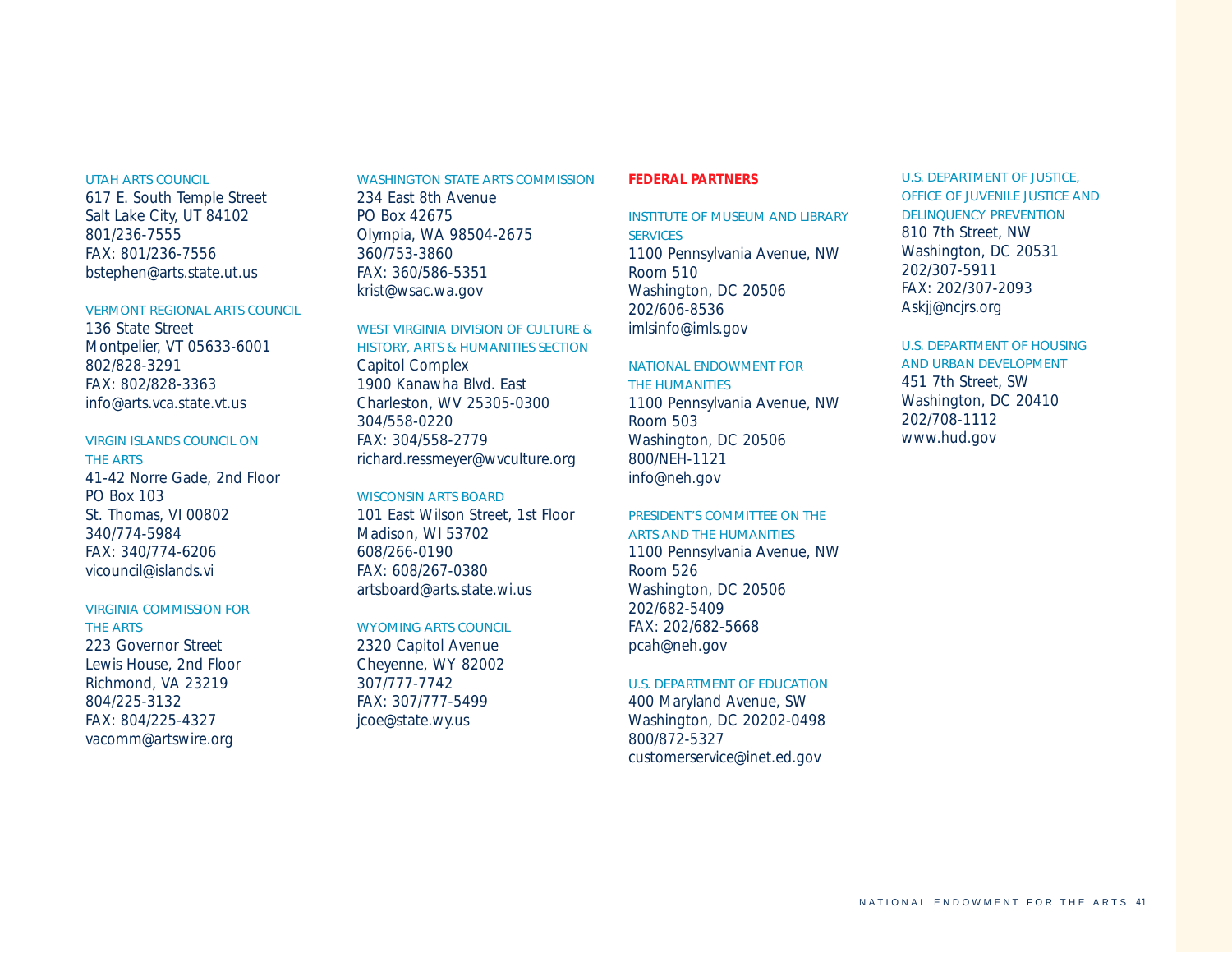# **NATIONAL SERVICE ORGANIZATIONS AND PROFESSIONAL ASSOCIATIONS**

# ALLIANCE FOR A MEDIA LITERATE AMERICA c/o KT Enterprises 722 South Washington Street Denver, CO 80208 888-775-AMLA www.amlainfo.org

# AMERICAN ALLIANCE FOR THEATRE AND EDUCATION

215 Knob Hill Drive Hamden CT 06518-2448 203/407-2000 FAX: 203/288-5938 directorFA@aol.com

# AMERICANS FOR THE ARTS

Washington Office 1000 Vermont Avenue, NW 12th Floor Washington, DC 20005 202/371-2830 FAX: 202/371-0424 www.artsusa.org

# ARTS EDUCATION PARTNERSHIP

c/o Council of Chief State School **Officers** One Massachusetts Avenue, NW Suite 700 Washington, DC 20001-1431 202/326-8693 FAX: 202/408-8076 aep@ccsso.org

# ASSOCIATION OF INSTITUTES FOR

AESTHETIC EDUCATION c/o Lincoln Center Institute for the Arts in Education 70 Lincoln Center Plaza New York, NY 10023-6594 212/875-5545 FAX: 212/875-5539 www.lincolncenter.org/lci/index.htm

# EDUCATIONAL THEATRE ASSOCIATION

2343 Auburn Avenue Cincinnati, OH 45219-2815 513/421-3900 FAX: 513/421-7077 www.etassoc.org

# INTERNATIONAL COUNCIL OF FINE ARTS DEANS

Rowan University, College of Fine and Performing Arts 201 Mullin Hill Road Glassboro, NJ 08028 Gephardt@rowan.edu

# MENC—NATIONAL ASSOCIATION FOR

MUSIC EDUCATION 1806 Robert Fulton Drive Reston VA 22091 703/860-4000 FAX: 703/860-9443 www.menc.org

# NATIONAL ART EDUCATION ASSOCIATION

1916 Association Drive Reston, VA 20191-1590 703/860-8000 FAX: 703/860-2960 naea@dgs.dgsys.com

# NATIONAL ASSEMBLY OF STATE ARTS

**AGENCIES** 1029 Vermont Avenue, NW 2nd Floor Washington, DC 20005 202/347-6352 FAX: 202/737-0526 nasaa@nasaa-arts.org

# NATIONAL DANCE ASSOCIATION

1900 Association Drive Reston VA 20191-1598 703/476-3464 FAX: 703/476-9527 www.aahperd.org/nda/

# NATIONAL DANCE EDUCATION

**ORGANIZATION** 4948 St. Elmo Avenue Suite 301 Bethesda MD 20814-6013 301/657-2880 FAX: 301/657-2882 www.ndeo.net

# NATIIONAL GUILD OF COMMUNITY

SCHOOLS OF THE ARTS 40 North Van Brunt Street Suite 32 P.O. Box 8018 Englewood NJ 07631 201/871-3337 FAX: 201/871-7639 www.nationalguild.org

# NATIONAL NETWORK FOR FOLK ARTS IN

EDUCATION 609 Johnson Place Alexandria VA 22301-2511 703/836-7499 FAX: 703/836-4820 www.carts.org

# SCHOLASTIC, INC./ALLIANCE FOR YOUNG ARTISTS AND WRITERS, INC.

555 Broadway New York, NY 10012-3999 212/343-6100 www.scholastic.com/artandwriting/

# TEACHERS AND WRITERS COLLABORATIVE

5 Union Square West New York NY 10003 212/691-6590 FAX: 212/675-0171 info@twc.org

# VSA ARTS

1300 Connecticut Avenue, NW Suite 700 Washington DC 20036 202/628-2800 FAX: 202/737-0725 www.vsarts.org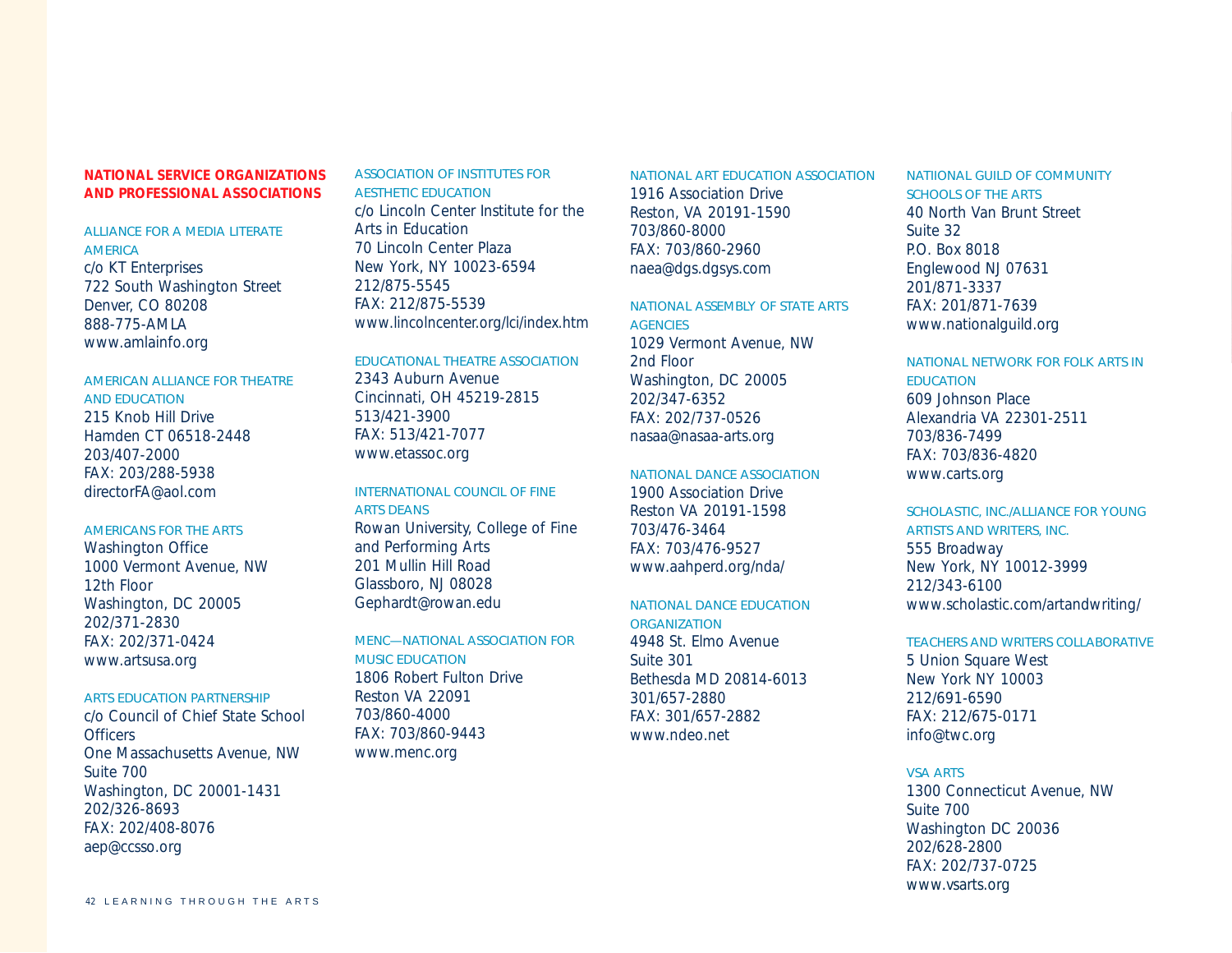# credits





- Front Cover top: **Chicago Symphony Orchestra,** Chicago, Illinois. *Photo Courtesy of Chicago Symphony Orchestra Community Engagement Program*
- Front Cover middle: **Honolulu Theatre for Youth,** Honolulu, Hawaii. *Photo by Karl S. Hedberg*
- Front Cover bottom left: **Community School of the Arts, Artist: Krista Gladman,**  Charlotte, North Carolina. *Photo Courtesy of Community School of the Arts*
- Front Cover bottom middle: The **String Academy of Wisconsin,** Milwaukee, Wisconsin. *Photo Courtesy of The String Academy of Wisconsin*
- Back Cover top: **Garden City Ballet**, Missoula, Montana. *Photo Courtesy of Garden City Ballet*
- Back Cover bottom left: **United Cambodian Community Arts of APSARA Performing Arts Program,** Long Beach, California. *Photo by Scott Phillabaum*
- Back Cover bottom right: The **Jamestown Fine Arts Association,** Jamestown, North Dakota. *Photo Courtesy of the Jamestown Fine Arts Association*
- Page 1: **Chicago Symphony Orchestra,** Chicago, Illinois. *Photo Courtesy of Chicago Symphony Orchestra Community Engagement Program*
- Page 2 left: The **Jamestown Fine Arts Association,** Jamestown, North Dakota. *Photo Courtesy of the Jamestown Fine Arts Association*
- Page 2 right: **Magical Experiences Arts Company at Maryland School for the Blind,**  Baltimore, Maryland. *Photo Courtesy of Magical Experiences Arts Company*
- Page 3 left: **Center of Contemporary Arts, Mural Residency Program,** University City, Missouri. *Photo by Maurice Meredith*
- Page 3 right: **Center of Contemporary Arts, Urban Arts Program,** University City, Missouri. *Photo by Michael DeFilippo*



- Page 4 left: **The Writer's Garret, Making A Write Turn Program,** Dallas, Texas. *Photo by Lee Sneath*
- Page 4 right: **The Village of Arts and Humanities,** Philadelphia, Pennsylvania. *Photo Courtesy of The Village of Arts and Humanities*
- Page 5 left: **Wolf Trap Institute for Early Learning Through the Arts, ArtsLink Project**  Vienna, Virginia. *Photo by Merlin Petroff*
- Page 5 right: T**heatre Works!, Once Upon a Mojo,** Scioto County, Ohio. *Photo by Terry Stevenson*
- Page 6 left: **Stage One, Professional Theatre for Young Audiences,** Louisville, Kentucky. *Photo Courtesy of Stage One*
- Page 6 right: **The Village of Arts and Humanities,** Philadelphia, Pennsylvania. *Photo Courtesy of The Village of Arts and Humanities*
- Page 7 left: **Kronos Quartet Children's Concert with Music Instrument Building Workshop at Brooklyn Academy of Music in 1995**, Brooklyn, New York. *Photo by Heidi Feldman.*

Page 7 right: **Honolulu Theatre for Youth,** Honolulu, Hawaii. *Photo by Karl S. Hedberg*

- Page 8 left: **The String Academy of Wisconsin,** Milwaukee, Wisconsin. *Photo Courtesy of The String Academy of Wisconsin*
- Page 8 right: **The Village of Arts and Humanities,** Philadelphia, Pennsylvania. *Photo Courtesy of The Village of Arts and Humanities*
- Page 9: T**heatre Works!, Once Upon a Mojo,** Scioto County, Ohio. *Photo by Terry Stevenson*
- Page 21: **American String Teachers Association** with **National School Orchestra Association, The String Project at California State University in Sacramento.** *Photo Courtesy of American String Teachers Association*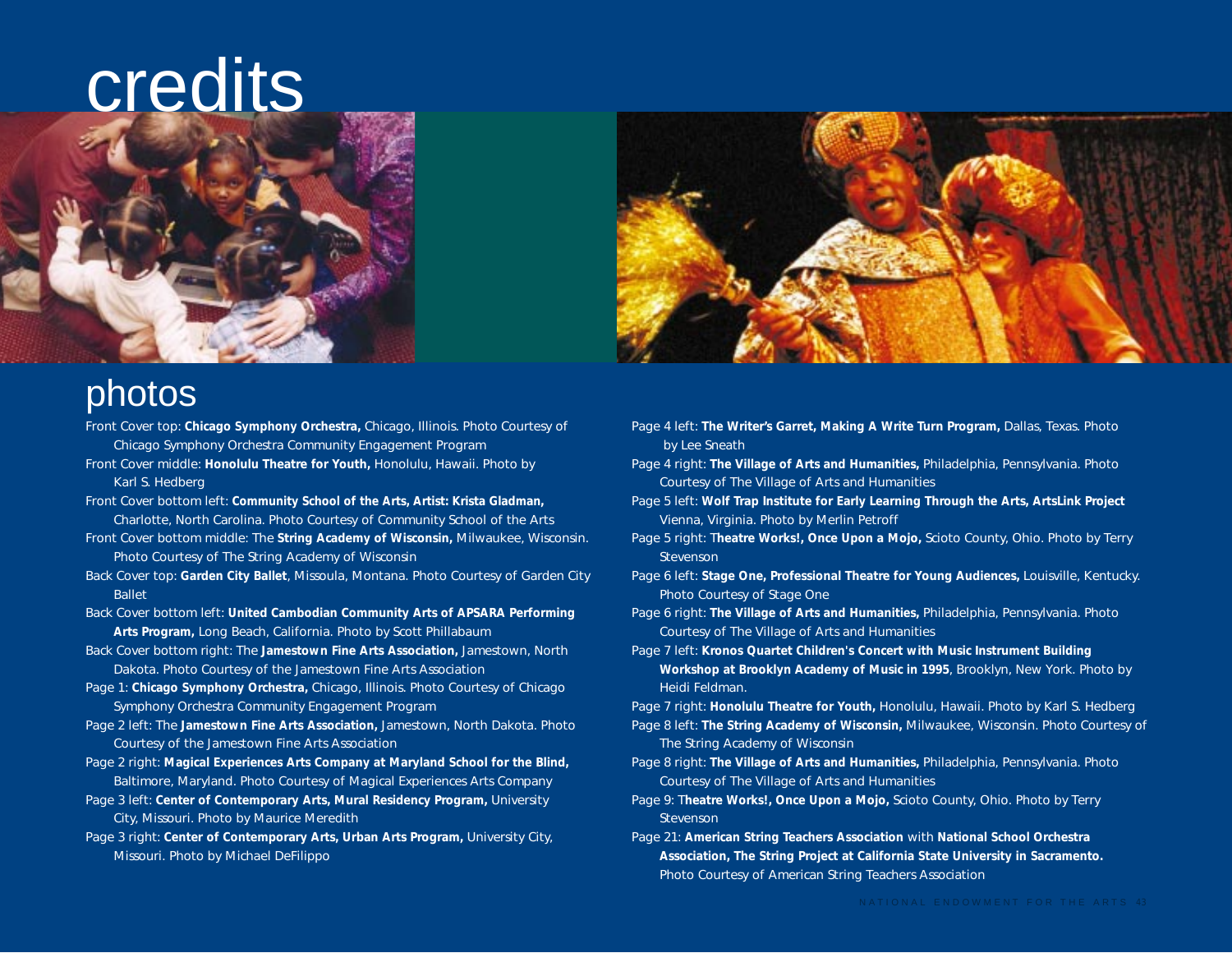

- Page 25: **The Village of Arts and Humanities,** Philadelphia, Pennsylvania. *Photo Courtesy of The Village of Arts and Humanities*
- Page 27: **Wolf Trap Institute for Early Learning Through the Arts, ArtsLink Project,** Vienna, Virginia. *Photo by Merlin Petroff*
- Page 29: **Milwaukee Symphony Orchestra, Arts in Community Education,** Milwaukee, Wisconsin. *Photo by B. Artin Haig*
- Page 30: **The Writer's Garret, Making A Write Turn Program,** Dallas, Texas. *Photo by Lee Sneath* Page 31: **El Puente de Wiliamsburg,** Brooklyn, New York. *Photo Courtesy of El Puente de Williamsburg*
- Page 33: **Oneida Nation Arts Program, Nuturing Roots and Spreading Wings Project,** Oneida, Wisconsin. *Photo Courtesy of Oneida Nation Arts Program*
- Page 34: **The Village of Arts and Humanities,** Philadelphia, Pennsylvania. *Photo Courtesy of The Village of Arts and Humanities*
- Page 35: **American String Teachers Association with National School Orchestra Association, The String Project at California State University in Sacramento.** *Photo Courtesy of American String Teachers Association*
- Page 36: **Los Angeles County Museum of Art, Teachers Academy,** Los Angeles, California. *Photo Courtesy of Los Angeles County Museum of Art*
- Page 43 left: **Chicago Symphony Orchestra,** Chicago, Illinois. *Photo Courtesy of Chicago Symphony Orchestra Community Engagement Program*

Page 43 right: **Honolulu Theatre for Youth,** Honolulu, Hawaii. *Photo by Karl S. Hedberg* Page 44 left: **Ballet Hispanico School of Dance**, New York, New York. *Photo by Lois Greenfield.* Page 44 right: **Center of Contemporary Arts, Urban Arts Program,** University City, Missouri. *Photo by Michael DeFilippo*



# quotations

- Page 1: **Wendy Wasserstein**, Nancy Hanks Lecture on Arts and Public Policy, 1999.
- Page 9: **Dave Brubeck**, Music Educators National Conference, 1994.
- Page 21: **Eric Jensen**, excerpted from the article "The Science of the Arts" in the November 2001 edition of *Principal Leadership*, the journal of the National Association of Secondary School Principals.
- Page 25: **Ernest Boyer**, keynote speech for the Association for Supervision and Curriculum Development, 1993.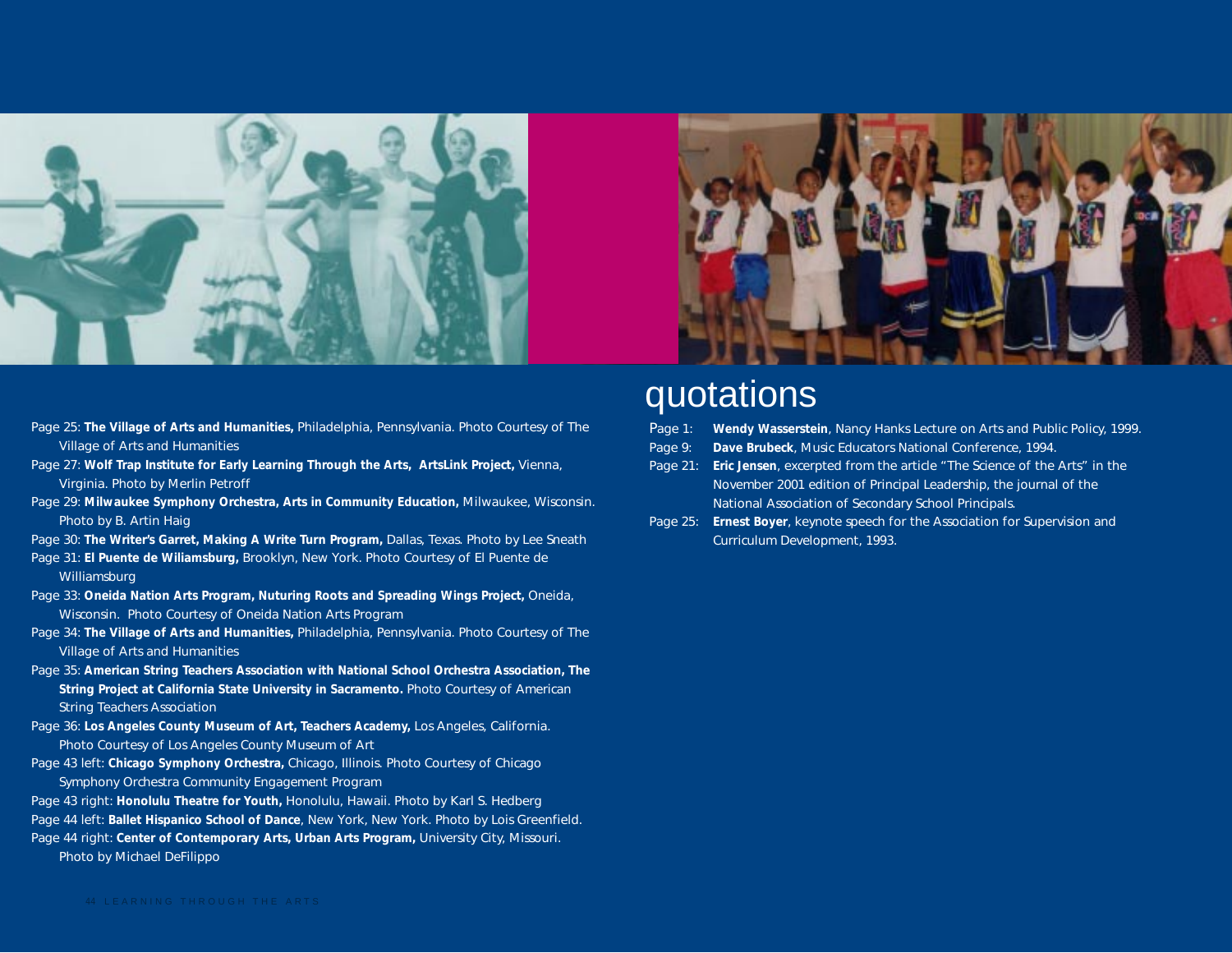

Thank you card drawn by the second grade class of Sunflower Elementary School in Gillette, Wyoming.